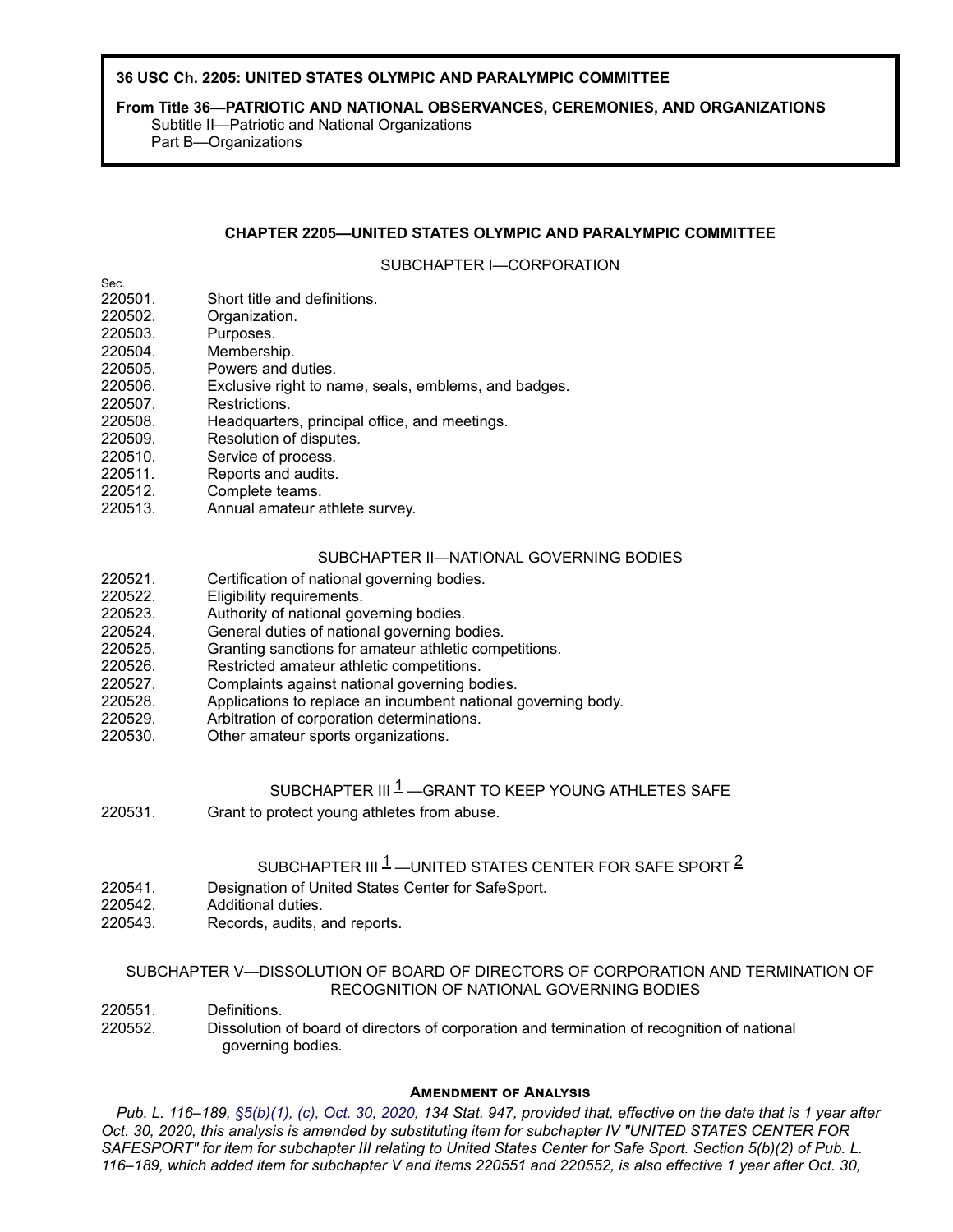*2020, but has been executed to this analysis to conform to the concurrent execution of that subchapter in text. See 2020 Amendment note below.* 

#### **EDITORIAL NOTES**

### **AMENDMENTS**

**2020**—Pub. L. 116–189, [§§4\(a\)\(1\), 6\(c\)\(2\), \(f\)\(2\), \(g\)\(2\), 7\(a\)\(2\)\(B\), 8\(a\)\(2\)\(B\), Oct. 30, 2020,](https://uscode.house.gov/statviewer.htm?volume=134&page=944) 134 Stat. [944](https://uscode.house.gov/statviewer.htm?volume=134&page=944), [949,](https://uscode.house.gov/statviewer.htm?volume=134&page=949) [955](https://uscode.house.gov/statviewer.htm?volume=134&page=955), [957,](https://uscode.house.gov/statviewer.htm?volume=134&page=957) [966](https://uscode.house.gov/statviewer.htm?volume=134&page=966), added item 220513 and substituted "Powers and duties" for "Powers" in item 220505, "Reports and audits" for "Report" in item 220511, "Certification of national governing bodies" for "Recognition of amateur sports organizations as national governing bodies" in item 220521, and "Designation of United States Center for SafeSport" for "Designation of United States Center for Safe Sport" in item 220541.

Pub. L. 116–189, [§5\(b\), Oct. 30, 2020,](https://uscode.house.gov/statviewer.htm?volume=134&page=947) 134 Stat. 947, substituted item for subchapter IV "UNITED STATES CENTER FOR SAFESPORT" for item for subchapter III relating to United States Center for Safe Sport, and added item for subchapter V and items 220551 and 220552.

**2018**—Pub. L. 115–141, [div. S, title III, §302\(b\), Mar. 23, 2018,](https://uscode.house.gov/statviewer.htm?volume=132&page=1128) 132 Stat. 1128, added item for subchapter III relating to grant to keep young athletes safe and item 220531.

Pub. L. 115–126, [title II, §§202\(c\), 204\(b\), Feb. 14, 2018,](https://uscode.house.gov/statviewer.htm?volume=132&page=323) 132 Stat. 323, [325,](https://uscode.house.gov/statviewer.htm?volume=132&page=325) added item for subchapter III relating to United States Center for Safe Sport and items 220530 and 220541 to 220543.

**2006**—Pub. L. 109–284, [§5\(12\), Sept. 27, 2006,](https://uscode.house.gov/statviewer.htm?volume=120&page=1212) 120 Stat. 1212, substituted "Short title and definitions" for "Definitions" in item 220501.

**1998**—Pub. L. 105–277, [div. C. title I, §142\(j\)\(2\), \(k\)\(2\), Oct. 21, 1998,](https://uscode.house.gov/statviewer.htm?volume=112&page=2681-606) 112 Stat. 2681–606, [2681-607,](https://uscode.house.gov/statviewer.htm?volume=112&page=2681-607) substituted "Report" for "Annual report" in item 220511 and added item 220512.

*1 So in original. Two items for subchapter III have been enacted.* 

*2 Temporarily does not conform to subchapter heading as amended by section 8(a)(2)(A) of Pub. L. 116–189.* 

### <span id="page-1-0"></span>**SUBCHAPTER I—CORPORATION**

### <span id="page-1-1"></span>**§220501. Short title and definitions**

(a) SHORT TITLE.—This chapter may be cited as the "Ted Stevens Olympic and Amateur Sports Act".

(b) DEFINITIONS.—For purposes of this chapter—

(1) "amateur athlete" means an athlete who meets the eligibility standards established by the national governing body or paralympic sports organization for the sport in which the athlete competes.

(2) "amateur athletic competition" means a contest, game, meet, match, tournament, regatta, or other event in which amateur athletes compete.

(3) "amateur sports organization" means a not-for-profit corporation, association, or other group organized in the United States that sponsors or arranges an amateur athletic competition.

(4) "Athletes' Advisory Council" means the entity established and maintained under section 220504(b)(2)(A) that— (A) is composed of, and elected by, amateur athletes to ensure communication between the corporation and currently active amateur athletes; and

(B) serves as a source of amateur-athlete opinion and advice with respect to policies and proposed policies of the corporation.

(5) "Center" means the United States Center for SafeSport designated under section 220541.

(6) "child abuse" has the meaning given the term in section 212 of the Victims of Child Abuse Act of 1990 (34 U.S.C. 20302).

(7) "corporation" means the United States Olympic and Paralympic Committee.

(8) "international amateur athletic competition" means an amateur athletic competition between one or more athletes representing the United States, individually or as a team, and one or more athletes representing a foreign country.

(9) "national governing body" means an amateur sports organization, a high-performance management organization, or a paralympic sports organization that is certified by the corporation under section 220521.

(10) "protected individual" means any amateur athlete, coach, trainer, manager, administrator, or official associated with the corporation or a national governing body.

(11) "retaliation" means any adverse or discriminatory action, or the threat of an adverse or discriminatory action, including removal from a training facility, reduced coaching or training, reduced meals or housing, and removal from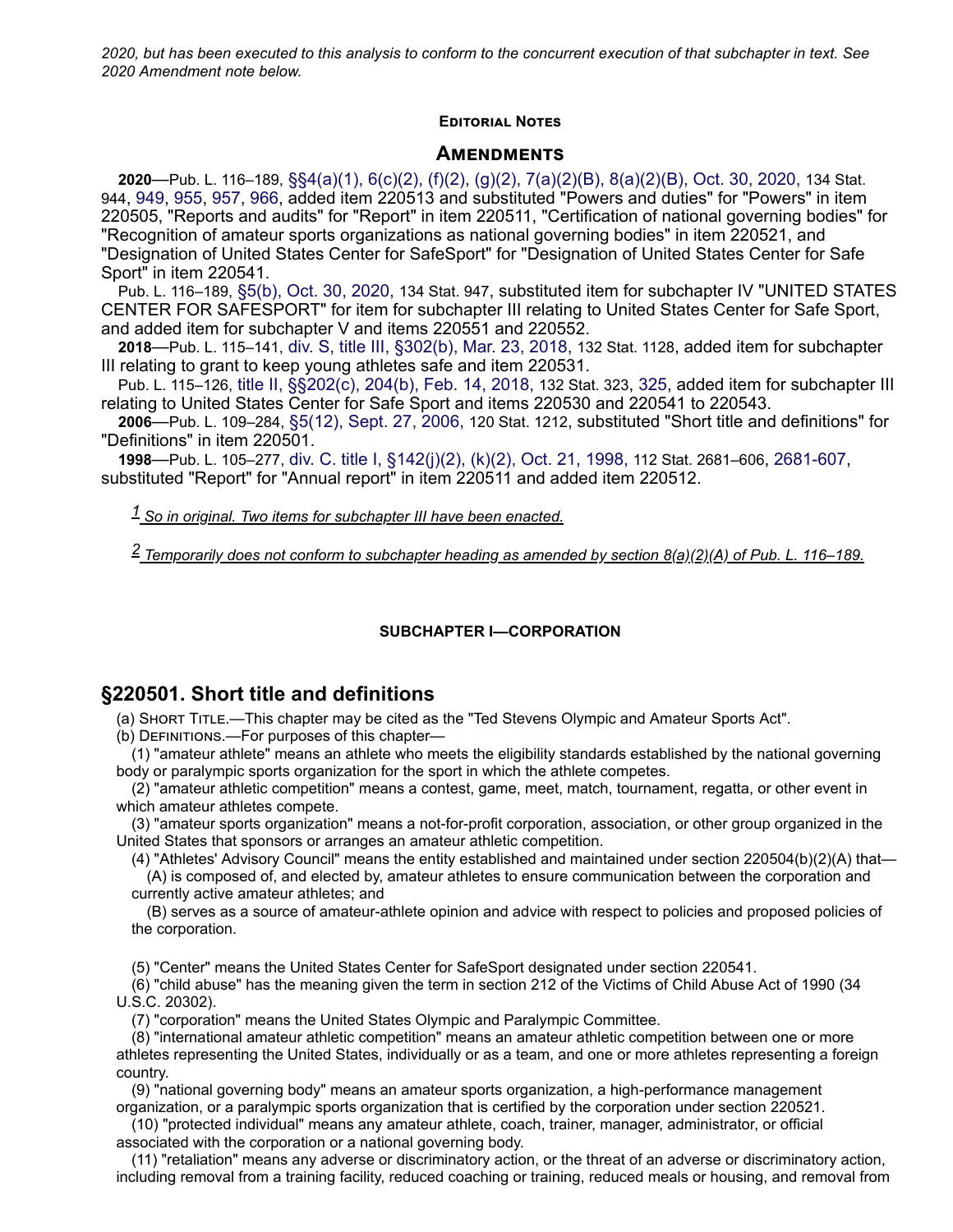competition, carried out against a protected individual as a result of any communication, including the filing of a formal complaint, by the protected individual or a parent or legal guardian of the protected individual relating to the allegation of physical abuse, sexual harassment, or emotional abuse, with—

(A) the Center;

(B) a coach, trainer, manager, administrator, or official associated with the corporation;

(C) the Attorney General;

(D) a Federal or State law enforcement authority;

- (E) the Equal Employment Opportunity Commission; or
- (F) Congress.

(12) "sanction" means a certificate of approval issued by a national governing body.

[\(Pub. L. 105–225, Aug. 12, 1998, 112 Stat. 1466](https://uscode.house.gov/statviewer.htm?volume=112&page=1466); [Pub. L. 105–277, div. C, title I, §142\(b\)\(2\), \(c\), Oct. 21, 1998, 112](https://uscode.house.gov/statviewer.htm?volume=112&page=2681-603)  [Stat. 2681–603;](https://uscode.house.gov/statviewer.htm?volume=112&page=2681-603) [Pub. L. 109–284, §5\(13\), \(14\), Sept. 27, 2006, 120 Stat. 1212](https://uscode.house.gov/statviewer.htm?volume=120&page=1212); [Pub. L. 115–126, title II, §202\(b\),](https://uscode.house.gov/statviewer.htm?volume=132&page=323) Feb. [14, 2018, 132 Stat. 323;](https://uscode.house.gov/statviewer.htm?volume=132&page=323) [Pub. L. 116–189, §3, Oct. 30, 2020, 134 Stat. 944](https://uscode.house.gov/statviewer.htm?volume=134&page=944).)

#### HISTORICAL AND REVISION NOTES

| Revised<br>Section | Source (U.S. Code) | Source (Statutes at Large)                                                                                 |
|--------------------|--------------------|------------------------------------------------------------------------------------------------------------|
| 220501             | 36:373.            | Sept. 21, 1950, ch. 975, title I, §103, as<br>added Nov. 8, 1978, Pub. L. 95-606, §1(b),<br>92 Stat. 3045. |

In clause (3), the words "club, federation, union" are omitted as unnecessary.

In clause (5), the words "one or more athletes" are substituted for "any athlete or athletes" and for "any athletic or athletes" for clarity and to correct a grammatical error.

In clause (6), a reference to section 220522 (restating 36:391(b) and (c)) is unnecessary because section 220521 incorporates the eligibility requirements of section 220522.

#### **EDITORIAL NOTES**

### **AMENDMENTS**

**2020**—Subsec. (b)(4). Pub. L. 116–189, §3(6), added par. (4). Former par. (4) redesignated (5). Pub. L. 116–189, §3(1), substituted "United States Center for SafeSport" for "United States Center for Safe Sport".

Subsec. (b)(5). Pub. L. 116–189, §3(5), redesignated par. (4) as (5). Former par. (5) redesignated (6). Subsec. (b)(6). Pub. L. 116–189, §3(5), redesignated par. (5) as (6). Former par. (6) redesignated (7). Pub. L. 116–189, §3(2), substituted "United States Olympic and Paralympic Committee" for "United States Olympic Committee".

Subsec. (b)(7). Pub. L. 116–189, §3(5), redesignated par. (6) as (7). Former par. (7) redesignated (8). Subsec. (b)(8). Pub. L. 116–189, §3(5), redesignated par. (7) as (8). Former par. (8) redesignated (9).

Pub. L. 116–189, §3(3), amended par. (8) generally. Prior to amendment, par. (8) read as follows: " 'national governing body' means an amateur sports organization that is recognized by the corporation under section 220521 of this title."

Subsec. (b)(9). Pub. L. 116–189, §3(5), redesignated par. (8) as (9).

Pub. L. 116–189, §3(4), struck out par. (9) which read as follows: " 'paralympic sports organization' means an amateur sports organization which is recognized by the corporation under section 220521 of this title."

Subsec. (b)(10), (11). Pub. L. 116–189, §3(7), added pars. (10) and (11). Former par. (10) redesignated (12).

Subsec. (b)(12). Pub. L. 116–189, §3(5), redesignated par. (10) as (12).

**2018**—Subsec. (b)(4) to (10). Pub. L. 115–126 added pars. (4) and (5) and redesignated former pars. (4) to (8) as (6) to (10), respectively.

**2006**—Pub. L. 109–284, §5(13), substituted "Short title and definitions" for "Title and Definitions" in section catchline.

Subsec. (a). Pub. L. 109–284, §5(14), substituted "Short Title" for "Title" in heading.

**1998**—Pub. L. 105–277, §142(b)(2)(A), substituted "Title and Definitions" for "Definitions" in section catchline.

Subsec. (a). Pub. L. 105–277, §142(b)(2)(B), added subsec. (a).

Subsec. (b). Pub. L. 105–277, §142(b)(2)(C), designated existing provisions as subsec. (b) and inserted heading.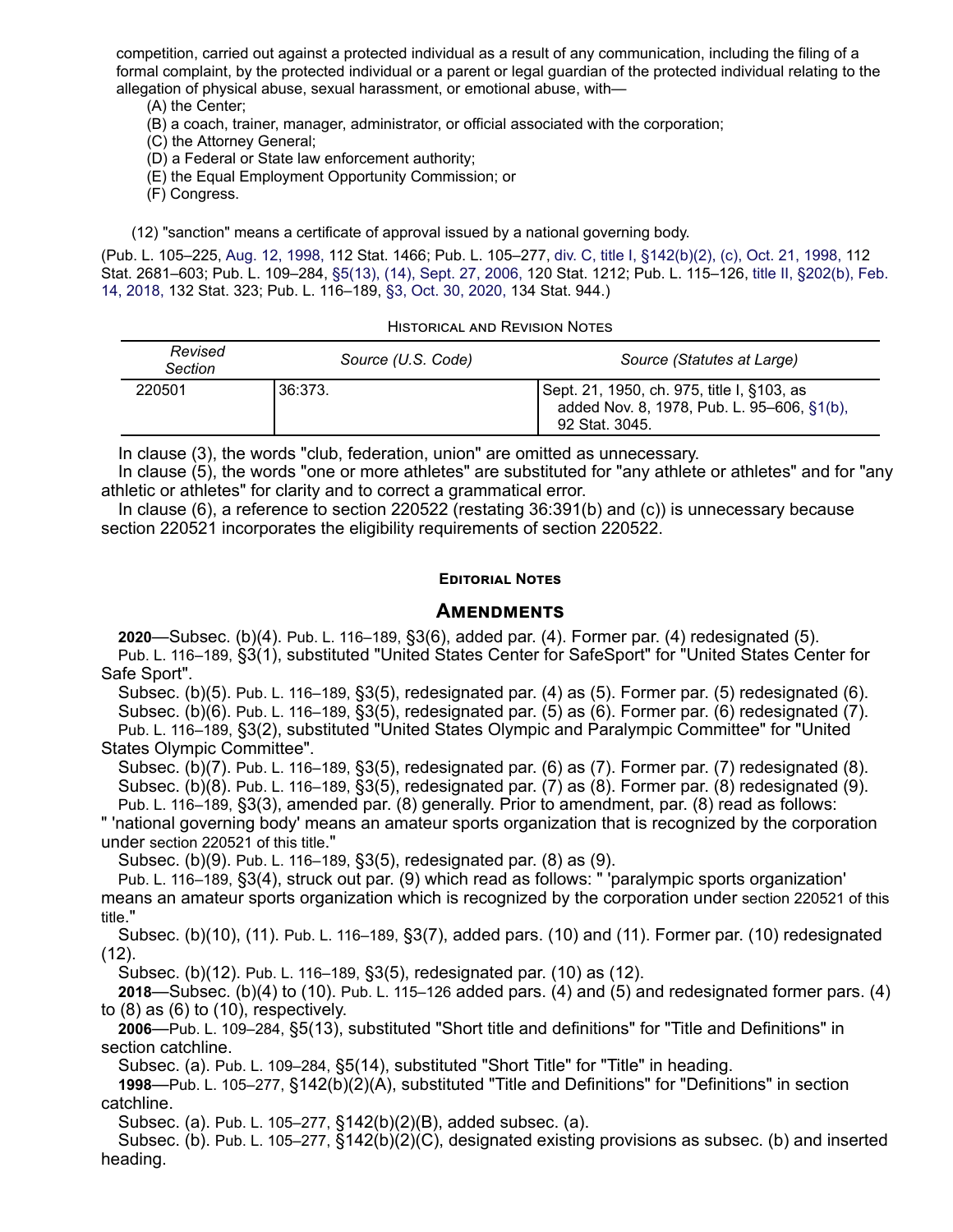Subsec. (b)(1). Pub. L. 105–277, §142(c)(1), inserted "or paralympic sports organization" after "national governing body".

Subsec. (b)(7), (8). Pub. L. 105–277,  $§142(c)(2)$ , (3), added par. (7) and redesignated former par. (7) as (8).

### **STATUTORY NOTES AND RELATED SUBSIDIARIES**

### **SEVERABILITY**

Pub. L. 116–189, [§12, Oct. 30, 2020,](https://uscode.house.gov/statviewer.htm?volume=134&page=973) 134 Stat. 973, provided that: "If any provision of this Act [see Short Title of 2020 Amendment note set out under section 101 of this title], or an amendment made by this Act, is determined to be unenforceable or invalid, the remaining provisions of this Act and the amendments made by this Act shall not be affected."

### **FINDINGS**

Pub. L. 116–189, [§2, Oct. 30, 2020,](https://uscode.house.gov/statviewer.htm?volume=134&page=943) 134 Stat. 943, provided that: "Congress makes the following findings: "(1) The courageous voice of survivors is a call to action to end emotional, physical, and sexual abuse in the Olympic and Paralympic movement.

"(2) Larry Nassar, the former national team doctor for USA Gymnastics, sexually abused over 300 athletes for over two decades because of ineffective oversight by USA Gymnastics and the United States Olympic Committee.

"(3) While the case of Larry Nassar is unprecedented in scale, the case is hardly the only recent incident of sexual abuse in amateur sports.

"(4) Survivors of Larry Nassar's abuse and all survivors of abuse in the Olympic and Paralympic movement deserve justice and redress for the wrongs the survivors have suffered.

"(5) After a comprehensive congressional investigation, including interviews and statements from survivors, former and current organization officials, law enforcement, and advocates, Congress found that the United States Olympic Committee and USA Gymnastics fundamentally failed to uphold their existing statutory purposes and duty to protect amateur athletes from sexual, emotional, or physical abuse.

"(6) USA Gymnastics and the United States Olympic Committee knowingly concealed abuse by Larry Nassar, leading to the abuse of dozens of additional amateur athletes during the period beginning in the summer of 2015 and ending in September 2016.

"(7) Ending abuse in the Olympic and Paralympic movement requires enhanced oversight to ensure that the Olympic and Paralympic movement does more to serve athletes and protect their voice and safety."

### **REPORT TO CONGRESS ON EFFECTIVENESS OF CHAPTER AND PROPOSED CHANGES**

Pub. L. 105–277, [div. C, title I, §142\(q\), Oct. 21, 1998,](https://uscode.house.gov/statviewer.htm?volume=112&page=2681-609) 112 Stat. 2681–609, required the United States Olympic Committee to submit, five years from Oct. 21, 1998, a special report to Congress on the effectiveness of the provisions of this chapter, together with any additional proposed changes to this chapter the United States Olympic Committee determined to be appropriate.

### <span id="page-3-0"></span>**§220502. Organization**

(a) FEDERAL CHARTER.—The corporation is a federally chartered corporation.

(b) PERPETUAL EXISTENCE.—Except as otherwise provided, the corporation has perpetual existence.

(c) REFERENCES TO UNITED STATES OLYMPIC ASSOCIATION AND UNITED STATES OLYMPIC COMMITTEE.—Any reference to the United States Olympic Association or the United States Olympic Committee is deemed to refer to the United States Olympic and Paralympic Committee.

[\(Pub. L. 105–225, Aug. 12, 1998, 112 Stat. 1466](https://uscode.house.gov/statviewer.htm?volume=112&page=1466); [Pub. L. 116–189, §4\(a\)\(2\), Oct. 30, 2020, 134 Stat. 944.](https://uscode.house.gov/statviewer.htm?volume=134&page=944))

| Revised<br>Section | Source (U.S. Code)     | Source (Statutes at Large)                                                                                                                                                |
|--------------------|------------------------|---------------------------------------------------------------------------------------------------------------------------------------------------------------------------|
| 220502(a)          | 36:371 (1st sentence). | Sept. 21, 1950, ch. 975, title I, §101 (1st)<br>sentence), formerly §1(1st sentence), 64<br>Stat. 899; Nov. 8, 1978, Pub. L. 95-606,<br>$\S1(a)(1)$ , (2), 92 Stat. 3045. |
|                    | 36:372.                | Sept. 21, 1950, ch. 975, title I, §§102, 105(a)                                                                                                                           |

#### HISTORICAL AND REVISION NOTES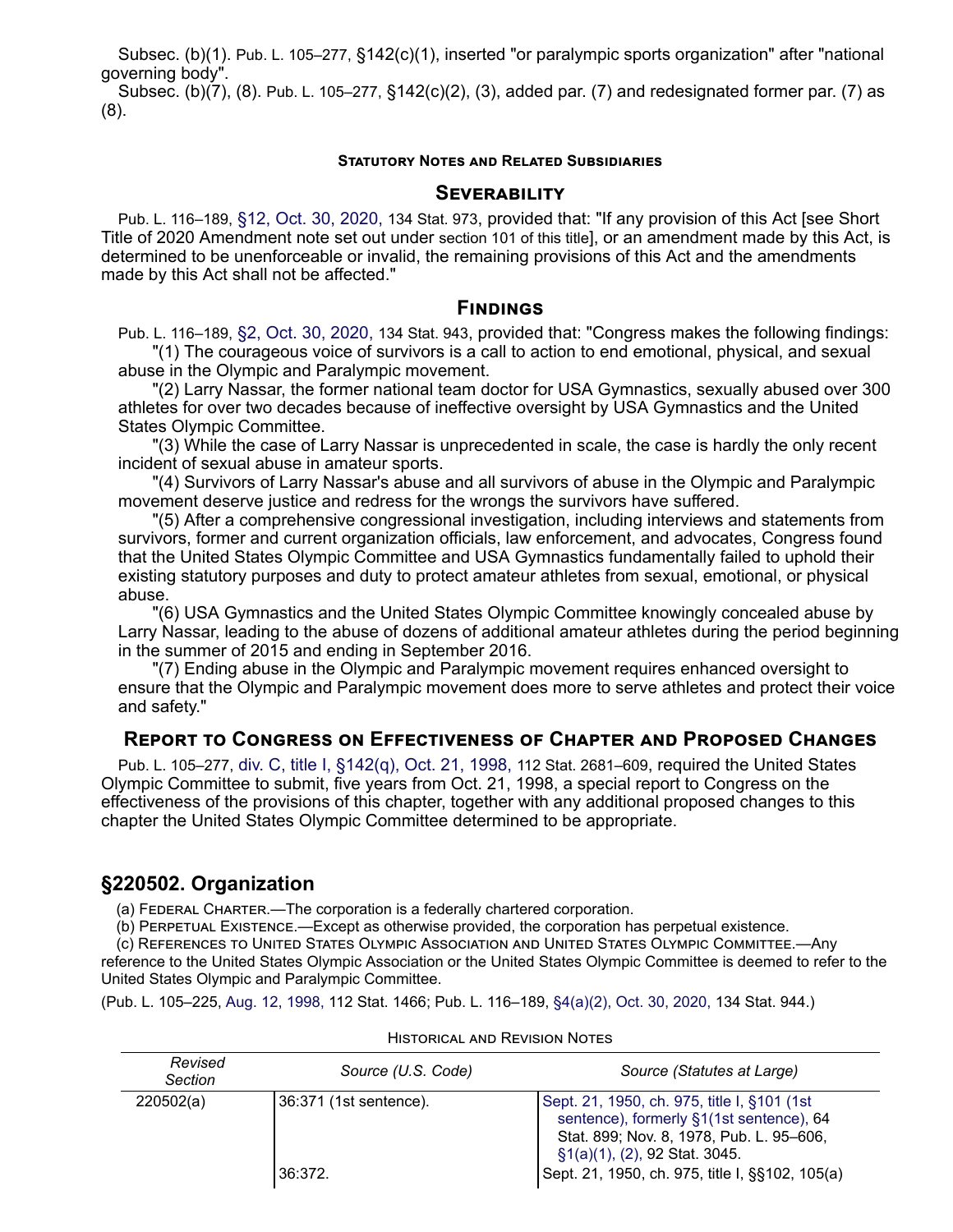|           |                                   | (words before cl. (1) related to perpetual<br>succession), as added Nov. 8, 1978, Pub.<br>L. 95-606, §1(b), 92 Stat. 3045, 3047. |
|-----------|-----------------------------------|----------------------------------------------------------------------------------------------------------------------------------|
| 220502(b) | 36:375(a) (words before cl. (1)   |                                                                                                                                  |
|           | related to perpetual succession). |                                                                                                                                  |
| 220502(c) | 36:383.                           | Aug. 10, 1964, Pub. L. 88-407, 78 Stat. 383.                                                                                     |

Subsection (a) is substituted for the source provisions for consistency in the revised title and to eliminate unnecessary and executed words.

In subsection (b), the words "Except as otherwise provided" are added, the word "has" is substituted for "shall have", and the word "existence" is substituted for "succession", for consistency in the revised title.

In subsection (c), the words "The corporation known as the United States Olympic Association, which was incorporated by this chapter, shall be known and designated on and after August 10, 1964, as the United States Olympic Committee and" are omitted as executed. The words "such corporation under the name of" are omitted as unnecessary. The words "is deemed to" are substituted for "shall be held to" for clarity. The words "such corporation under and by the name of" are omitted as unnecessary.

#### **EDITORIAL NOTES**

### **AMENDMENTS**

**2020**—Subsec. (c). Pub. L. 116–189 amended subsec. (c) generally. Prior to amendment, text read as follows: "Any reference to the United States Olympic Association is deemed to refer to the United States Olympic Committee."

### <span id="page-4-0"></span>**§220503. Purposes**

The purposes of the corporation are—

(1) to establish national goals for amateur athletic activities and encourage the attainment of those goals;

(2) to coordinate and develop amateur athletic activity in the United States, directly related to international amateur athletic competition, to foster productive working relationships among sports-related organizations;

(3) to exercise exclusive jurisdiction, directly or through constituent members of committees, over—

(A) all matters pertaining to United States participation in the Olympic Games, the Paralympic Games, the Pan-

American Games, and the Parapan American Games, including representation of the United States in the games; and

(B) the organization of the Olympic Games, the Paralympic Games, the Pan-American Games, and the Parapan American Games when held in the United States;

(4) to obtain for the United States, directly or by delegation to the appropriate national governing body, the most competent amateur representation possible in each event of the Olympic Games, the Paralympic Games, the Pan-American Games, and the Parapan American Games;

(5) to promote and support amateur athletic activities involving the United States and foreign nations;

(6) to promote and encourage physical fitness and public participation in amateur athletic activities;

(7) to assist organizations and persons concerned with sports in the development of amateur athletic programs for amateur athletes;

(8) to provide swift resolution of conflicts and disputes involving amateur athletes, national governing bodies, and amateur sports organizations, and protect the opportunity of any amateur athlete, coach, trainer, manager, administrator, or official to participate in amateur athletic competition;

(9) to foster the development of and access to amateur athletic facilities for use by amateur athletes and assist in making existing amateur athletic facilities available for use by amateur athletes;

(10) to provide and coordinate technical information on physical training, equipment design, coaching, and performance analysis;

(11) to encourage and support research, development, and dissemination of information in the areas of sports medicine and sports safety;

(12) to encourage and provide assistance to amateur athletic activities for women;

(13) to encourage and provide assistance to amateur athletic programs and competition for amateur athletes with disabilities, including, where feasible, the expansion of opportunities for meaningful participation by such amateur athletes in programs of athletic competition for able-bodied amateur athletes;

(14) to encourage and provide assistance to amateur athletes of racial and ethnic minorities for the purpose of eliciting the participation of those minorities in amateur athletic activities in which they are underrepresented;

(15) to promote a safe environment in sports that is free from abuse, including emotional, physical, and sexual abuse, of any amateur athlete; and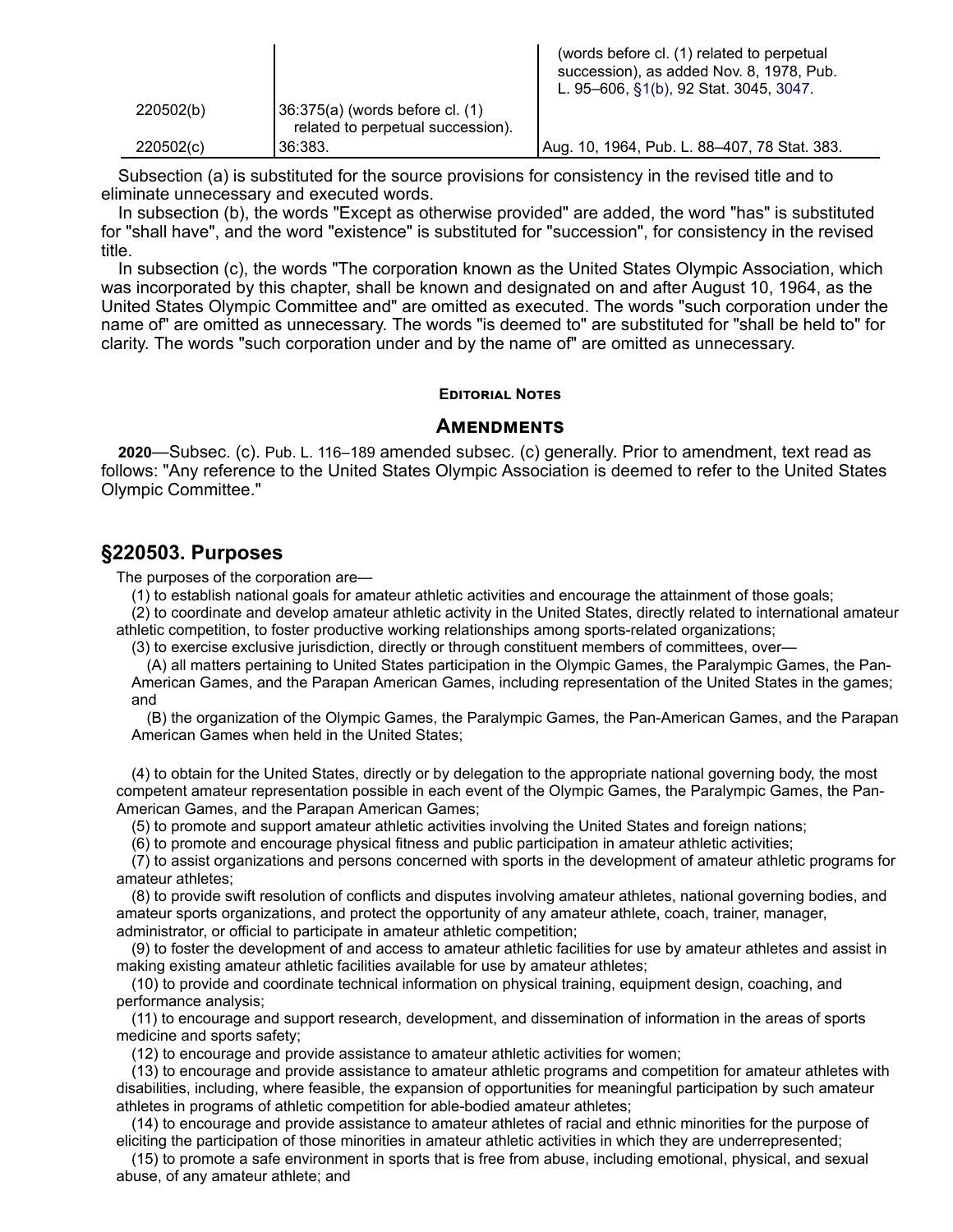(16) to effectively oversee the national governing bodies with respect to compliance with and implementation of the policies and procedures of the corporation, including policies and procedures on the establishment of a safe environment in sports as described in paragraph (15).

[\(Pub. L. 105–225, Aug. 12, 1998, 112 Stat. 1466](https://uscode.house.gov/statviewer.htm?volume=112&page=1466); [Pub. L. 105–277, div. C, title I, §142\(d\), Oct. 21, 1998, 112 Stat.](https://uscode.house.gov/statviewer.htm?volume=112&page=2681-603) [2681–603](https://uscode.house.gov/statviewer.htm?volume=112&page=2681-603); [Pub. L. 115–126, title II, §201, Feb. 14, 2018, 132 Stat. 320](https://uscode.house.gov/statviewer.htm?volume=132&page=320); [Pub. L. 116–189, §§4\(a\)\(3\), 6\(a\), Oct. 30,](https://uscode.house.gov/statviewer.htm?volume=134&page=945)  [2020, 134 Stat. 945,](https://uscode.house.gov/statviewer.htm?volume=134&page=945) [947](https://uscode.house.gov/statviewer.htm?volume=134&page=947).)

| Revised<br>Section | Source (U.S. Code) | Source (Statutes at Large)                                                                                 |
|--------------------|--------------------|------------------------------------------------------------------------------------------------------------|
| 220503             | 36:374.            | Sept. 21, 1950, ch. 975, title I, §104, as<br>added Nov. 8, 1978, Pub. L. 95-606, §1(b),<br>92 Stat. 3046. |

Before clause (1), the word "objects" is omitted as included in "purposes". In clause (4), the word "competition" is omitted as included in "each event".

### **EDITORIAL NOTES**

### **AMENDMENTS**

**2020**—Par. (3). Pub. L. 116–189, §4(a)(3)(A), substituted "the Pan-American Games, and the Parapan American Games" for "and the Pan-American Games" in subpars. (A) and (B).

Par. (4). Pub. L. 116–189, §4(a)(3)(B), substituted "the Pan-American Games, and the Parapan American Games" for "and Pan-American Games".

Par. (9). Pub. L. 116–189, §6(a)(1), inserted "and access to" after "development of".

Par. (16). Pub. L. 116–189, §6(a)(2)–(4), added par. (16).

**2018**—Par. (15). Pub. L. 115–126 added par. (15).

**1998**—Pars. (3), (4). Pub. L. 105–277, §142(d)(1), substituted "Olympic Games, the Paralympic Games" for "Olympic Games" wherever appearing.

Par. (13). Pub. L. 105–277, §142(d)(2), added par. (13) and struck out former par. (13) which read as follows: "to encourage and provide assistance to amateur athletic programs and competition for individuals with disabilities, including, where feasible, the expansion of opportunities for meaningful participation by individuals with disabilities in programs of athletic competition for able-bodied individuals; and".

# <span id="page-5-0"></span>**§220504. Membership**

(a) ELIGIBILITY.—Eligibility for membership in the corporation is as provided in the constitution and bylaws of the corporation, and membership shall be available only to national governing bodies.

(b) REQUIRED PROVISIONS FOR REPRESENTATION.—In its constitution and bylaws, the corporation shall establish and maintain provisions with respect to its governance and the conduct of its affairs for reasonable representation of—

(1) national governing bodies, including through provisions that establish and maintain a National Governing Bodies' Council that is composed of representatives of the national governing bodies who are selected by their boards of directors or other governing boards to ensure effective communication between the corporation and the national governing bodies;

(2) amateur athletes who are actively engaged in amateur athletic competition or who have represented the United States in international amateur athletic competition, including through provisions that—

(A) establish and maintain an Athletes' Advisory Council;

(B) ensure that the chair of the Athletes' Advisory Council, or the designee of the chair, holds voting power on the board of directors of the corporation and in the committees and entities of the corporation;

(C) require that—

(i) not less than 1/3 of the membership of the board of directors of the corporation shall be composed of, and elected by, such amateur athletes; and

(ii) not less than 20 percent of the membership of the board of directors of the corporation shall be composed of amateur athletes who—

(I) are actively engaged in representing the United States in international amateur athletic competition; or

(II) have represented the United States in international amateur athletic competition during the preceding 10-year period; and

(D) ensure that the membership and voting power held by such amateur athletes is not less than 1/3 of the membership and voting power held in the board of directors of the corporation and in the committees and entities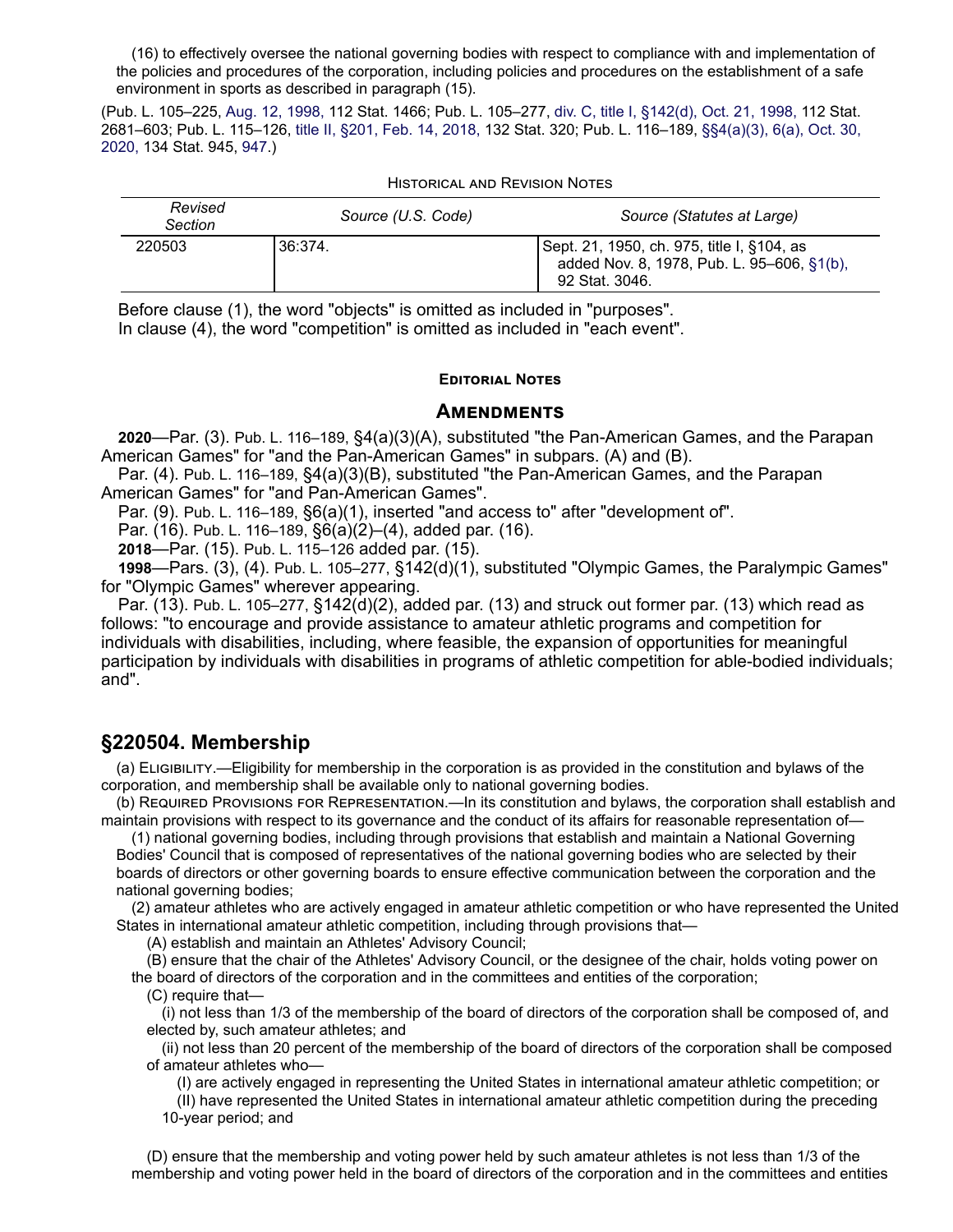of the corporation, including any panel empowered to resolve grievances;

(3) amateur sports organizations that conduct a national program or regular national amateur athletic competition in 2 or more sports that are included on the program of the Olympic Games, the Paralympic Games, the Pan-American Games, or the Parapan American Games on a level of proficiency appropriate for the selection of amateur athletes to represent the United States in international amateur athletic competition; and

(4) individuals not affiliated or associated with any amateur sports organization who, in the corporation's judgment, represent the interests of the American public in the activities of the corporation.

(c) CONFLICT OF INTEREST.—An athlete who represents athletes under subsection (b)(2) shall not be employed by the Center, or serve in a capacity that exercises decision-making authority on behalf of the Center, during the 2-year period beginning on the date on which the athlete ceases such representation.

(d) CERTIFICATION REQUIREMENTS.—The bylaws of the corporation shall include a description of all generally applicable certification requirements for membership in the corporation.

[\(Pub. L. 105–225, Aug. 12, 1998, 112 Stat. 1467](https://uscode.house.gov/statviewer.htm?volume=112&page=1467); [Pub. L. 105–277, div. C, title I, §142\(e\), Oct. 21, 1998, 112 Stat.](https://uscode.house.gov/statviewer.htm?volume=112&page=2681-603)  [2681–603;](https://uscode.house.gov/statviewer.htm?volume=112&page=2681-603) [Pub. L. 116–189, §§4\(a\)\(4\), 6\(b\), 7\(a\)\(2\)\(A\)\(i\), Oct. 30, 2020, 134 Stat. 945](https://uscode.house.gov/statviewer.htm?volume=134&page=945), [948](https://uscode.house.gov/statviewer.htm?volume=134&page=948), [956](https://uscode.house.gov/statviewer.htm?volume=134&page=956).)

| Revised<br>Section | Source (U.S. Code) | Source (Statutes at Large)                                                                                 |
|--------------------|--------------------|------------------------------------------------------------------------------------------------------------|
| 220504             | 36:376.            | Sept. 21, 1950, ch. 975, title I, §106, as<br>added Nov. 8, 1978, Pub. L. 95-606, §1(b),<br>92 Stat. 3048. |

| <b>HISTORICAL AND REVISION NOTES</b> |  |
|--------------------------------------|--|
|--------------------------------------|--|

In subsection (a), the words "is as provided in" are substituted for "shall be determined in accordance with" for consistency in the revised title.

#### **EDITORIAL NOTES**

### **AMENDMENTS**

**2020**—Subsec. (a). Pub. L. 116–189, §6(b)(1), inserted ", and membership shall be available only to national governing bodies" before period at end.

Subsec. (b)(1). Pub. L. 116–189, §7(a)(2)(A)(i), amended par. (1) generally. Prior to amendment, par. (1) read as follows: "amateur sports organizations recognized as national governing bodies and paralympic sports organizations in accordance with section 220521 of this title, including through provisions which establish and maintain a National Governing Bodies' Council composed of representatives of the national governing bodies and any paralympic sports organizations and selected by their boards of directors or such other governing boards to ensure effective communication between the corporation and such national governing bodies and paralympic sports organizations;".

Subsec. (b)(2). Pub. L. 116–189, §6(b)(2), amended par. (2) generally. Prior to amendment, par. (2) read as follows: "amateur athletes who are actively engaged in amateur athletic competition or who have represented the United States in international amateur athletic competition within the preceding 10 years, including through provisions which—

"(A) establish and maintain an Athletes' Advisory Council composed of, and elected by, such amateur athletes to ensure communication between the corporation and such amateur athletes; and

"(B) ensure that the membership and voting power held by such amateur athletes is not less than 20 percent of the membership and voting power held in the board of directors of the corporation and in the committees and entities of the corporation;".

Subsec. (b)(3). Pub. L. 116–189, §4(a)(4), substituted "the Pan-American Games, or the Parapan American Games" for "or the Pan-American Games".

Subsecs. (c), (d). Pub. L. 116–189, §6(b)(3), added subsecs. (c) and (d).

**1998**—Subsec. (b)(1), (2). Pub. L. 105–277, §142(e)(1), added pars. (1) and (2) and struck out former pars. (1) and (2) which read as follows:

"(1) amateur sports organizations recognized as national governing bodies under section 220521 of this title;

"(2) amateur athletes who are actively engaged in amateur athletic competition or who have represented the United States in international amateur athletic competition within the preceding 10 years;".

Subsec. (b)(3). Pub. L. 105–277, §142(e)(2), inserted ", the Paralympic Games," after "Olympic Games".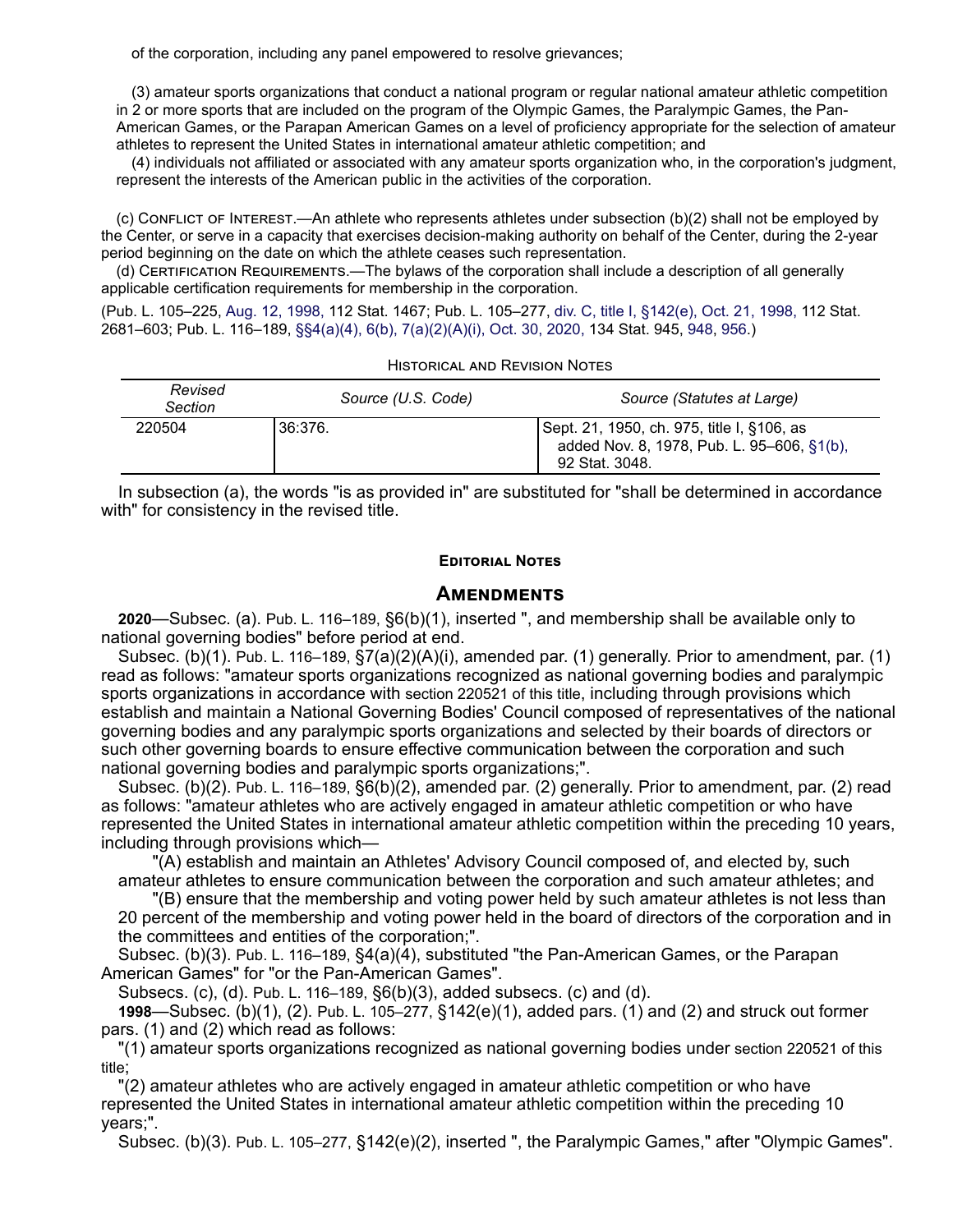# <span id="page-7-0"></span>**§220505. Powers and duties**

(a) CONSTITUTION AND BYLAWS.—The corporation shall adopt a constitution and bylaws. The corporation may amend its constitution only if the corporation—

(1) publishes, in its principal publication, a notice of the proposed amendment, including—

(A) the substantive terms of the amendment;

(B) the time and place of the corporation's regular meeting at which adoption of the amendment is to be decided; and

(C) a provision informing interested persons that they may submit materials as authorized in clause (2) of this subsection; and

(2) gives all interested persons an opportunity to submit written comments and information for at least 60 days after publication of notice of the proposed amendment and before adoption of the amendment.

(b) GENERAL CORPORATE POWERS.—The corporation may—

(1) adopt and alter a corporate seal;

(2) establish and maintain offices to conduct the affairs of the corporation;

(3) make contracts;

(4) accept gifts, legacies, and devises in furtherance of its corporate purposes;

(5) acquire, own, lease, encumber, and transfer property as necessary to carry out the purposes of the corporation;

(6) borrow money, issue instruments of indebtedness, and secure its obligations by granting security interests in its property;

(7) publish a magazine, newspaper, and other publications consistent with its corporate purposes;

(8) approve and revoke membership in the corporation;

(9) sue and be sued, except that any civil action brought in a State court against the corporation and solely relating to the corporation's responsibilities under this chapter shall be removed, at the request of the corporation, to the district court of the United States in the district in which the action was brought, and such district court shall have original jurisdiction over the action without regard to the amount in controversy or citizenship of the parties involved, and except that neither this paragraph nor any other provision of this chapter shall create a private right of action under this chapter; and

(10) do any other act necessary and proper to carry out the purposes of the corporation.

(c) POWERS RELATED TO AMATEUR ATHLETICS AND THE OLYMPIC GAMES.—The corporation may—

(1) serve as the coordinating body for amateur athletic activity in the United States directly related to international amateur athletic competition;

(2) represent the United States as its national Olympic committee in relations with the International Olympic Committee and the Pan-American Sports Organization and as its national Paralympic committee in relations with the International Paralympic Committee;

(3) organize, finance, and control the representation of the United States in the competitions and events of the Olympic Games, the Paralympic Games, the Pan-American Games, and the Parapan American Games, and obtain, directly or by delegation to the appropriate national governing body, amateur representation for those games;

(4) certify national governing bodies for any sport that is included on the program of the Olympic Games, the Paralympic Games, the Pan-American Games, or the Parapan American Games;

(5) facilitate, through orderly and effective administrative procedures, the resolution of conflicts or disputes that involve any of its members and any amateur athlete, coach, trainer, manager, administrator, official, national governing body, or amateur sports organization and that arise in connection with their eligibility for and participation in the Olympic Games, the Paralympic Games, the Pan-American Games, the Parapan American Games, world championship competition, the Pan-American world championship competition, or other protected competition as defined in the constitution and bylaws of the corporation; and

(6) provide financial assistance to any organization or association, except a corporation organized for profit, in furtherance of the purposes of the corporation.

(d) DUTIES.—

(1) IN GENERAL.—The duty of the corporation to amateur athletes includes the adoption, effective implementation, and enforcement of policies and procedures designed—

(A) to immediately report to law enforcement and the Center any allegation of child abuse of an amateur athlete who is a minor;

(B) to ensure that each national governing body has in place policies and procedures to report immediately any allegation of child abuse of an amateur athlete, consistent with—

(i) the policies and procedures developed under subparagraph (C) of section 220541(a)(1); and

(ii) the requirement described in paragraph (2)(A) of section 220542(a); and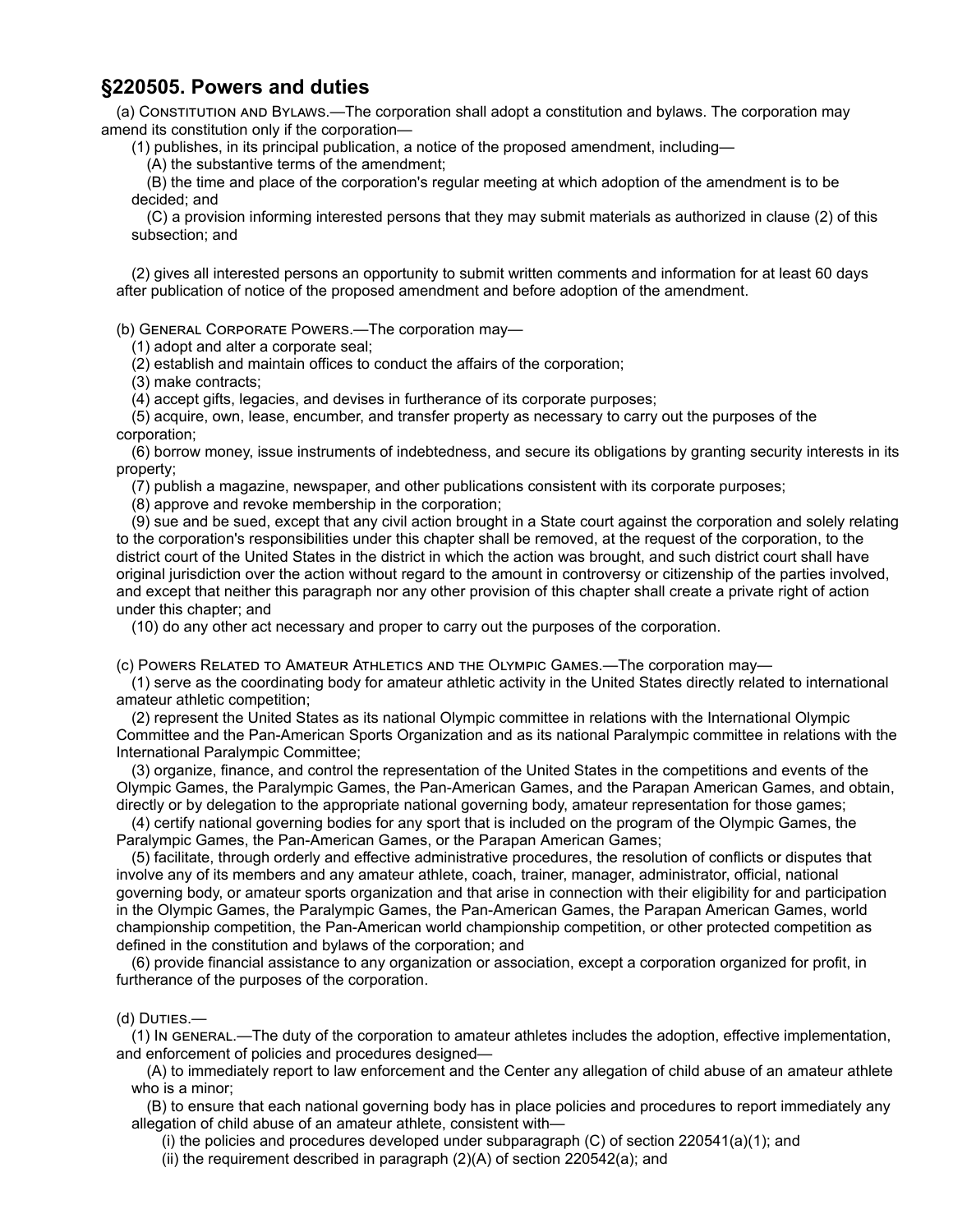(C) to ensure that each national governing body and the corporation enforces temporary measures and sanctions issued pursuant to the authority of the Center.

(2) RULE OF CONSTRUCTION.—Nothing in this subsection shall be construed to preempt or otherwise abrogate the duty of care of the corporation under State law or the common law.

[\(Pub. L. 105–225, Aug. 12, 1998, 112 Stat. 1468](https://uscode.house.gov/statviewer.htm?volume=112&page=1468); [Pub. L. 105–277, div. C, title I, §142\(f\), Oct. 21, 1998, 112 Stat.](https://uscode.house.gov/statviewer.htm?volume=112&page=2681-604) [2681–604](https://uscode.house.gov/statviewer.htm?volume=112&page=2681-604); [Pub. L. 109–284, §5\(15\), Sept. 27, 2006, 120 Stat. 1212;](https://uscode.house.gov/statviewer.htm?volume=120&page=1212) [Pub. L. 116–189, §§4\(a\)\(5\), 6\(c\)\(1\), Oct. 30](https://uscode.house.gov/statviewer.htm?volume=134&page=945), [2020, 134 Stat. 945,](https://uscode.house.gov/statviewer.htm?volume=134&page=945) [948.](https://uscode.house.gov/statviewer.htm?volume=134&page=948))

| Revised<br>Section | Source (U.S. Code)                                                                                   | Source (Statutes at Large)                                                                                                                                                                     |
|--------------------|------------------------------------------------------------------------------------------------------|------------------------------------------------------------------------------------------------------------------------------------------------------------------------------------------------|
| 220505(a)          | $36:375(b)$ .                                                                                        | Sept. 21, 1950, ch. 975, title I, §§105 (less<br>(a) (words before cl. (1) related to<br>perpetual succession)), 109, as added<br>Nov. 8, 1978, Pub. L. 95-606, §1(b), 92<br>Stat. 3047, 3048. |
| 220505(b)          | 36:375(a) (words before cl. (1) less<br>perpetual succession), (6)–(10),<br>$(12)–(16)$ .<br>36:379. |                                                                                                                                                                                                |
| 220505(c)          | 36:375(a) (words before cl. (1) less<br>perpetual succession), (1)–(5),<br>(11).                     |                                                                                                                                                                                                |

#### HISTORICAL AND REVISION NOTES

In subsection (a), before clause (1), the words "not inconsistent with the laws of the United States or of any State" are omitted as unnecessary. In clause (1), the word "amendment" is substituted for "alteration" for consistency. Before subclause (A), the word "general" is omitted as unnecessary. In subclause (B), the words "adoption of the amendment" are substituted for "the alteration" for clarity. In clause (2), the word "comments" is substituted for "views, or arguments" to omit unnecessary words. The words "a period of" are omitted as unnecessary.

In subsection (b), the text of 36:379 is omitted as executed and obsolete. In clause (4), the word "devises" is substituted for "devices" to use standard contemporary spelling. In clause (5), the words "acquire, own, lease, encumber, and transfer" are substituted for "acquire, hold, and dispose of" for consistency in the revised title. The words "real and personal" and "may be" are omitted as unnecessary. The words "to carry out the purposes of the corporation" are substituted for "for its corporate purposes" for consistency in the revised title. In clause (6), the words "to carry out its corporate purposes" are omitted as unnecessary and for consistency in the revised title. The words "issue instruments of indebtedness, and secure its obligations by granting security interests in its property" are substituted for "issue notes, bonds, or other evidences of indebtedness therefor, and secure the same by mortgage" for consistency in the revised title. The words "subject in each case to the laws of the United States or of any State" are omitted as unnecessary.

#### **EDITORIAL NOTES**

### **AMENDMENTS**

**2020**—Pub. L. 116–189, §6(c)(1)(A), substituted "Powers and duties" for "Powers" in section catchline. Subsec. (c)(3). Pub. L. 116–189, §4(a)(5)(A), substituted "the Pan-American Games, and the Parapan American Games" for "and the Pan-American Games".

Subsec. (c)(4). Pub. L. 116–189, §4(a)(5)(B), amended par. (4) generally. Prior to amendment, par. (4) read as follows: "recognize eligible amateur sports organizations as national governing bodies for any sport that is included on the program of the Olympic Games or the Pan-American Games, or as paralympic sports organizations for any sport that is included on the program of the Paralympic Games;".

Subsec. (c)(5). Pub. L. 116–189, §4(a)(5)(C), inserted "the Parapan American Games," after "the Pan-American Games,".

Subsec. (d). Pub. L. 116–189, §6(c)(1)(B), added subsec. (d).

**2006**—Subsec. (b)(9). Pub. L. 109–284 substituted "this chapter shall be" for "this Act shall be". **1998**—Subsec. (b)(9). Pub. L. 105–277, §142(f)(1), substituted "sued, except that any civil action brought in a State court against the corporation and solely relating to the corporation's responsibilities under this Act shall be removed, at the request of the corporation, to the district court of the United States in the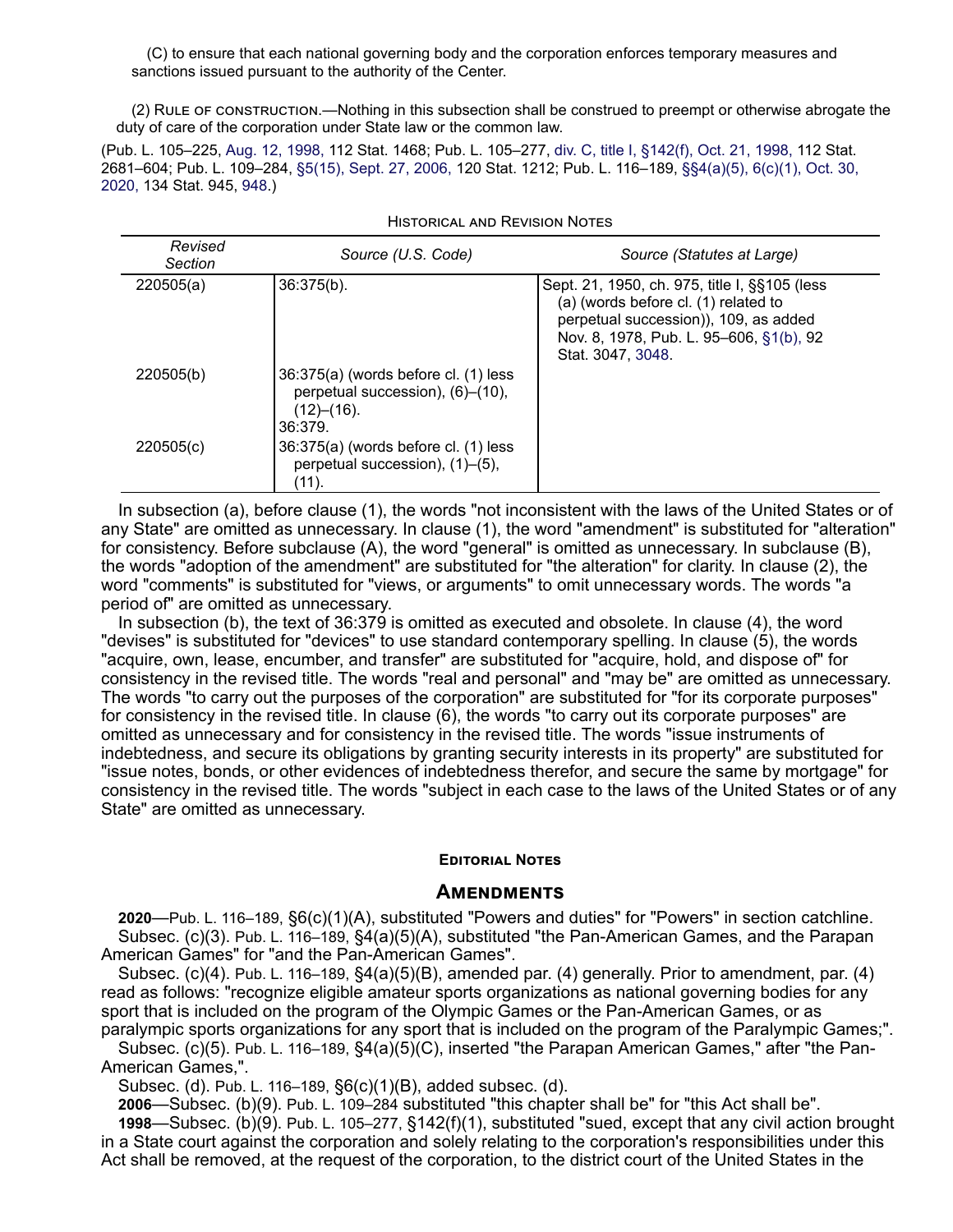district in which the action was brought, and such district court shall have original jurisdiction over the action without regard to the amount in controversy or citizenship of the parties involved, and except that neither this paragraph nor any other provision of this chapter shall create a private right of action under this chapter; and" for "sued; and".

Subsec. (c)(2). Pub. L. 105–277, §142(f)(2)(A), substituted "Organization and as its national Paralympic committee in relations with the International Paralympic Committee;" for "Organization".

Subsec. (c)(3). Pub. L. 105–277, §142(f)(2)(B), substituted "Games, the Paralympic Games, and" for "Games and of".

Subsec. (c)(4). Pub. L. 105–277, §142(f)(2)(C), substituted "Games, or as paralympic sports organizations for any sport that is included on the program of the Paralympic Games;" for "Games;".

Subsec. (c)(5). Pub. L. 105–277, §142(f)(2)(D), substituted "Games, the Paralympic Games, the Pan-American Games, world championship competition," for "Games,".

### <span id="page-9-0"></span>**§220506. Exclusive right to name, seals, emblems, and badges**

(a) EXCLUSIVE RIGHT OF CORPORATION.—Except as provided in subsection (d) of this section, the corporation has the exclusive right to use—

(1) the name "United States Olympic and Paralympic Committee";

(2) the symbol of the International Olympic Committee, consisting of 5 interlocking rings, the symbol of the International Paralympic Committee, consisting of 3 Agitos, or the symbol of the Pan-American Sports Organization, consisting of a torch surrounded by concentric rings;

(3) the emblem of the corporation, consisting of an escutcheon having a blue chief and vertically extending red and white bars on the base with 5 interlocking rings displayed on the chief; and

(4) the words "Olympic", "Olympiad", "Citius Altius Fortius", "Paralympic", "Paralympiad", "Pan-American", "Parapan American", "America Espirito Sport Fraternite", or any combination of those words.

(b) CONTRIBUTORS AND SUPPLIERS.—The corporation may authorize contributors and suppliers of goods or services to use the trade name of the corporation or any trademark, symbol, insignia, or emblem of the International Olympic Committee, International Paralympic Committee, the Pan-American Sports Organization, or of the corporation to advertise that the contributions, goods, or services were donated or supplied to, or approved, selected, or used by, the corporation, the United States Olympic team, the Paralympic team, the Pan-American team, the Parapan American team, or team members.

(c) CIVIL ACTION FOR UNAUTHORIZED USE.—Except as provided in subsection (d) of this section, the corporation may file a civil action against a person for the remedies provided in the Act of July 5, 1946 (15 U.S.C. 1051 et seq.) (popularly known as the Trademark Act of 1946) if the person, without the consent of the corporation, uses for the purpose of trade, to induce the sale of any goods or services, or to promote any theatrical exhibition, athletic performance, or competition—

(1) the symbol described in subsection (a)(2) of this section;

(2) the emblem described in subsection (a)(3) of this section;

(3) the words described in subsection (a)(4) of this section, or any combination or simulation of those words tending to cause confusion or mistake, to deceive, or to falsely suggest a connection with the corporation or any Olympic, Paralympic, Pan-American, or Parapan American Games activity; or

(4) any trademark, trade name, sign, symbol, or insignia falsely representing association with, or authorization by, the International Olympic Committee, the International Paralympic Committee, the Pan-American Sports Organization, or the corporation.

(d) PRE-EXISTING AND GEOGRAPHIC REFERENCE RIGHTS.—(1) A person who actually used the emblem described in subsection (a)(3) of this section, or the words or any combination of the words described in subsection (a)(4) of this section, for any lawful purpose before September 21, 1950, is not prohibited by this section from continuing the lawful use for the same purpose and for the same goods or services.

(2) A person who actually used, or whose assignor actually used, the words or any combination of the words described in subsection (a)(4) of this section, or a trademark, trade name, sign, symbol, or insignia described in subsection (c)(4) of this section, for any lawful purpose before September 21, 1950, is not prohibited by this section from continuing the lawful use for the same purpose and for the same goods or services.

(3) Use of the word "Olympic" to identify a business or goods or services is permitted by this section where— (A) such use is not combined with any of the intellectual properties referenced in subsection (a) or (c) of this

section;

(B) it is evident from the circumstances that such use of the word "Olympic" refers to the naturally occurring mountains or geographical region of the same name that were named prior to February 6, 1998, and not to the corporation or any Olympic activity; and

(C) such business, goods, or services are operated, sold, and marketed in the State of Washington west of the Cascade Mountain range and operations, sales, and marketing outside of this area are not substantial.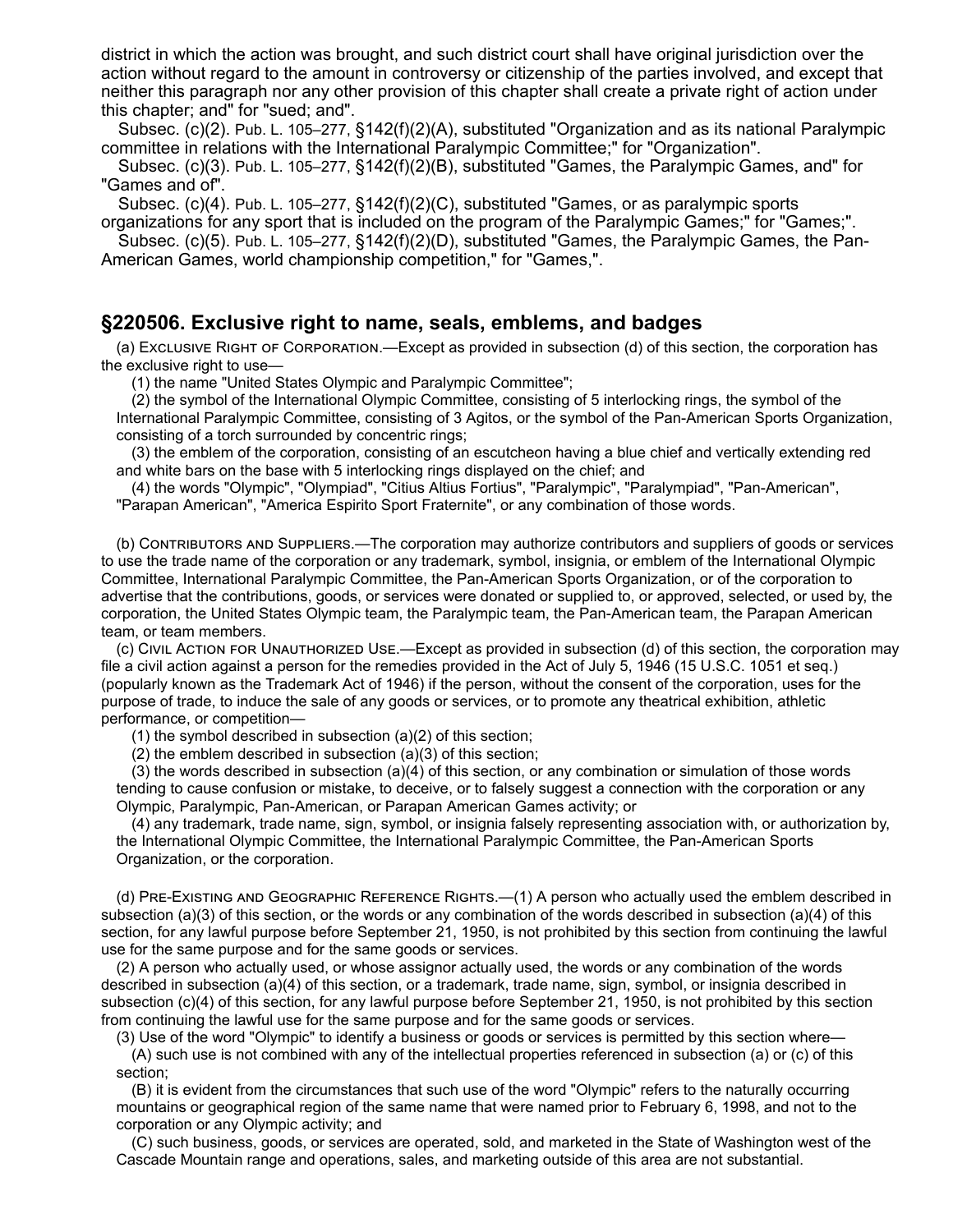([Pub. L. 105–225, Aug. 12, 1998, 112 Stat. 1469;](https://uscode.house.gov/statviewer.htm?volume=112&page=1469) [Pub. L. 105–277, div. C, title I, §142\(g\), Oct. 21, 1998, 112 Stat.](https://uscode.house.gov/statviewer.htm?volume=112&page=2681-604)  [2681–604;](https://uscode.house.gov/statviewer.htm?volume=112&page=2681-604) [Pub. L. 109–284, §5\(16\), Sept. 27, 2006, 120 Stat. 1212;](https://uscode.house.gov/statviewer.htm?volume=120&page=1212) [Pub. L. 116–189, §4\(a\)\(6\), Oct. 30, 2020, 134](https://uscode.house.gov/statviewer.htm?volume=134&page=945)  [Stat. 945.\)](https://uscode.house.gov/statviewer.htm?volume=134&page=945)

| Revised<br>Section | Source (U.S. Code)              | Source (Statutes at Large)                                                                                 |
|--------------------|---------------------------------|------------------------------------------------------------------------------------------------------------|
| 220506(a)          | $36:380(c)$ .                   | Sept. 21, 1950, ch. 975, title I, §110, as<br>added Nov. 8, 1978, Pub. L. 95-606, §1(b),<br>92 Stat. 3048. |
| 220506(b)          | $36:380(b)$ .                   |                                                                                                            |
| 220506(c)          | 36:380(a) (1st sentence).       |                                                                                                            |
| 220506(d)          | 36:380(a) (2d, last sentences). |                                                                                                            |

HISTORICAL AND REVISION NOTES

Subsection (a)(2) and (3) is substituted for "the symbol described in subsection (a)(1) of this section; the emblem described in subsection (a)(2) of this section" because of the reorganization of the section. In subsection (b), the words "or any trademark" are substituted for "as well as any trademark" to

eliminate unnecessary words. The words "furnished . . . or for the use of" are omitted as unnecessary. In subsection (c), the words "the corporation may file a civil action against a person" are substituted for "any person . . . shall be subject to suit in a civil action by the Corporation" for clarity.

In subsection (d)(2), the words "the words or any combination of the words described in subsection (a) (4) of this section, or a trademark, trade name, sign, symbol, or insignia described in subsection (c)(4) of this section" are substituted for "any other trademark, trade name, sign, symbol, or insignia described in subsections (a)(3) and (4) of this section" for clarity.

### **EDITORIAL NOTES**

### **REFERENCES IN TEXT**

The Trademark Act of 1946, referred to in subsec. (c), is act [July 5, 1946, ch. 540,](https://uscode.house.gov/statviewer.htm?volume=60&page=427) 60 Stat. 427, as amended, also popularly known as the Lanham Act, which is classified generally to chapter 22 (§1051 et seq.) of Title 15, Commerce and Trade. For complete classification of this Act to the Code, see Short Title note set out under section 1051 of Title 15 and Tables.

### **AMENDMENTS**

**2020**—Subsec. (a)(1). Pub. L. 116–189, §4(a)(6)(A)(i), substituted "United States Olympic and Paralympic Committee" for "United States Olympic Committee".

Subsec. (a)(2). Pub. L. 116–189, §4(a)(6)(A)(ii), substituted "3 Agitos" for "3 TaiGeuks".

Subsec. (a)(4). Pub. L. 116–189, §4(a)(6)(A)(iii), inserted " 'Parapan American'," after " 'Pan-American',". Subsec. (b). Pub. L. 116–189, §4(a)(6)(B), inserted "the Parapan American team," after "the Pan-

American team,".

Subsec. (c)(3). Pub. L. 116–189, §4(a)(6)(C), substituted "Pan-American, or Parapan American Games activity" for "or Pan-American Games activity".

**2006**—Subsec. (d)(3)(A). Pub. L. 109–284 substituted "subsection" for "subsections".

**1998**—Subsec. (a)(2). Pub. L. 105–277, §142(g)(1), substituted "rings, the symbol of the International Paralympic Committee, consisting of 3 TaiGeuks, or the symbol of the Pan-American Sports

Organization, consisting of a torch surrounded by concentric rings;" for "rings;".

Subsec. (a)(4). Pub. L. 105–277, §142(g)(2), inserted " 'Paralympic', 'Paralympiad', 'Pan-American', 'America Espirito Sport Fraternite'," before "or any combination".

Subsec. (b). Pub. L. 105–277, §142(g)(3), (4), inserted ", International Paralympic Committee, the Pan-American Sports Organization," after "International Olympic Committee" and "the Paralympic team," before "the Pan-American team".

Subsec. (c)(3). Pub. L. 105–277, §142(g)(5), inserted ", Paralympic, or Pan-American Games" after "any Olympic".

Subsec. (c)(4). Pub. L. 105–277, §142(g)(6), inserted ", the International Paralympic Committee, the Pan-American Sport Organization," after "International Olympic Committee".

Subsec. (d). Pub. L. 105–277, §142(g)(7), inserted "AND GEOGRAPHIC REFERENCE" after "PRE-EXISTING" in heading.

Subsec. (d)(3). Pub. L. 105–277, §142(g)(8), added par. (3).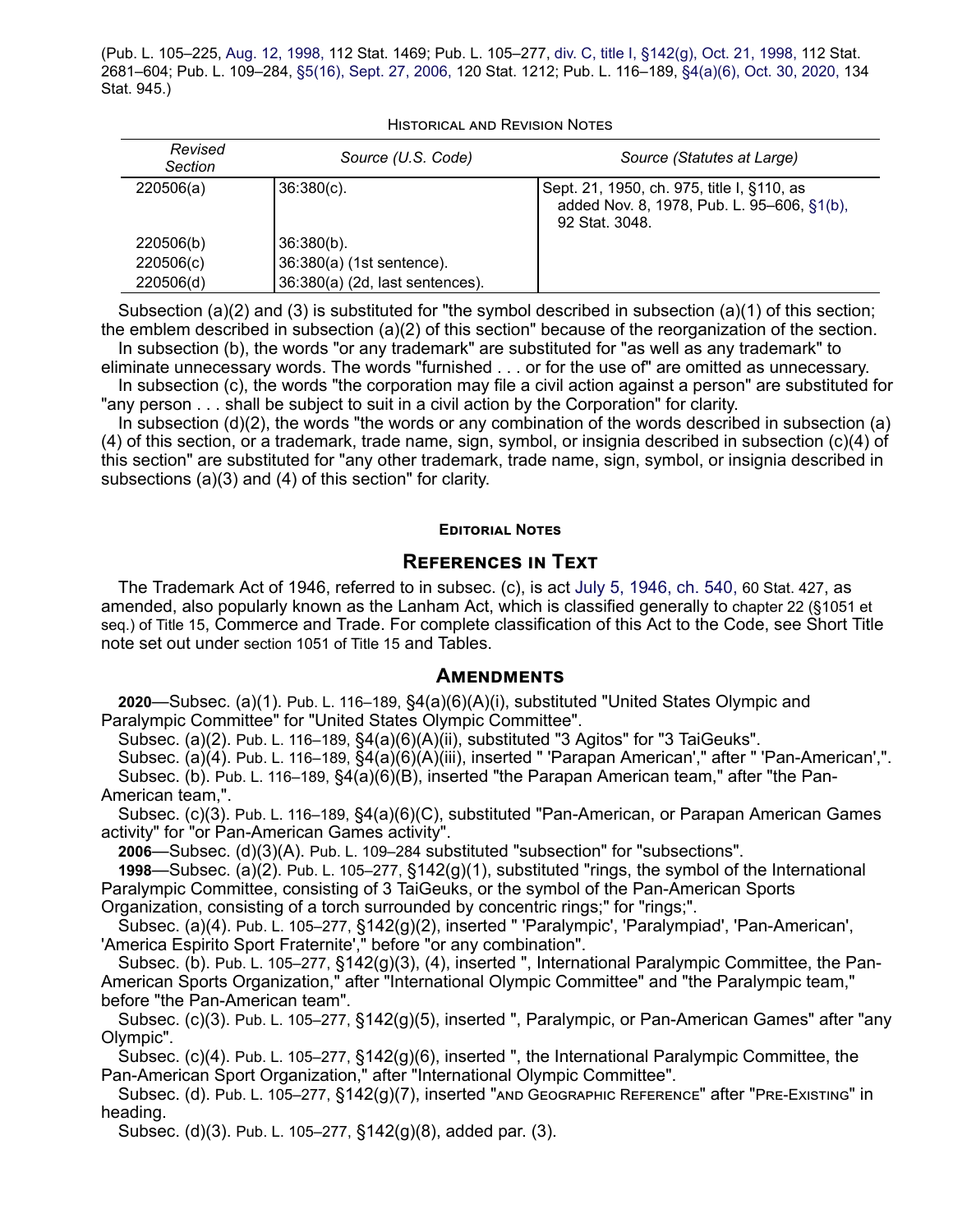# <span id="page-11-0"></span>**§220507. Restrictions**

(a) PROFIT AND STOCK.—The corporation may not engage in business for profit or issue stock.

(b) POLITICAL ACTIVITIES.—The corporation shall be nonpolitical and may not promote the candidacy of an individual seeking public office.

(c) POLICY WITH RESPECT TO ASSISTING MEMBERS OR FORMER MEMBERS IN OBTAINING JOBS.—The corporation shall develop 1 or more policies that prohibit any individual who is an employee, contractor, or agent of the corporation from assisting a member or former member in obtaining a new job (except the routine transmission of administrative and personnel files) if the individual knows that such member or former member violated the policies or procedures of the Center related to sexual misconduct or was convicted of a crime involving sexual misconduct with a minor in violation of applicable law.

(d) POLICY REGARDING TERMS AND CONDITIONS OF EMPLOYMENT.—The corporation shall establish a policy—

(1) not to disperse bonus or severance pay to any individual named as a subject of an ethics investigation by the ethics committee of the corporation, until such individual is cleared of wrongdoing by such investigation; and

### (2) that provides that—

(A) if the ethics committee determines that an individual has violated the policies of the corporation—

(i) the individual is no longer entitled to bonus or severance pay previously withheld; and

(ii) the compensation committee of the corporation may reduce or cancel the withheld bonus or severance pay; and

(B) in the case of an individual who is the subject of a criminal investigation, the ethics committee shall investigate the individual.

([Pub. L. 105–225, Aug. 12, 1998, 112 Stat. 1470;](https://uscode.house.gov/statviewer.htm?volume=112&page=1470) [Pub. L. 116–189, §6\(d\)\(1\), \(2\)\(A\), Oct. 30, 2020, 134 Stat. 949.](https://uscode.house.gov/statviewer.htm?volume=134&page=949))

| Revised<br>Section | Source (U.S. Code) | Source (Statutes at Large)                                                                                       |
|--------------------|--------------------|------------------------------------------------------------------------------------------------------------------|
| 220507(a)          | 36:378.            | Sept. 21, 1950, ch. 975, title I, §§107, 108, as<br>added Nov. 8, 1978, Pub. L. 95-606, §1(b),<br>92 Stat. 3048. |
| 220507(b)          | 36:377.            |                                                                                                                  |

#### HISTORICAL AND REVISION NOTES

In subsection (a), the words "may not" are substituted for "shall have no power to" for consistency in the revised title. The words "capital", "pecuniary", and "or gain" are omitted as unnecessary. In subsection (b), the words "as an organization" are omitted as unnecessary.

### **EDITORIAL NOTES**

### **AMENDMENTS**

**2020**—Subsec. (c). Pub. L. 116–189, §6(d)(1), added subsec. (c). Subsec. (d). Pub. L. 116–189, §6(d)(2)(A), added subsec. (d).

### **APPLICABILITY**

Pub. L. 116–189, [§6\(d\)\(2\)\(B\), Oct. 30, 2020,](https://uscode.house.gov/statviewer.htm?volume=134&page=950) 134 Stat. 950, provided that: "The amendment made by subparagraph (A) [amending this section] shall not apply to any term of employment for the disbursement of bonus or severance pay that is in effect as of the day before the date of the enactment of this Act [Oct. 30, 2020]."

# <span id="page-11-1"></span>**§220508. Headquarters, principal office, and meetings**

The corporation shall maintain its principal office and national headquarters in a place in the United States decided by the corporation. The corporation may hold its annual and special meetings in the places decided by the corporation. ([Pub. L. 105–225, Aug. 12, 1998, 112 Stat. 1470.](https://uscode.house.gov/statviewer.htm?volume=112&page=1470))

| Revised<br>Section | Source (U.S. Code)      | Source (Statutes at Large)                                                                 |
|--------------------|-------------------------|--------------------------------------------------------------------------------------------|
| 220508             | 36:371 (last sentence). | Sept. 21, 1950, ch. 975, title I, §101 (last<br>sentence), formerly §1 (last sentence), 64 |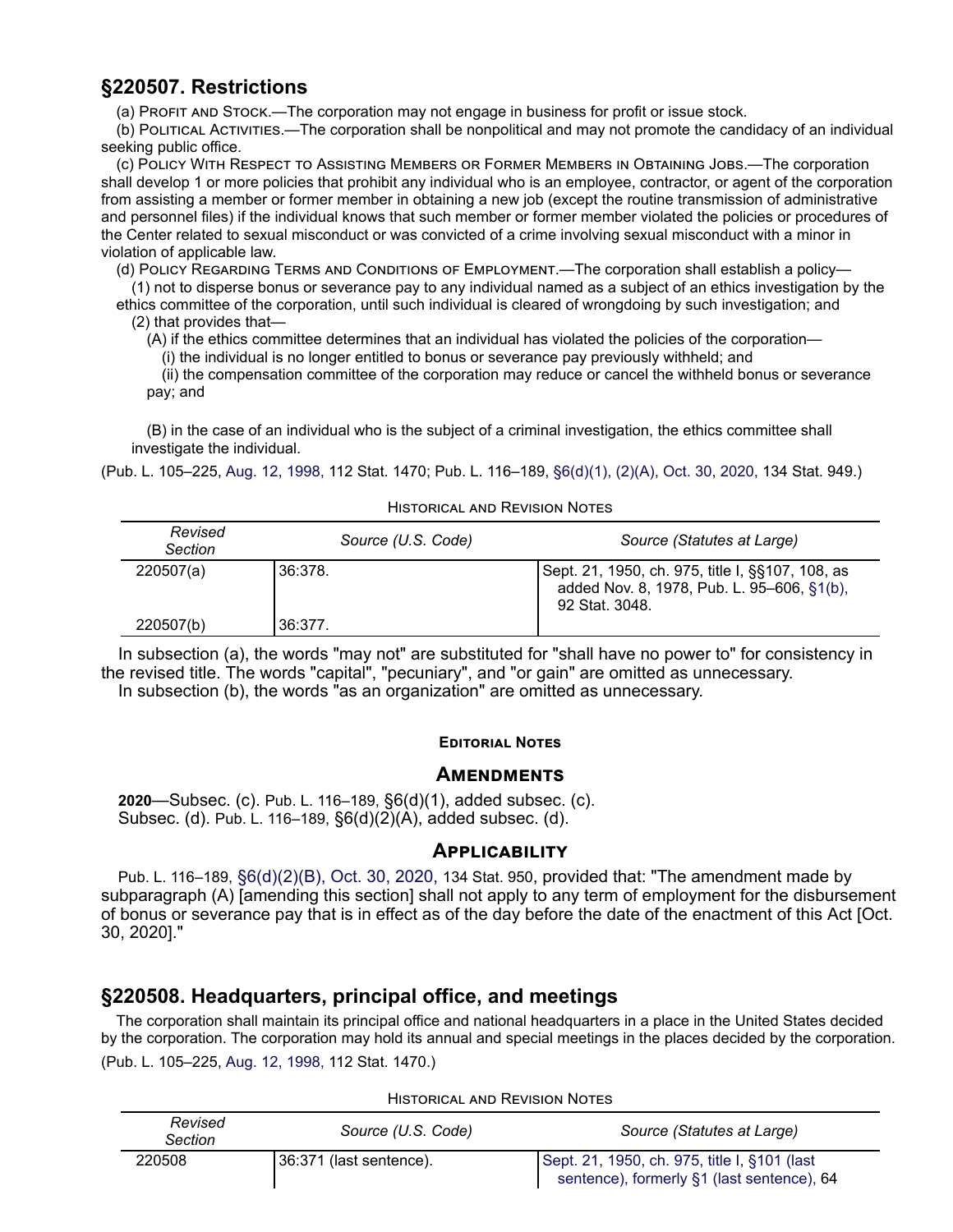The word "decided" is substituted for "as is determined" and for "shall determine" for consistency in the revised title.

# <span id="page-12-0"></span>**§220509. Resolution of disputes**

(a) GENERAL.—The corporation shall establish and maintain provisions in its constitution and bylaws for the swift and equitable resolution of disputes involving any of its members and relating to complaints of retaliation or the opportunity of an amateur athlete, coach, trainer, manager, administrator, or official to participate in the Olympic Games, the Paralympic Games, the Pan-American Games, the Parapan American Games, world championship competition, or other protected competition as defined in the constitution and bylaws of the corporation. In any lawsuit relating to the resolution of a dispute involving the opportunity of an amateur athlete to participate in the Olympic Games, the Paralympic Games, the Pan-American Games, or the Parapan American Games, a court shall not grant injunctive relief against the corporation within 21 days before the beginning of such games if the corporation, after consultation with the chair of the Athletes' Advisory Council, has provided a sworn statement in writing executed by an officer of the corporation to such court that its constitution and bylaws cannot provide for the resolution of such dispute prior to the beginning of such games.

(b) OFFICE OF THE ATHLETE OMBUDS.—

(1) IN GENERAL.—The corporation shall hire and provide salary, benefits, and administrative expenses for an ombudsman and support staff for athletes.

(2) DUTIES.—The Office of the Athlete Ombuds shall—

(A) provide independent advice to athletes at no cost about the applicable provisions of this chapter and the constitution and bylaws of the corporation, national governing bodies, international sports federations, the International Olympic Committee, the International Paralympic Committee, and the Pan-American Sports Organization, and with respect to the resolution of any dispute involving the opportunity of an amateur athlete to participate in the Olympic Games, the Paralympic Games, the Pan-American Games, the Parapan American Games, world championship competition or other protected competition as defined in the constitution and bylaws of the corporation;

(B) assist in the resolution of athlete concerns;

(C) provide independent advice to athletes with respect to—

(i) the role, responsibility, authority, and jurisdiction of the Center; and

(ii) the relative value of engaging legal counsel; and

(D) report to the Athletes' Advisory Council on a regular basis.

(3) HIRING PROCEDURES; VACANCY; TERMINATION.—

(A) HIRING PROCEDURES.—The procedure for hiring the ombudsman for athletes shall be as follows:

(i) The Athletes' Advisory Council shall provide the corporation's executive director with the name of 1 qualified person to serve as ombudsman for athletes.

(ii) The corporation's executive director shall immediately transmit the name of such person to the corporation's executive committee.

(iii) The corporation's executive committee shall hire or not hire such person after fully considering the advice and counsel of the Athletes' Advisory Council.

(B) VACANCY.—If there is a vacancy in the position of the ombudsman for athletes, the nomination and hiring procedure set forth in this paragraph shall be followed in a timely manner.

(C) TERMINATION.—The corporation may terminate the employment of an individual serving as ombudsman for athletes only if—

(i) the termination is carried out in accordance with the applicable policies and procedures of the corporation;

(ii) the termination is initially recommended to the corporation's executive committee by either the corporation's executive director or by the Athletes' Advisory Council; and

(iii) the corporation's executive committee fully considers the advice and counsel of the Athletes' Advisory Council prior to deciding whether or not to terminate the employment of such individual.

(4) CONFIDENTIALITY.—

(A) IN GENERAL.—The Office of the Athlete Ombuds shall maintain as confidential any information communicated or provided to the Office of the Athlete Ombuds in confidence in any matter involving the exercise of the official duties of the Office of the Athlete Ombuds.

(B) EXCEPTION.—The Office of the Athlete Ombuds may disclose information described in subparagraph (A) as necessary to resolve or mediate a dispute, with the permission of the parties involved.

(C) JUDICIAL AND ADMINISTRATIVE PROCEEDINGS.—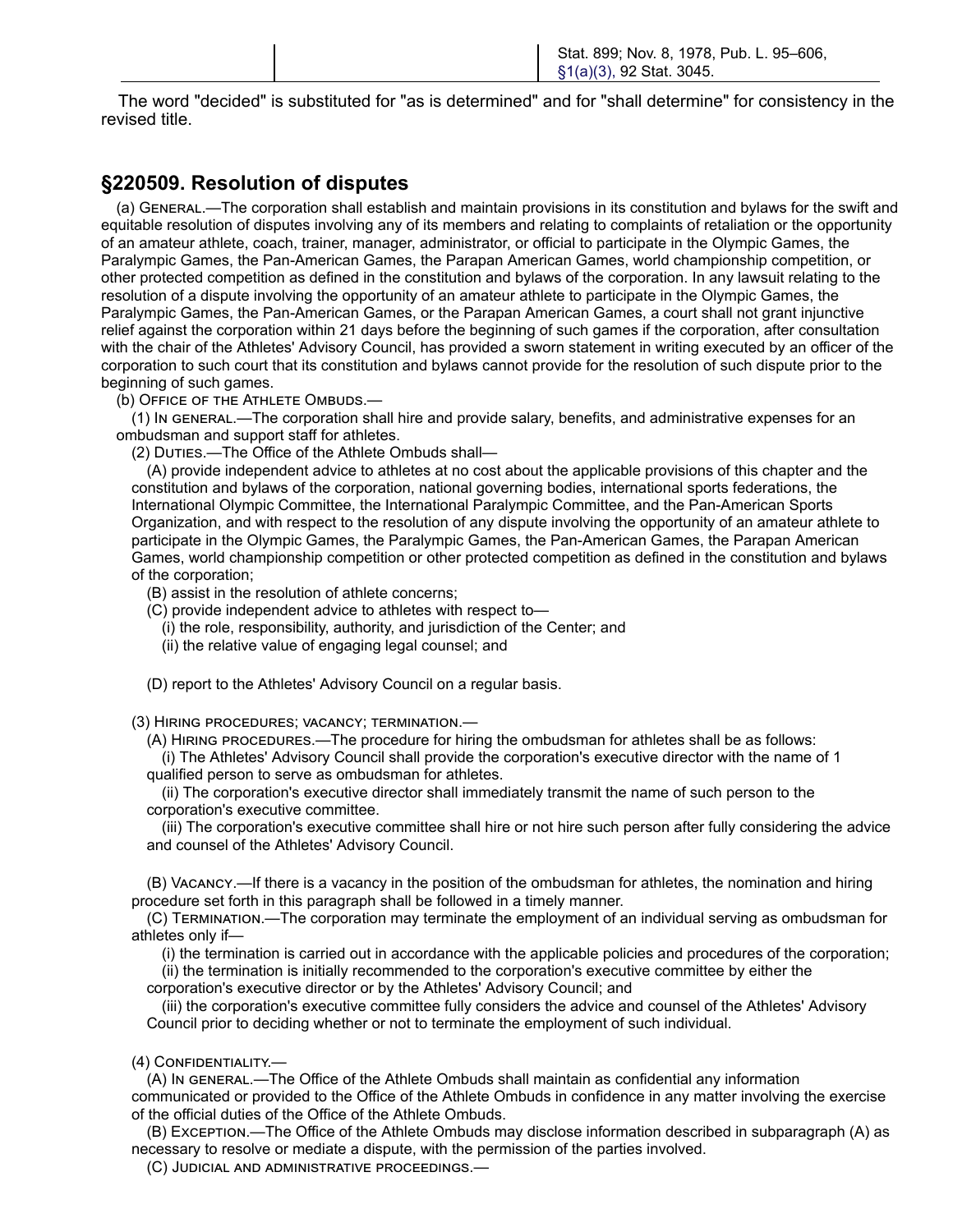(i) IN GENERAL.—The ombudsman and the staff of the Office of the Athlete Ombuds shall not be compelled to testify or produce evidence in any judicial or administrative proceeding with respect to any matter involving the exercise of the duties of the Office of the Athlete Ombuds.

(ii) WORK PRODUCT.—Any memorandum, work product, notes, or case file of the Office of the Athlete Ombuds

(I) shall be confidential; and

(II) shall not be—

—

(aa) subject to discovery, subpoena, or any other means of legal compulsion; or

(bb) admissible as evidence in a judicial or administrative proceeding.

(D) APPLICABILITY.—The confidentiality requirements under this paragraph shall not apply to information relating to—

(i) applicable federally mandated reporting requirements;

(ii) a felony personally witnessed by a member of the Office of the Athlete Ombuds;

(iii) a situation, communicated to the Office of the Athlete Ombuds, in which an individual is at imminent risk of serious harm; or

(iv) a congressional subpoena.

#### (E) DEVELOPMENT OF POLICY.—

(i) IN GENERAL.—Not later than 180 days after the date of the enactment of the Empowering Olympic, Paralympic, and Amateur Athletes Act of 2020, the Office of the Athlete Ombuds shall develop and publish in the Federal Register a confidentiality and privacy policy consistent with this paragraph.

(ii) DISTRIBUTION.—The Office of the Athlete Ombuds shall distribute a copy of the policy developed under clause (i) to—

(I) employees of the national governing bodies; and

(II) employees of the corporation.

(iii) PUBLICATION BY NATIONAL GOVERNING BODIES.—Each national governing body shall—

(I) publish the policy developed under clause (i) on the internet website of the national governing body; and (II) communicate to amateur athletes the availability of the policy.

(5) PROHIBITION ON RETALIATION.—No employee, contractor, agent, volunteer, or member of the corporation shall take or threaten to take any action against an athlete as a reprisal for disclosing information to or seeking assistance from the Office of the Athlete Ombuds.

(6) INDEPENDENCE IN CARRYING OUT DUTIES.—The board of directors of the corporation or any other member or employee of the corporation shall not prevent or prohibit the Office of the Athlete Ombuds from carrying out any duty or responsibility under this section.

#### (c) RETALIATION.—

(1) IN GENERAL.—The corporation, the national governing bodies, or any officer, employee, contractor, subcontractor, or agent of the corporation or a national governing body may not retaliate against any protected individual as a result of any communication, including the filing of a formal complaint, by a protected individual or a parent or legal guardian of the protected individual relating to an allegation of physical abuse, sexual harassment, or emotional abuse.

(2) DISCIPLINARY ACTION.—If the corporation finds that an employee of the corporation or a national governing body has retaliated against a protected individual, the corporation or national governing body, as applicable, shall immediately terminate the employment of, or suspend without pay, such employee.

(3) DAMAGES.—

(A) IN GENERAL.—With respect to a protected individual the corporation finds to have been subject to retaliation, the corporation may award damages, including damages for pain and suffering and reasonable attorney fees.

(B) REIMBURSEMENT FROM NATIONAL GOVERNING BODY.—In the case of a national governing body found to have retaliated against a protected individual, the corporation may demand reimbursement from the national governing body for damages paid by the corporation under subparagraph (A).

[\(Pub. L. 105–225, Aug. 12, 1998, 112 Stat. 1470](https://uscode.house.gov/statviewer.htm?volume=112&page=1470); [Pub. L. 105–277, div. C, title I, §142\(h\), Oct. 21, 1998, 112 Stat.](https://uscode.house.gov/statviewer.htm?volume=112&page=2681-605) [2681–605;](https://uscode.house.gov/statviewer.htm?volume=112&page=2681-605) [Pub. L. 109–284, §5\(17\), Sept. 27, 2006, 120 Stat. 1212](https://uscode.house.gov/statviewer.htm?volume=120&page=1212); [Pub. L. 116–189, §§4\(a\)\(7\), 6\(e\), Oct. 30, 2020,](https://uscode.house.gov/statviewer.htm?volume=134&page=945) [134 Stat. 945,](https://uscode.house.gov/statviewer.htm?volume=134&page=945) [950](https://uscode.house.gov/statviewer.htm?volume=134&page=950).)

| Revised<br>Section | Source (U.S. Code) | Source (Statutes at Large)                                                                                 |
|--------------------|--------------------|------------------------------------------------------------------------------------------------------------|
| 220509             | 36:382b.           | Sept. 21, 1950, ch. 975, title I, §114, as<br>added Nov. 8, 1978, Pub. L. 95-606, §1(b),<br>92 Stat. 3049. |

#### HISTORICAL AND REVISION NOTES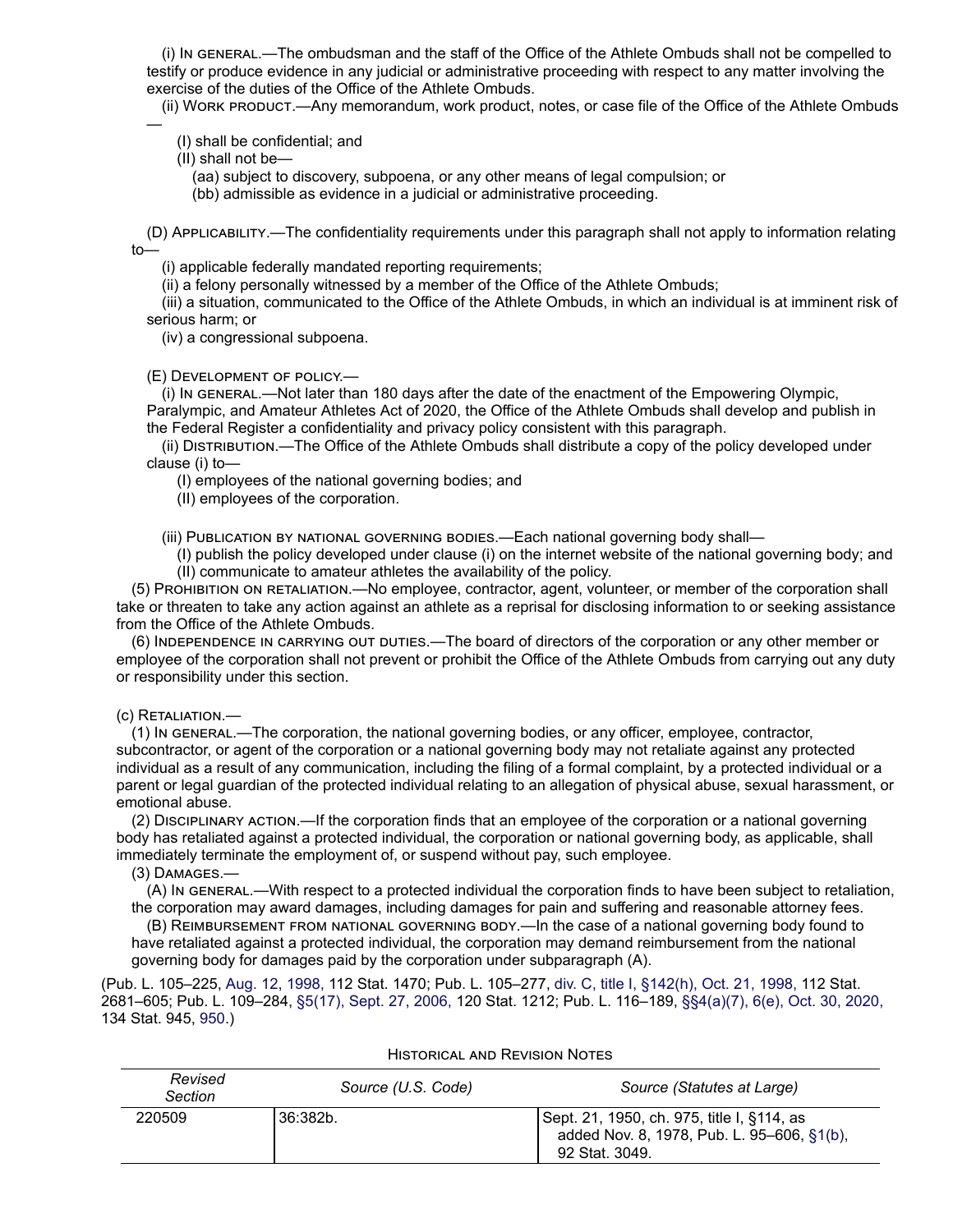### **EDITORIAL NOTES**

### **REFERENCES IN TEXT**

The date of the enactment of the Empowering Olympic, Paralympic, and Amateur Athletes Act of 2020, referred to in subsec. (b)(4)(E)(i), is the date of enactment of Pub. L. 116–189, which was approved Oct. 30, 2020.

### **AMENDMENTS**

**2020**—Subsec. (a). Pub. L. 116–189, §§4(a)(7), 6(e)(1), in first sentence, inserted "complaints of retaliation or" after "relating to" and "the Parapan American Games," after "the Pan-American Games," and, in second sentence, substituted "the Pan-American Games, or the Parapan American Games" for "or the Pan-American Games".

Subsec. (b). Pub. L. 116–189, §6(e)(2), amended subsec. (b) generally. Prior to amendment, subsec. (b) provided for an ombudsman for athletes.

Subsec. (c). Pub. L. 116–189, §6(e)(3), added subsec. (c).

**2006**—Subsec. (b)(1)(A). Pub. L. 109–284 struck out "a" before "paralympic sports organizations". **1998**—Subsec. (a). Pub. L. 105–277, §142(h)(1), designated existing provisions as subsec. (a), and inserted heading.

Pub. L. 105–277, §142(h)(2), inserted "the Paralympic Games," before "the Pan-American Games". Pub. L. 105–277, §142(h)(3), inserted at end "In any lawsuit relating to the resolution of a dispute involving the opportunity of an amateur athlete to participate in the Olympic Games, the Paralympic Games, or the Pan-American Games, a court shall not grant injunctive relief against the corporation within 21 days before the beginning of such games if the corporation, after consultation with the chair of the Athletes' Advisory Council, has provided a sworn statement in writing executed by an officer of the corporation to such court that its constitution and bylaws cannot provide for the resolution of such dispute prior to the beginning of such games."

Subsec. (b). Pub. L. 105–277, §142(h)(4), added subsec. (b).

# <span id="page-14-0"></span>**§220510. Service of process**

As a condition to the exercise of any power or privilege granted by this chapter, the corporation shall have a designated agent in the State of Colorado to receive service of process for the corporation. Notice to or service on the agent, or mailed to the business address of the agent, is notice to or service on the corporation.

[\(Pub. L. 105–225, Aug. 12, 1998, 112 Stat. 1470](https://uscode.house.gov/statviewer.htm?volume=112&page=1470); [Pub. L. 105–277, div. C, title I, §142\(i\), Oct. 21, 1998, 112 Stat.](https://uscode.house.gov/statviewer.htm?volume=112&page=2681-606) [2681–606.\)](https://uscode.house.gov/statviewer.htm?volume=112&page=2681-606)

| Revised<br>Section | Source (U.S. Code) | Source (Statutes at Large)                                                                                 |
|--------------------|--------------------|------------------------------------------------------------------------------------------------------------|
| 220510             | 36:381.            | Sept. 21, 1950, ch. 975, title I, §111, as<br>added Nov. 8, 1978, Pub. L. 95-606, §1(b),<br>92 Stat. 3049. |

HISTORICAL AND REVISION NOTES

The words "precedent" and "or conferred" are omitted as unnecessary. The words "with the secretary of state or other designated official" are substituted for "in the office of the secretary of state, or similar office" for consistency in the revised title. The words "post-office" and "authorized" are omitted as unnecessary. The words "legal process" are substituted for "local process" for consistency in the revised title.

#### **EDITORIAL NOTES**

### **AMENDMENTS**

**1998**—Pub. L. 105–277 amended text generally. Prior to amendment, text read as follows: "As a condition to the exercise of any power or privilege granted by this chapter, the corporation shall file, with the secretary of state or other designated official of each State, the name and address of an agent in that State on whom legal process or demands against the corporation may be served."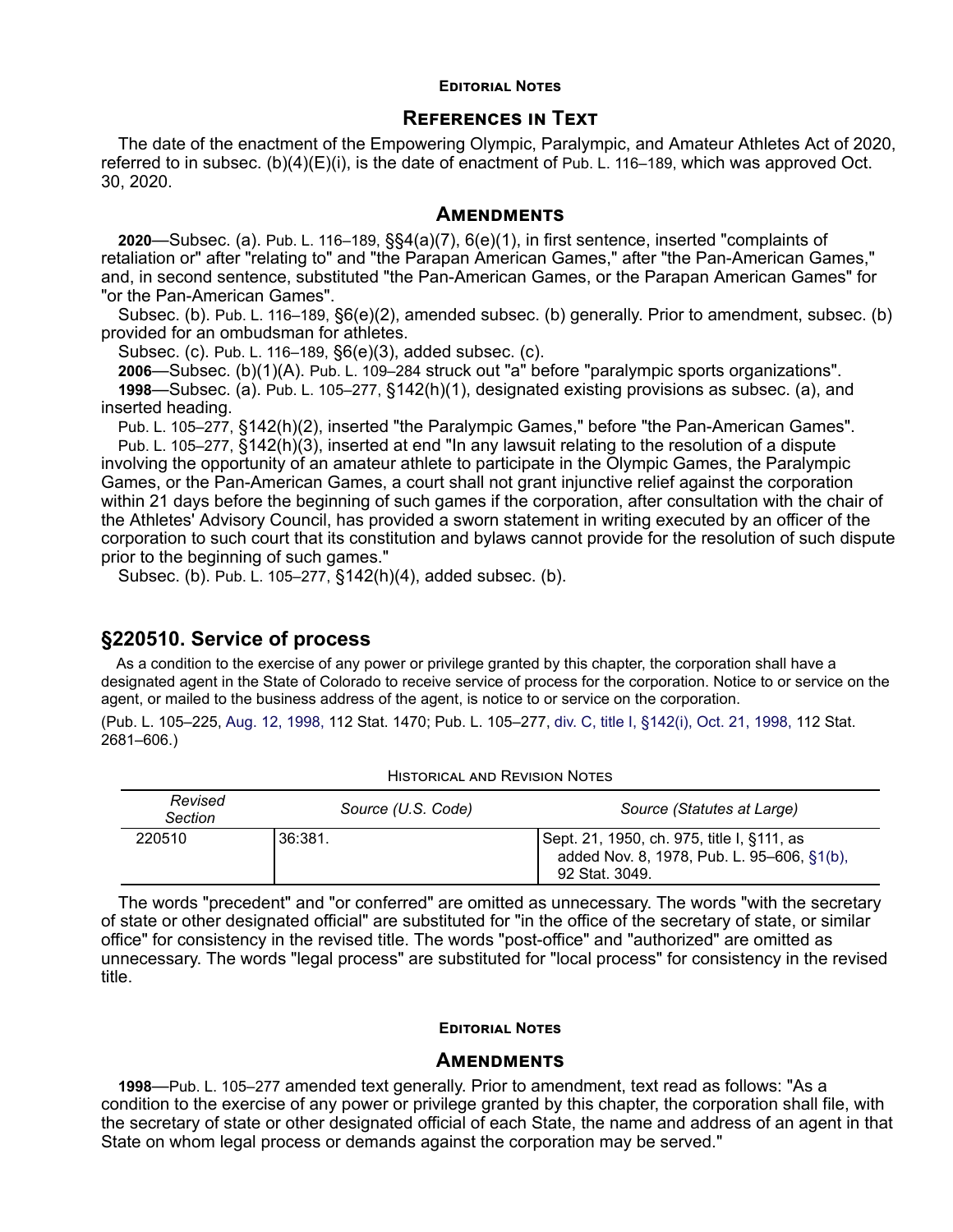# <span id="page-15-0"></span>**§220511. Reports and audits**

(a) REPORT.—

(1) SUBMISSION TO PRESIDENT AND CONGRESS.—Not less frequently than annually, the corporation shall submit simultaneously to the President and to each House of Congress a detailed report on the operations of the corporation for the preceding calendar year.

(2) MATTERS TO BE INCLUDED.—Each report required by paragraph (1) shall include the following:

(A) A comprehensive description of the activities and accomplishments of the corporation during such calendar year.

(B) Data concerning the participation of women, disabled individuals, and racial and ethnic minorities in the amateur athletic activities and administration of the corporation and national governing bodies.

(C) A description of the steps taken to encourage the participation of women, disabled individuals, and racial minorities in amateur athletic activities.

(D) A description of any lawsuit or grievance filed against the corporation, including any dispute initiated under this chapter.

(E) The agenda and minutes of any meeting of the board of directors of the corporation that occurred during such calendar year.

(F) A report by the compliance committee of the corporation that, with respect to such calendar year—

(i) identifies—

(I) the areas in which the corporation has met compliance standards; and

(II) the areas in which the corporation has not met compliance standards; and

(ii) assesses the compliance of each member of the corporation and provides a plan for improvement, as necessary.

(G) A detailed description of any complaint of retaliation made during such calendar year, including the entity involved, the number of allegations of retaliation, and the outcome of such allegations.

(3) PUBLIC AVAILABILITY.—The corporation shall make each report under this subsection available to the public on an easily accessible internet website of the corporation.

### (b) AUDIT.—

(1) IN GENERAL.—Not less frequently than annually, the financial statements of the corporation for the preceding fiscal year shall be audited in accordance with generally accepted auditing standards by—

(A) an independent certified public accountant; or

(B) an independent licensed public accountant who is certified or licensed by the regulatory authority of a State or a political subdivision of a State.

(2) LOCATION.—An audit under paragraph (1) shall be conducted at the location at which the financial statements of the corporation normally are kept.

(3) ACCESS.—An individual conducting an audit under paragraph (1) shall be given full access to—

(A) all records and property owned or used by the corporation, as necessary to facilitate the audit; and

(B) any facility under audit for the purpose of verifying transactions, including any balance or security held by a depository, fiscal agent, or custodian.

#### (4) REPORT.—

(A) IN GENERAL.—Not later than 180 days after the end of the fiscal year for which an audit is carried out, the auditor shall submit a report on the audit to the Committee on Commerce, Science, and Transportation of the Senate, the Committee on the Judiciary of the House of Representatives, and the chair of the Athletes' Advisory Council.

(B) MATTERS TO BE INCLUDED.—Each report under subparagraph (A) shall include the following for the applicable fiscal year:

(i) Any statement necessary to present fairly the assets, liabilities, and surplus or deficit of the corporation.

(ii) An analysis of the changes in the amounts of such assets, liabilities, and surplus or deficit.

(iii) A detailed statement of the income and expenses of the corporation, including the results of any trading, manufacturing, publishing, or other commercial endeavor.

(iv) A detailed statement of the amounts spent on stipends and services for athletes.

(v) A detailed statement of the amounts spent on compensation and services for executives and administration officials of the corporation, including the 20 employees of the corporation who receive the highest amounts of compensation.

(vi) A detailed statement of the amounts allocated to the national governing bodies.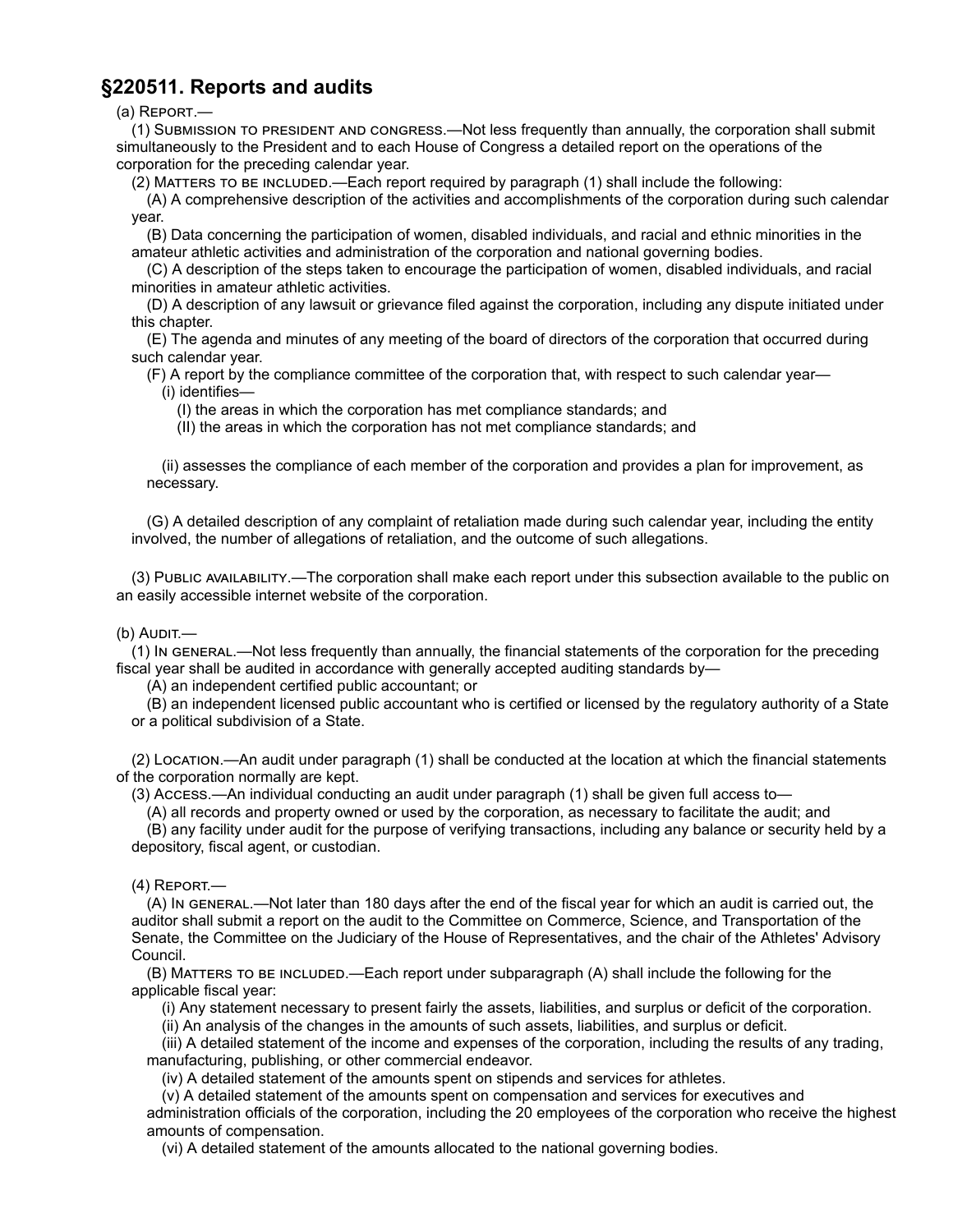(vii) Such comments and information as the auditor considers necessary to inform Congress of the financial operations and condition of the corporation.

(viii) Recommendations relating to the financial operations and condition of the corporation.

(ix) A description of any financial conflict of interest (including a description of any recusal or other mitigating action taken), evaluated in a manner consistent with the policies of the corporation, of—

(I) a member of the board of directors of the corporation; or

(II) any senior management personnel of the corporation.

(C) PUBLIC AVAILABILITY.—

(i) IN GENERAL.—The corporation shall make each report under this paragraph available to the public on an easily accessible internet website of the corporation.

(ii) PERSONALLY IDENTIFIABLE INFORMATION.—A report made available under clause (i) shall not include the personally identifiable information of any individual.

[\(Pub. L. 105–225, Aug. 12, 1998, 112 Stat. 1471](https://uscode.house.gov/statviewer.htm?volume=112&page=1471); [Pub. L. 105–277, div. C, title I, §142\(j\)\(1\), Oct. 21, 1998, 112 Stat.](https://uscode.house.gov/statviewer.htm?volume=112&page=2681-606)  [2681–606](https://uscode.house.gov/statviewer.htm?volume=112&page=2681-606); [Pub. L. 109–284, §5\(18\), Sept. 27, 2006, 120 Stat. 1212;](https://uscode.house.gov/statviewer.htm?volume=120&page=1212) [Pub. L. 116–189, §6\(f\)\(1\), Oct. 30, 2020, 134](https://uscode.house.gov/statviewer.htm?volume=134&page=953)  [Stat. 953.\)](https://uscode.house.gov/statviewer.htm?volume=134&page=953)

| Revised<br>Section | Source (U.S. Code) | Source (Statutes at Large)                                                                                    |
|--------------------|--------------------|---------------------------------------------------------------------------------------------------------------|
| 220511             | $36:382a(a)$ .     | Sept. 21, 1950, ch. 975, title I, §113(a), as<br>added Nov. 8, 1978, Pub. L. 95-606, §1(b),<br>92 Stat. 3049. |

HISTORICAL AND REVISION NOTES

In subsection (a)(1), the words "full and" are omitted as unnecessary.

### **EDITORIAL NOTES**

### **AMENDMENTS**

**2020**—Pub. L. 116–189 amended section generally. Prior to amendment, section related to reports to be submitted by the United States Olympic Committee.

**2006**—Pub. L. 109–284 substituted "Report" for "Annual report" in section catchline.

**1998**—Subsec. (a). Pub. L. 105–277 amended heading and text of subsec. (a) generally. Prior to amendment, text read as follows: "Not later than June 1 of each year, the corporation shall submit simultaneously to the President and to each House of Congress a detailed report of its operations during the prior calendar year, including—

"(1) a complete statement of the corporation's receipts and expenditures; and

 $\mathbb{P}(2)$  a comprehensive description of the activities and accomplishments of the corporation during the prior year."

### <span id="page-16-0"></span>**§220512. Complete teams**

In obtaining representation for the United States in each competition and event of the Olympic Games, Paralympic Games, Pan-American Games, and Parapan American Games, the corporation, either directly or by delegation to the appropriate national governing body, may select, but is not obligated to select (even if not selecting will result in an incomplete team for an event), athletes who have not met the eligibility standard of the national governing body and the corporation when the number of athletes who have met the eligibility standards of such entities is insufficient to fill the roster for an event.

(Added [Pub. L. 105–277, div. C, title I, §142\(k\)\(1\), Oct. 21, 1998, 112 Stat. 2681–606](https://uscode.house.gov/statviewer.htm?volume=120&page=1212); [amended Pub. L. 109–284,](https://uscode.house.gov/statviewer.htm?volume=120&page=1212)  [§5\(19\), Sept. 27, 2006, 120 Stat. 1212;](https://uscode.house.gov/statviewer.htm?volume=120&page=1212) Pub. L. 116–189, §§4(a)(8), 7(a)(2)(A)(ii), Oct. 30, 2020, 134 Stat. 945, 956.)

### **EDITORIAL NOTES**

### **AMENDMENTS**

**2020**—Pub. L. 116–189 substituted "Pan-American Games, and Parapan American Games" for "and Pan-American Games" and struck out "or paralympic sports organization" after "appropriate national governing body".

**2006**—Pub. L. 109–284 substituted "and the corporation" for "and the Corporation".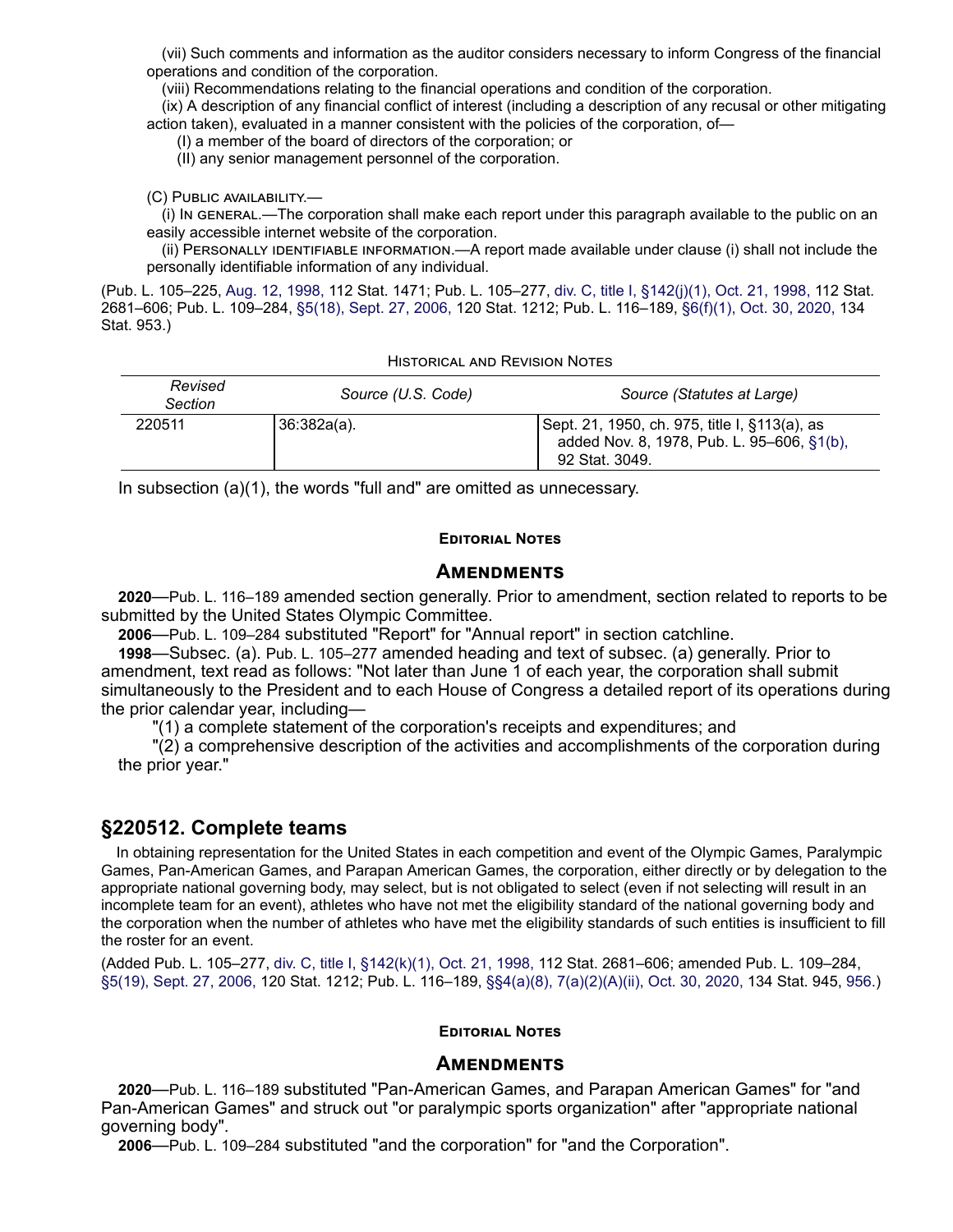# <span id="page-17-0"></span>**§220513. Annual amateur athlete survey**

(a) IN GENERAL.—Not less frequently than annually, the corporation shall cause an independent third-party organization, under contract, to conduct an anonymous survey of amateur athletes who are actively engaged in amateur athletic competition with respect to—

(1) their satisfaction with the corporation and the applicable national governing body; and

(2) the behaviors, attitudes, and feelings within the corporation and the applicable national governing body relating to sexual harassment and abuse.

(b) CONSULTATION.—A contract under subsection (a) shall require the independent third-party organization to develop the survey in consultation with the Center.

(c) PROHIBITION ON INTERFERENCE.—If the corporation or a national governing body makes any effort to undermine the independence of, introduce bias into, or otherwise influence a survey under subsection (a), such activity shall be reported immediately to Congress.

(d) PUBLIC AVAILABILITY.— The corporation shall make the results of each such survey available to the public on an internet website of the corporation.

(Added [Pub. L. 116–189, §6\(g\)\(1\), Oct. 30, 2020, 134 Stat. 955](https://uscode.house.gov/statviewer.htm?volume=134&page=955).)

### <span id="page-17-1"></span>**SUBCHAPTER II—NATIONAL GOVERNING BODIES**

# <span id="page-17-2"></span>**§220521. Certification of national governing bodies**

(a) IN GENERAL.—With respect to each sport included on the program of the Olympic Games, the Paralympic Games, the Pan-American Games, or the Parapan American Games, the corporation—

(1) may certify as a national governing body an amateur sports organization, a high-performance management organization, or a paralympic sports organization that files an application and is eligible for such certification under section 220522; and

(2) may not certify more than 1 national governing body.

(b) PUBLIC HEARING.—Before certifying an organization as a national governing body, the corporation shall hold at least 2 public hearings on the application. The corporation shall publish notice of the time, place, and nature of the hearings. Publication shall be made in a regular issue of the corporation's principal publication at least 30 days, but not more than 60 days, before the date of the hearings. The corporation shall send written notice, which shall include a copy of the application, at least 30 days prior to the date of any such public hearing to all amateur sports organizations known to the corporation in that sport.

(c) RECOMMENDATION TO INTERNATIONAL SPORTS FEDERATION.—Within 61 days after certifying an organization as a national governing body, the corporation shall recommend and support in any appropriate manner the national governing body to the appropriate international sports federation as the representative of the United States for that sport.

(d) REVIEW OF CERTIFICATION.—Not later than 8 years after the date of the enactment of the Empowering Olympic, Paralympic, and Amateur Athletes Act of 2020, and not less frequently than once every 4 years thereafter, the corporation—

(1) shall review all matters related to the continued certification of an organization as a national governing body;

(2) may take action the corporation considers appropriate, including placing conditions on the continued certification of an organization as a national governing body;

(3) shall submit to Congress a summary report of each review under paragraph (1); and

(4) shall make each such summary report available to the public.

[\(Pub. L. 105–225, Aug. 12, 1998, 112 Stat. 1471](https://uscode.house.gov/statviewer.htm?volume=112&page=1471); [Pub. L. 105–277, div. C, title I, §142\(l\), Oct. 21, 1998, 112 Stat.](https://uscode.house.gov/statviewer.htm?volume=112&page=2681-607) [2681–607](https://uscode.house.gov/statviewer.htm?volume=112&page=2681-607); [Pub. L. 109–284, §5\(20\), Sept. 27, 2006, 120 Stat. 1212](https://uscode.house.gov/statviewer.htm?volume=120&page=1212); [Pub. L. 116–189, §7\(a\)\(1\), Oct. 30, 2020, 134](https://uscode.house.gov/statviewer.htm?volume=134&page=955) [Stat. 955.\)](https://uscode.house.gov/statviewer.htm?volume=134&page=955) 

| Revised<br>Section | Source (U.S. Code)             | Source (Statutes at Large)                                                                                                                             |
|--------------------|--------------------------------|--------------------------------------------------------------------------------------------------------------------------------------------------------|
| 220521(a)          | 36:391(a) (1st, 2d sentences). | Sept. 21, 1950, ch. 975, title II, §§201(a), (d),<br>204, 205(b)(5), as added Nov. 8, 1978,<br>Pub. L. 95–606, §2, 92 Stat. 3050, 3052,<br>3055, 3057. |

### HISTORICAL AND REVISION NOTES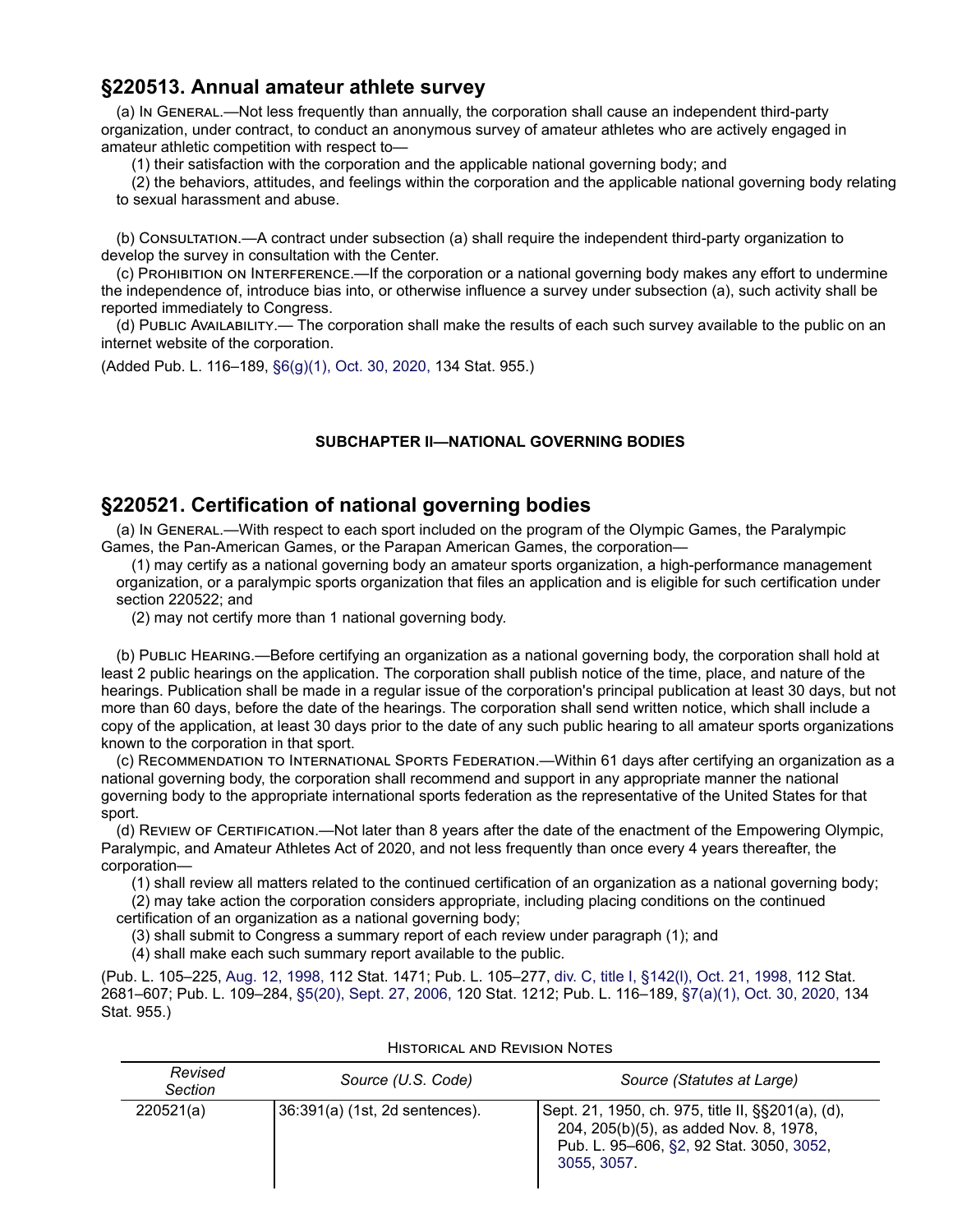| 220521(b) | $ 36:391(a) $ (3d-last sentences). |  |
|-----------|------------------------------------|--|
| 220521(c) | $36:391(d)$ .                      |  |
|           | $36:395(b)(5)$ .                   |  |
| 220521(d) | 36:394.                            |  |

In subsection (b), the words "under the authority granted under this subchapter and in accordance with the procedures and requirements of this section" are omitted as unnecessary. The words "public hearing" are substituted for "hearing open to the public", and the words "for such recognition" are omitted, to eliminate unnecessary words.

In subsection (c), the words "in accordance with subsection (a) of this section" in 36:391(d) and "in accordance with this subsection" in 36:395(b)(5) are omitted as unnecessary.

### **EDITORIAL NOTES**

### **REFERENCES IN TEXT**

The date of the enactment of the Empowering Olympic, Paralympic, and Amateur Athletes Act of 2020, referred to in subsec. (d), is the date of enactment of Pub. L. 116–189, which was approved Oct. 30, 2020.

### **AMENDMENTS**

**2020**—Pub. L. 116–189, §7(a)(1)(A), substituted "Certification of national governing bodies" for "Recognition of amateur sports organizations as national governing bodies" in section catchline.

Subsec. (a). Pub. L. 116–189, §7(a)(1)(B), amended subsec. (a) generally. Prior to amendment, subsec. (a) provided general authority for the corporation to recognize an eligible amateur sports organization as a national governing body.

Subsecs. (b), (c). Pub. L. 116–189, §7(a)(1)(C), (D), substituted "certifying" for "recognizing".

Subsec. (d). Pub. L. 116–189, §7(a)(1)(E), amended subsec. (d) generally. Prior to amendment, text read as follows: "The corporation may review all matters related to the continued recognition of an organization as a national governing body and may take action it considers appropriate, including placing conditions on the continued recognition."

**2006**—Subsec. (a). Pub. L. 109–284 substituted "subsection" for "subsections".

**1998**—Subsec. (a). Pub. L. 105–277, §142(l)(1), inserted first sentence and struck out former first sentence which read as follows: "For any sport that is included on the program of the Olympic Games or the Pan-American Games, the corporation may recognize as a national governing body an amateur sports organization that files an application and is eligible under section 220522 of this title."

Pub. L. 105–277, §142(l)(2), substituted "approved, except as provided in section 220522(b) with respect to a paralympic sports organization." for "approved."

Subsec. (b). Pub. L. 105–277, §142(l)(3)–(5), substituted "hold at least 2 public hearings" for "hold a public hearing", substituted "hearings." for "hearing." in two places, and inserted at end "The corporation shall send written notice, which shall include a copy of the application, at least 30 days prior to the date of any such public hearing to all amateur sports organizations known to the corporation in that sport."

# <span id="page-18-0"></span>**§220522. Eligibility requirements**

An amateur sports organization, a high-performance management organization, or a paralympic sports organization is eligible to be certified, or to continue to be certified, as a national governing body only if it—

(1) is incorporated under the laws of a State of the United States or the District of Columbia as a not-for-profit corporation having as its purpose the advancement of amateur athletic competition;

(2) has the managerial and financial capability to plan and execute its obligations, including the ability to provide and enforce required athlete protection policies and procedures;

(3) submits—

(A) an application, in the form required by the corporation, for certification as a national governing body;

(B) a copy of its corporate charter and bylaws; and

(C) any additional information considered necessary or appropriate by the corporation;

(4) agrees to submit to binding arbitration in any controversy involving—

(A) its certification as a national governing body, as provided for in section 220529 of this title, upon demand of the corporation; and

(B) the opportunity of any amateur athlete, coach, trainer, manager, administrator or official to participate in amateur athletic competition, upon demand of the corporation or any aggrieved amateur athlete, coach, trainer, manager, administrator or official, which arbitration under this paragraph shall be conducted in accordance with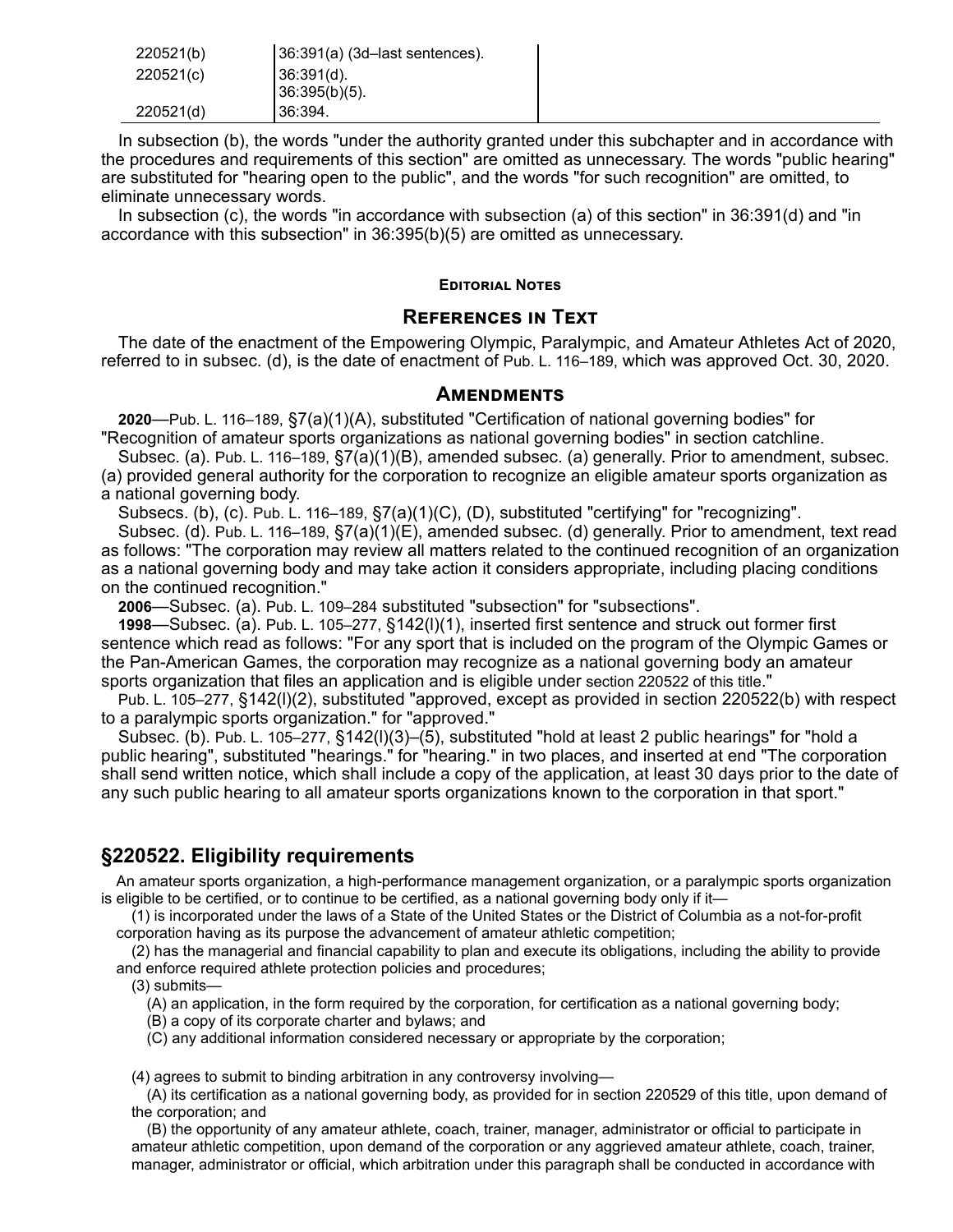the standard commercial arbitration rules of an established major national provider of arbitration and mediation services based in the United States and designated by the corporation with the concurrence of the Athletes' Advisory Council and the National Governing Bodies' Council, as modified and provided for in the corporation's constitution and bylaws, except that if the Athletes' Advisory Council and National Governing Bodies' Council do not concur on any modifications to such Rules, and if the corporation's executive committee is not able to facilitate such concurrence, the standard commercial rules of arbitration of such designated provider shall apply unless at least two-thirds of the corporation's board of directors approves modifications to such Rules;

(5) demonstrates that it is autonomous in the governance of its sport, except with respect to the oversight of the organization, in that it—

(A) independently decides and controls all matters central to governance;

(B) does not delegate decision-making and control of matters central to governance; and

(C) is free from outside restraint;

(6) demonstrates that it is a member of no more than one international sports federation that governs a sport included on the program of the Olympic Games, the Paralympic Games, the Pan-American Games, or the Parapan American Games;

(7) demonstrates that its membership is open to any individual who is an amateur athlete, coach, trainer, manager, administrator, or official active in the sport for which certification is sought, or any amateur sports organization that conducts programs in the sport for which certification is sought, or both;

(8) provides an equal opportunity to amateur athletes, coaches, trainers, managers, administrators, and officials to participate in amateur athletic competition, without discrimination on the basis of race, color, religion, sex, age, or national origin, and with fair notice and opportunity for a hearing to any amateur athlete, coach, trainer, manager, administrator, or official before declaring the individual ineligible to participate;

(9) is governed by a board of directors or other governing board whose members are selected without regard to race, color, religion, national origin, or sex, except that, in sports where there are separate male and female programs, it provides for reasonable representation of both males and females on the board of directors or other governing board;

(10) ensures that the selection criteria for individuals and teams that represent the United States are—

(A) fair, as determined by the corporation in consultation with the national governing bodies, the Athletes' Advisory Council, and the United States Olympians and Paralympians Association;

(B) clearly articulated in writing and properly communicated to athletes in a timely manner; and

(C) consistently applied, using objective and subjective criteria appropriate to the applicable sport;

(11) demonstrates, based on guidelines approved by the corporation, the Athletes' Advisory Council, and the National Governing Bodies' Council, that its board of directors and other such governing boards have established criteria and election procedures for and maintain among their voting members individuals who are actively engaged in amateur athletic competition in the sport for which certification is sought or who have represented the United States in international amateur athletic competition within the preceding 10 years, that any exceptions to such guidelines by such organization have been approved by the corporation, and that the voting power held by such individuals is not less than 20 percent of the voting power held in its board of directors and other such governing boards;

(12) provides for reasonable direct representation on its board of directors or other governing board for any amateur sports organization, high-performance management organization, or paralympic sports organization that—

(A) conducts a national program or regular national amateur athletic competition in the applicable sport on a level of proficiency appropriate for the selection of amateur athletes to represent the United States in international amateur athletic competition; and

(B) ensures that the representation reflects the nature, scope, quality, and strength of the programs and competitions of the applicable organization in relation to all other programs and competitions in the sport in the United States;

(13) demonstrates, based on guidelines approved by the corporation, the Athletes' Advisory Council, and the National Governing Bodies' Council, that—

(A) its board of directors and other such governing boards have established criteria and election procedures for, and maintain among their voting members, individuals who—

(i) are elected by amateur athletes; and

(ii) are actively engaged in amateur athletic competition, or have represented the United States in international amateur athletic competition, in the sport for which certification is sought;

(B) any exception to such guidelines by such organization has been approved by—

(i) the corporation; and

(ii) the Athletes' Advisory Council; and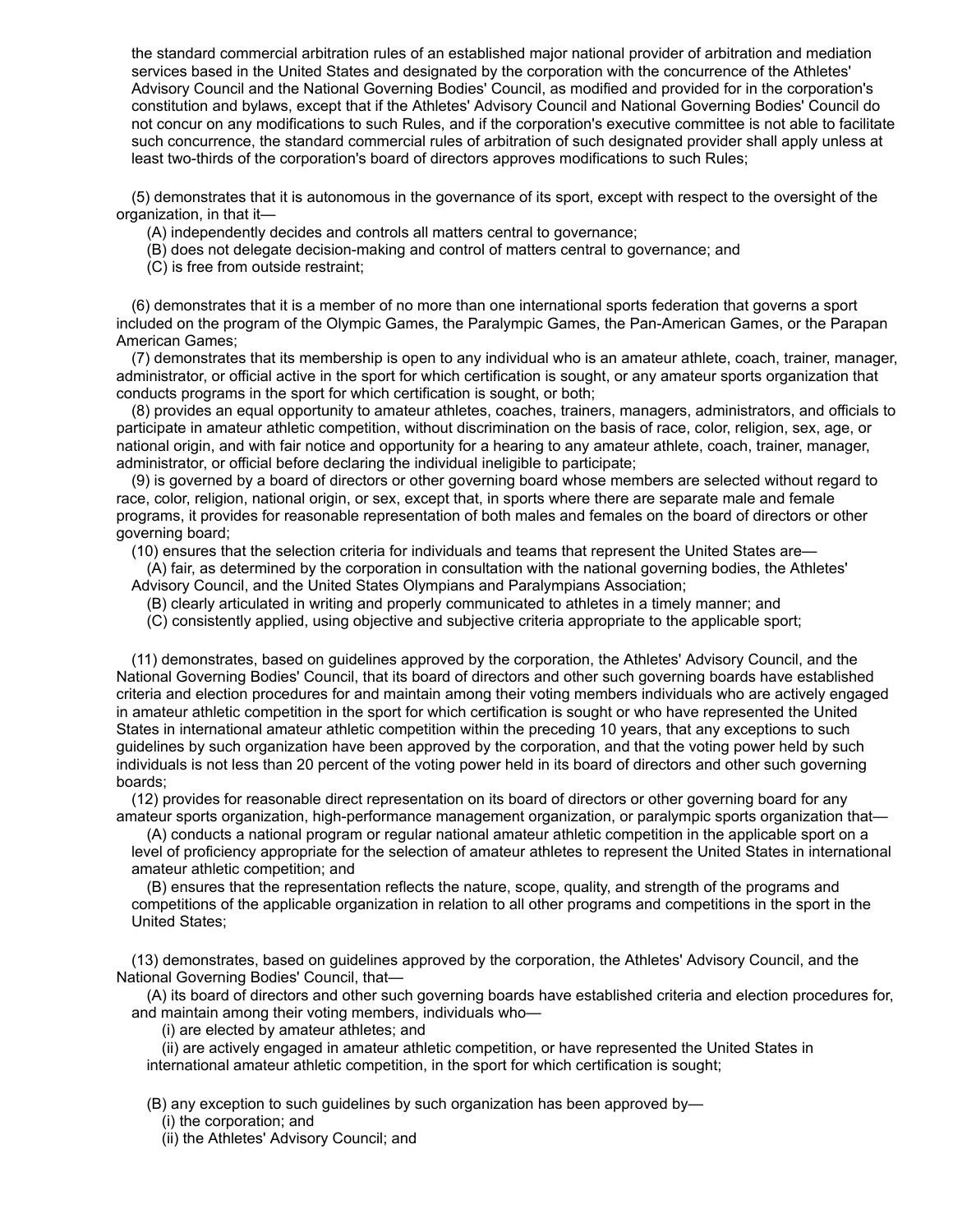(C) the voting power held by such individuals is not less than 1/3 of the voting power held by its board of directors and other such governing boards;

(14) provides procedures for the prompt and equitable resolution of grievances of its members;

(15) does not have eligibility criteria related to amateur status or to participation in the Olympic Games, the Paralympic Games, the Pan-American Games, or the Parapan American Games that are more restrictive than those of the appropriate international sports federation;

(16) demonstrates, if the organization is seeking to be certified as a national governing body, that it is prepared to meet the obligations imposed on a national governing body under sections 220524 and 220525 of this title;

(17) commits to submitting annual reports to the corporation that include, for each calendar year—

(A) a description of the manner in which the organization—

(i) carries out the mission to promote a safe environment in sports that is free from abuse of amateur athletes (including emotional, physical, and sexual abuse); and

(ii) addresses any sanctions or temporary measures required by the Center;

(B) a description of any cause of action or complaint filed against the organization that was pending or settled during the preceding calendar year; and

(C) a detailed statement of—

(i) the income and expenses of the organization; and

(ii) the amounts expended on stipends, bonuses, and services for amateur athletes, organized by the level and gender of the amateur athletes;

(18) commits to meeting any minimum standard or requirement set forth by the corporation; and

(19) provides protection from retaliation to protected individuals.

([Pub. L. 105–225, Aug. 12, 1998, 112 Stat. 1471;](https://uscode.house.gov/statviewer.htm?volume=112&page=1471) [Pub. L. 105–277, div. C, title I, §142\(m\), Oct. 21, 1998, 112 Stat.](https://uscode.house.gov/statviewer.htm?volume=112&page=2681-607)  [2681–607;](https://uscode.house.gov/statviewer.htm?volume=112&page=2681-607) [Pub. L. 116–189, §7\(a\)\(2\)\(A\)\(iii\), \(b\), Oct. 30, 2020, 134 Stat. 956,](https://uscode.house.gov/statviewer.htm?volume=134&page=956) [958](https://uscode.house.gov/statviewer.htm?volume=134&page=958).)

| Revised<br>Section | Source (U.S. Code) | Source (Statutes at Large)                                                                                       |
|--------------------|--------------------|------------------------------------------------------------------------------------------------------------------|
| 220522             | $36:391(b)$ , (c). | Sept. 21, 1950, ch. 975, title II, §201(b), (c),<br>as added Nov. 8, 1978, Pub. L. 95-606,<br>§2, 92 Stat. 3050. |

HISTORICAL AND REVISION NOTES

In clause (1), the words "a State" are substituted for "any of the several States" for consistency in the revised title.

In clause (3)(B), the words "upon application" are omitted as unnecessary.

In clause (10)(B), the words "hold at least 20 percent of the membership and voting power on the board" are substituted for "the membership and voting power held . . . is not less than 20 percent of such membership and voting power held in that board of directors or other such governing board" to eliminate unnecessary words.

The text of 36:391(c) is omitted as executed.

### **EDITORIAL NOTES**

### **AMENDMENTS**

**2020**—Pub. L. 116–189, §7(a)(2)(A)(iii)(I), (II)(ff), struck out subsec. (a) designation and heading "General" at beginning of section, substituted "An amateur sports organization, a high-performance management organization, or a paralympic sports organization" for "An amateur sports organization" in introductory provisions, and struck out subsec. (b) which related to recognition of paralympic sports organizations.

Subsec. (a). Pub. L. 116–189, §7(a)(2)(A)(iii)(II)(aa), (bb), substituted "certified" for "recognized" and "certification" for "recognition" wherever appearing in subsec. (a) prior to redesignation of subsec. (a) as entire section.

Par. (2). Pub. L. 116–189, §7(b)(1), inserted ", including the ability to provide and enforce required athlete protection policies and procedures" before semicolon at end.

Par. (4)(B). Pub. L. 116–189, §7(b)(2), substituted "which arbitration under this paragraph shall be conducted in accordance with the standard commercial arbitration rules of an established major national provider of arbitration and mediation services based in the United States and designated by the corporation with the concurrence of the Athletes' Advisory Council and the National Governing Bodies' Council" for "conducted in accordance with the Commercial Rules of the American Arbitration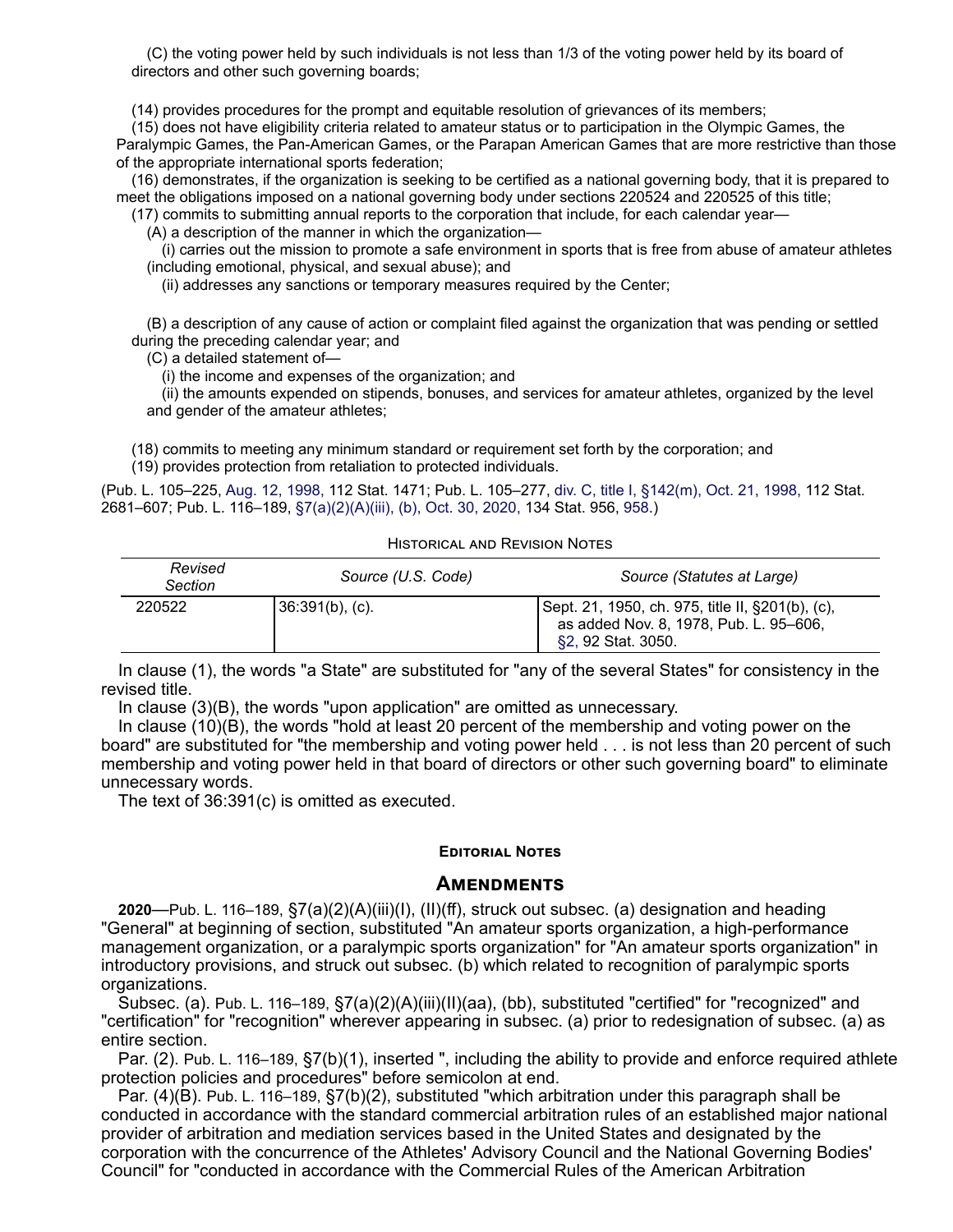Association" and "standard commercial rules of arbitration of such designated provider" for "Commercial Rules of Arbitration".

Par. (5). Pub. L. 116–189, §7(b)(3), inserted "except with respect to the oversight of the organization," after "sport," in introductory provisions.

Subsec. (a)(6). Pub. L. 116–189, §7(a)(2)(A)(iii)(II)(cc), substituted "the Olympic Games, the Paralympic Games, the Pan-American Games, or the Parapan American Games" for "the Olympic Games or the Pan-American Games" in par. (6) of subsec. (a) prior to redesignation of subsec. (a) as entire section.

Par. (10). Pub. L. 116–189, §7(b)(5), added par. (10). Former par. (10) redesignated (11).

Par. (11). Pub. L. 116–189, §7(b)(4), redesignated par. (10) as (11). Former par. (11) redesignated (12). Subsec. (a)(11). Pub. L. 116–189, §7(a)(2)(A)(iii)(II)(dd), in subsec. (a)(11) prior to redesignation of subsec. (a) as entire section, inserted ", high-performance management organization, or paralympic sports organization" after "amateur sports organization" in introductory provisions and substituted "applicable" for "amateur sports" in subpar. (B).

Par. (12). Pub. L. 116–189, §7(b)(4), redesignated par. (11) as (12). Former par. (12) redesignated (13).

Par. (13). Pub. L. 116–189, §7(b)(6), added par. (13) and struck out former par. (13) which read as follows: "demonstrates that none of its officers are also officers of any other amateur sports organization recognized as a national governing body;".

Pub. L. 116–189, §7(b)(4), redesignated par. (12) as (13). Former par. (13) redesignated (14).

Par. (14). Pub. L. 116–189, §7(b)(4), redesignated par. (13) as (14). Former par. (14) redesignated (15). Subsec. (a)(14). Pub. L. 116–189, §7(a)(2)(A)(iii)(II)(ee), substituted "the Pan-American Games, or the Parapan American Games" for "or the Pan-American Games" in par. (14) of subsec. (a) prior to redesignation of subsec. (a) as entire section and par. (14) as (15).

Pars. (15), (16). Pub. L. 116–189, §7(b)(4), redesignated pars. (14) and (15) as (15) and (16), respectively.

Pars. (17) to (19). Pub. L. 116–189, §7(b)(7)–(9), added pars. (17) to (19).

**1998**—Pub. L. 105–277, §142(m)(1), designated existing provisions as subsec. (a) and inserted heading. Subsec. (a)(4). Pub. L. 105–277,  $$142(m)(2)$ , added par. (4) and struck out former par. (4) which read as follows: "agrees to submit, on demand by the corporation, to binding arbitration conducted in accordance with the commercial rules of the American Arbitration Association in any controversy involving—

"(A) its recognition as a national governing body, as provided for in section 220529 of this title; or

"(B) the opportunity of any amateur athlete, coach, trainer, manager, administrator, or official to participate in amateur athletic competition, as provided for in the corporation's constitution and bylaws;".

Subsec. (a)(10). Pub. L. 105–277, §142(m)(3), added par. (10) and struck out former par. (10) which read as follows: "demonstrates that—

"(A) its board of directors or other governing board includes among its voting members—

"(i) individuals who are actively engaged in amateur athletic competition in the sport for which recognition is sought; or

"(ii) individuals who, within the prior 10 years, have represented the United States in international amateur athletic competition in the sport for which recognition is sought; and

"(B) the individuals described in subclause (A) of this clause hold at least 20 percent of the membership and voting power on the board;".

Subsec. (a)(14). Pub. L. 105–277, §142(m)(4), inserted "or to participation in the Olympic Games, the Paralympic Games, or the Pan-American Games" after "amateur status".

Subsec. (b). Pub. L. 105–277, §142(m)(5), added subsec. (b).

# <span id="page-21-0"></span>**§220523. Authority of national governing bodies**

(a) AUTHORITY.—For the sport that it governs, a national governing body may—

(1) represent the United States in the appropriate international sports federation;

(2) establish national goals and encourage the attainment of those goals;

(3) serve as the coordinating body for amateur athletic activity in the United States;

(4) exercise jurisdiction over international amateur athletic activities and sanction international amateur athletic competition held in the United States and sanction the sponsorship of international amateur athletic competition held outside the United States;

(5) conduct amateur athletic competition, including national championships, and international amateur athletic competition in the United States, and establish procedures for determining eligibility standards for participation in competition, except for amateur athletic competition specified in section 220526 of this title;

(6) recommend to the corporation individuals and teams to represent the United States in the Olympic Games, the Paralympic Games, the Pan-American Games, and the Parapan American Games; and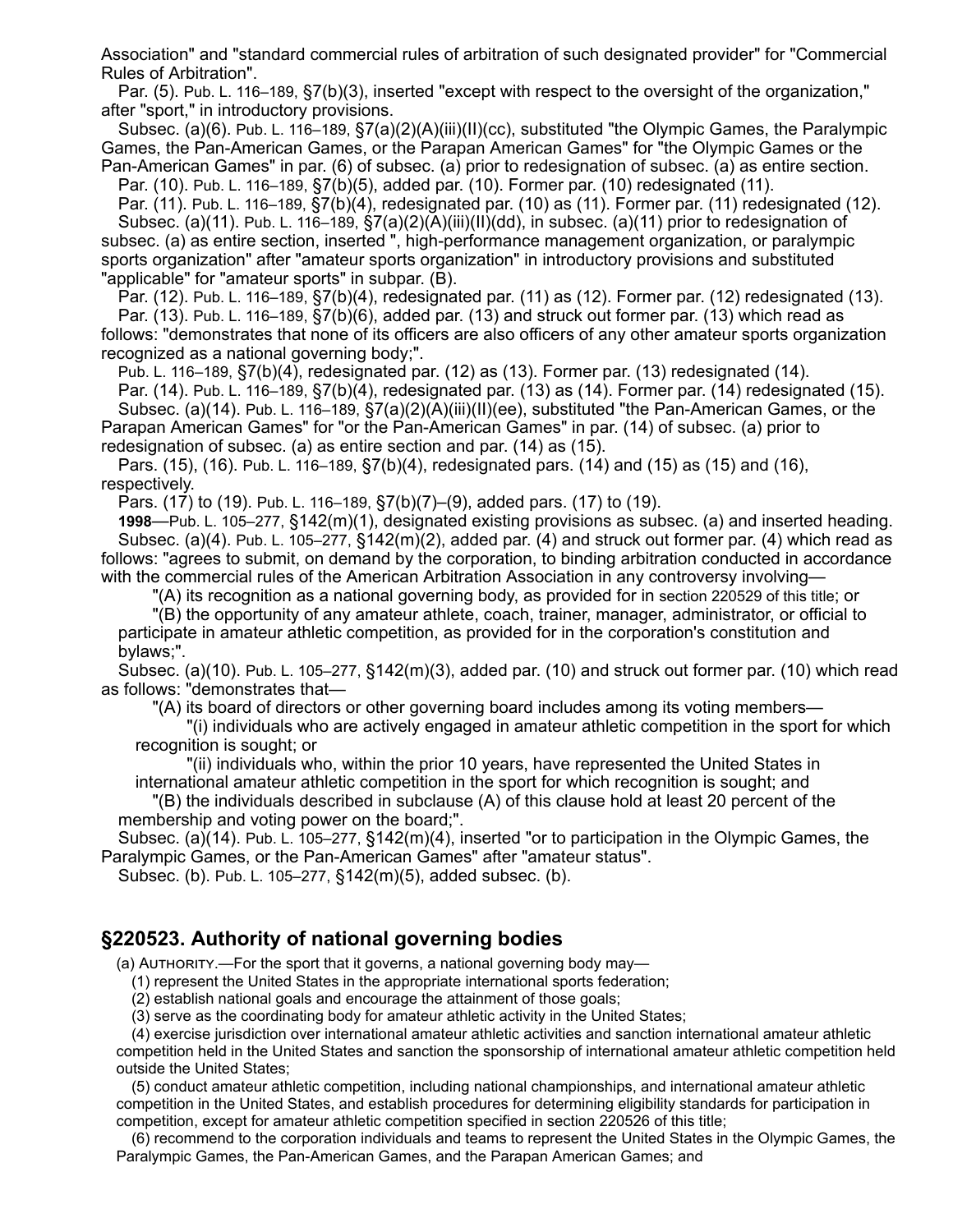(7) designate individuals and teams to represent the United States in international amateur athletic competition (other than the Olympic Games, the Paralympic Games, the Pan-American Games, and the Parapan American Games) and certify, in accordance with applicable international rules, the amateur eligibility of those individuals and teams.

(b) REPLACEMENT OF NATIONAL GOVERNING BODY PURSUANT TO ARBITRATION.—A national governing body may not exercise any authority under subsection (a) of this section for a particular sport after another amateur sports organization has been declared (in accordance with binding arbitration proceedings prescribed by the organic documents of the corporation) entitled to replace that national governing body as the member of the corporation for that sport.

[\(Pub. L. 105–225, Aug. 12, 1998, 112 Stat. 1473](https://uscode.house.gov/statviewer.htm?volume=112&page=1473); [Pub. L. 105–277, div. C, title I, §142\(n\), Oct. 21, 1998, 112 Stat.](https://uscode.house.gov/statviewer.htm?volume=112&page=2681-608)  [2681–608;](https://uscode.house.gov/statviewer.htm?volume=112&page=2681-608) [Pub. L. 116–189, §4\(a\)\(9\), Oct. 30, 2020, 134 Stat. 945](https://uscode.house.gov/statviewer.htm?volume=134&page=945).)

| Revised<br>Section | Source (U.S. Code) | Source (Statutes at Large)                                                                                                                                                 |
|--------------------|--------------------|----------------------------------------------------------------------------------------------------------------------------------------------------------------------------|
| 220523(a)          | 36:393.            | Sept. 21, 1950, ch. 975, title II, §203, as<br>added Nov. 8, 1978, Pub. L. 95-606, §2,<br>92 Stat. 3054.                                                                   |
| 220523(b)          | 36:393 note.       | July 8, 1980, Pub. L. 96-304, title I (last<br>sentence related to limitation on exercise<br>of authority in par. under heading "Salaries<br>and Expenses"), 94 Stat. 898. |

HISTORICAL AND REVISION NOTES

In subsection (b), the words "national governing body" are omitted (the first time they appear) to eliminate unnecessary words. The reference to "subsection (a) of this section" is substituted for "section 203 of Public Law 95–606 as hereby amended" because of the restatement. The word "corporation" is substituted for "Committee" because of the definition of "corporation" in section 220501 of this title.

#### **EDITORIAL NOTES**

#### **AMENDMENTS**

**2020**—Subsec. (a)(6), (7). Pub. L. 116–189 substituted "the Pan-American Games, and the Parapan American Games" for "and the Pan-American Games".

**1998**—Subsec. (a)(6), (7). Pub. L. 105–277, which directed substitution of "Games, the Paralympic Games, and" for "Games and" in pars. (6) and (7) of this section, was executed by making the substitution in pars. (6) and (7) of subsec. (a) to reflect the probable intent of Congress.

### <span id="page-22-0"></span>**§220524. General duties of national governing bodies**

(a) IN GENERAL.—For the sport that it governs, a national governing body shall—

(1) develop interest and participation throughout the United States and be responsible to the persons and organizations it represents;

(2) minimize, through coordination with other organizations, conflicts in the scheduling of all practices and competitions;

(3) keep amateur athletes informed of policy matters and reasonably reflect the views of the athletes in its policy decisions;

(4) disseminate and distribute to amateur athletes, coaches, trainers, managers, administrators, and officials in a timely manner the applicable rules and any changes to such rules of the national governing body, the corporation, the appropriate international sports federation, the International Olympic Committee, the International Paralympic Committee, and the Pan-American Sports Organization;

(5) allow an amateur athlete to compete in any international amateur athletic competition conducted by any organization or person, unless the national governing body establishes that its denial is based on evidence that the organization or person conducting the competition does not meet the requirements stated in section 220525 of this title;

(6) provide equitable support and encouragement for participation by women where separate programs for male and female athletes are conducted on a national basis;

(7) encourage and support amateur athletic sports programs for individuals with disabilities and the participation of individuals with disabilities in amateur athletic activity, including, where feasible, the expansion of opportunities for meaningful participation by individuals with disabilities in programs of athletic competition for able-bodied individuals;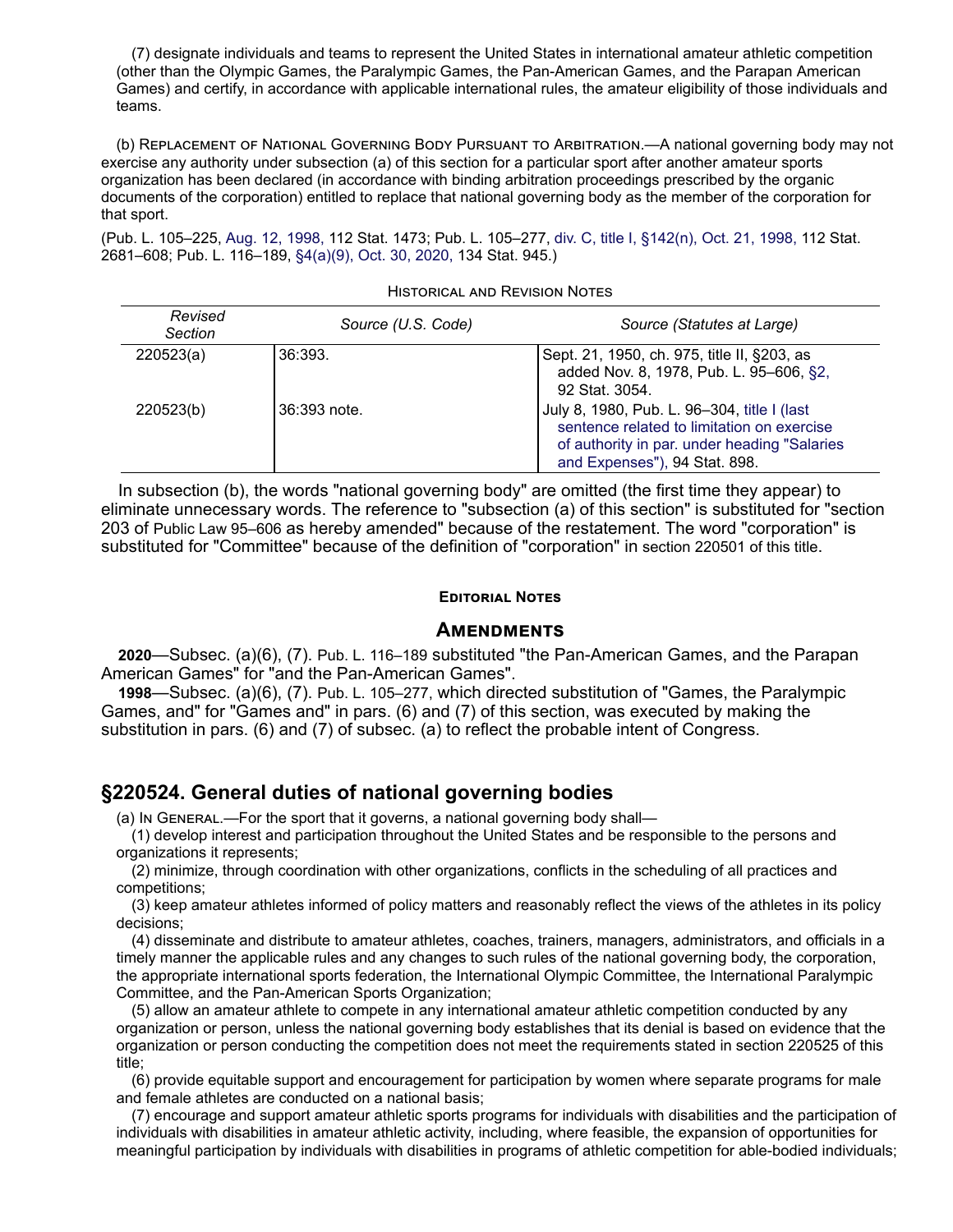(8) provide and coordinate technical information on physical training, equipment design, coaching, and performance analysis;

(9) encourage and support research, development, and dissemination of information in the areas of sports medicine and sports safety;

(10) develop 1 or more policies that prohibit any individual who is an employee, contractor, or agent of the national governing body from assisting a member or former member in obtaining a new job (except for the routine transmission of administrative and personnel files) if the individual knows that such member or former member violated the policies or procedures of the Center related to sexual misconduct or was convicted of a crime involving sexual misconduct with a minor in violation of applicable law or the policies or procedures of the Center;

(11) promote a safe environment in sports that is free from abuse of any amateur athlete, including emotional, physical, and sexual abuse;

(12) take care to promote a safe environment in sports using information relating to any temporary measure or sanction issued pursuant to the authority of the Center;

(13) immediately report to law enforcement any allegation of child abuse of an amateur athlete who is a minor; and

(14) have in place policies and procedures to report immediately any allegation of child abuse of an amateur athlete, consistent with—

(A) the policies and procedures developed under subparagraph (C) of section 220541(a)(1); and

(B) the requirement described in paragraph (2)(A) of section 220542(a).

(b) RULE OF CONSTRUCTION.—Nothing in this section shall be construed to preempt or otherwise abrogate the duty of care of a national governing body under State law or the common law.

[\(Pub. L. 105–225, Aug. 12, 1998, 112 Stat. 1474](https://uscode.house.gov/statviewer.htm?volume=112&page=1474); [Pub. L. 105–277, div. C, title I, §142\(o\), Oct. 21, 1998, 112 Stat.](https://uscode.house.gov/statviewer.htm?volume=112&page=2681-608) [2681–608;](https://uscode.house.gov/statviewer.htm?volume=112&page=2681-608) [Pub. L. 116–189, §7\(a\)\(2\)\(A\)\(iv\), \(c\), Oct. 30, 2020, 134 Stat. 957](https://uscode.house.gov/statviewer.htm?volume=134&page=957), [959](https://uscode.house.gov/statviewer.htm?volume=134&page=959).)

#### HISTORICAL AND REVISION NOTES

| Revised<br>Section | Source (U.S. Code)            | Source (Statutes at Large)                                                                                                   |
|--------------------|-------------------------------|------------------------------------------------------------------------------------------------------------------------------|
| 220524             | $(36:392(a)(1)-(3), (5)-(9).$ | Sept. 21, 1950, ch. 975, title II, §202(a)(1)-<br>(3), (5)–(9), as added Nov. 8, 1978, Pub. L.<br>95-606, §2, 92 Stat. 3052. |

In clause (4), the word "by" is substituted for "under its auspices or that of . . . other" for clarity and to eliminate unnecessary words. The words "the national governing body" are substituted for "it" for clarity.

### **EDITORIAL NOTES**

### **AMENDMENTS**

**2020**—Pub. L. 116–189, §7(c)(1), (3), designated existing provisions as subsec. (a), inserted heading, and added subsec. (b).

Pub. L. 116–189, §7(a)(2)(A)(iv), struck out "amateur sports" before "organizations" in pars. (1) and (2) and before "organization or person, unless" in par. (5) prior to redesignation of existing section as subsec. (a).

Subsec. (a)(10) to (14). Pub. L. 116–189, §7(c)(2), added pars. (10) to (14).

**1998**—Pars. (4) to (9). Pub. L. 105–277, added par. (4) and redesignated former pars. (4) to (8) as (5) to (9), respectively.

## <span id="page-23-0"></span>**§220525. Granting sanctions for amateur athletic competitions**

(a) PROMPT REVIEW AND DECISION.—For the sport that it governs, a national governing body promptly shall— (1) review a request by an amateur sports organization or person for a sanction to hold an international amateur athletic competition in the United States or to sponsor United States amateur athletes to compete in international amateur athletic competition outside the United States; and

(2) grant the sanction if—

(A) the national governing body does not decide by clear and convincing evidence that holding or sponsoring an international amateur athletic competition would be detrimental to the best interest of the sport; and

(B) the requirements of subsection (b) of this section are met.

(b) REQUIREMENTS.—An amateur sports organization or person may be granted a sanction under this section only if the organization or person meets the following requirements:

(1) The organization or person must pay the national governing body any required sanctioning fee, if the fee is reasonable and nondiscriminatory.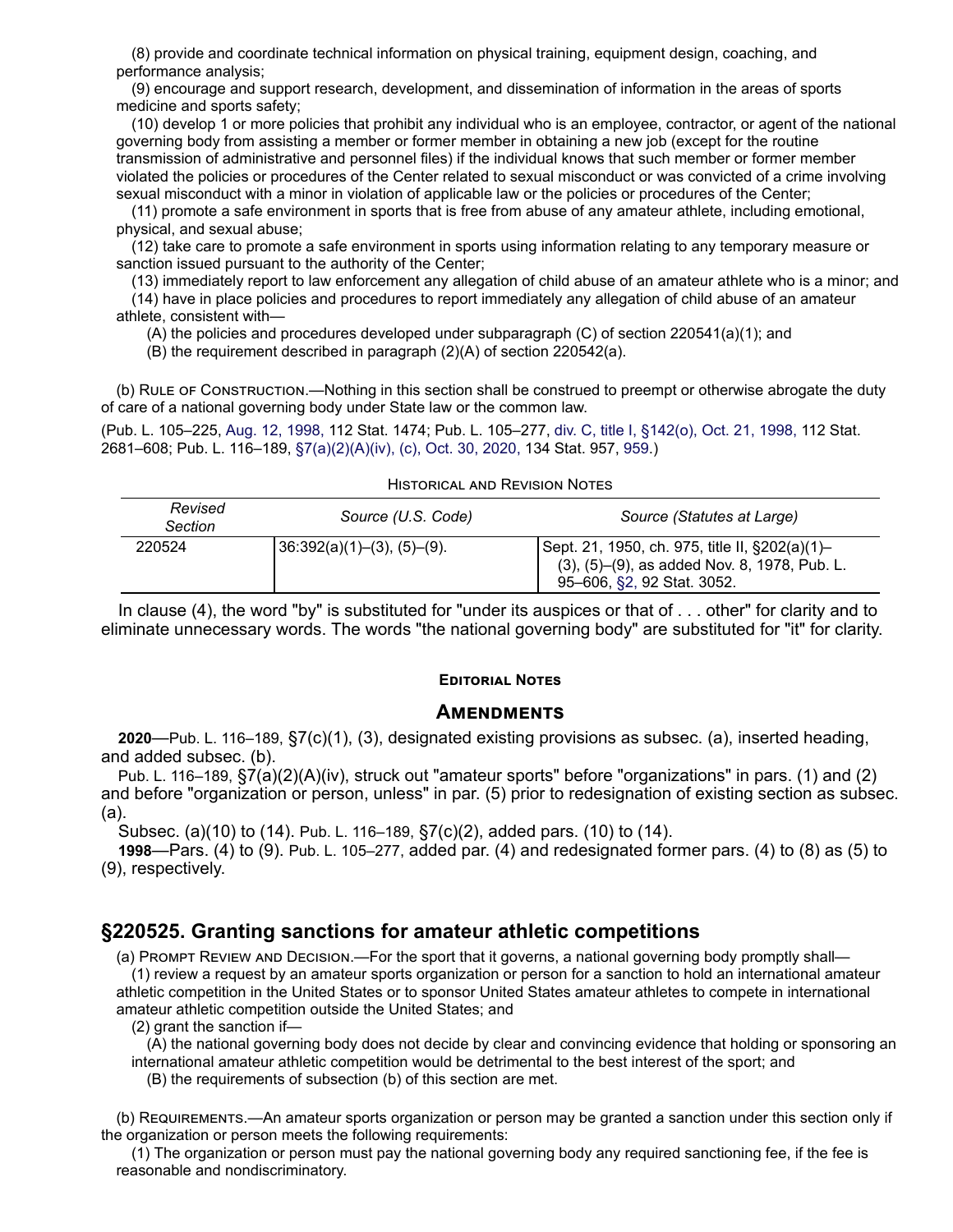(2) For a sanction to hold an international amateur athletic competition in the United States, the organization or person must—

(A) submit to the national governing body an audited or notarized financial report of similar events, if any, conducted by the organization or person; and

(B) demonstrate that the requirements of paragraph (4) of this subsection have been met.

(3) For a sanction to sponsor United States amateur athletes to compete in international amateur athletic competition outside the United States, the organization or person must—

(A) submit a report of the most recent trip to a foreign country, if any, that the organization or person sponsored for the purpose of having United States amateur athletes compete in international amateur athletic competition; and

(B) submit a letter from the appropriate entity that will hold the international amateur athletic competition certifying that the requirements of paragraph (4) of this subsection have been met.

(4) The requirements referred to in paragraphs (2) and (3) of this subsection are that—

(A) appropriate measures have been taken to protect the amateur status of athletes who will take part in the competition and to protect their eligibility to compete in amateur athletic competition;

(B) appropriate provision has been made for validation of any records established during the competition;

(C) due regard has been given to any international amateur athletic requirements specifically applicable to the competition;

(D) the competition will be conducted by qualified officials;

(E) proper medical supervision will be provided for athletes who will participate in the competition;

(F) proper safety precautions have been taken to protect the personal welfare of the athletes and spectators at the competition; and

(G) the amateur sports organization or person requesting sanction from a national governing body will implement and abide by the policies and procedures to prevent the abuse, including emotional, physical, and child abuse, of amateur athletes participating in amateur athletic activities applicable to such national governing body.

[\(Pub. L. 105–225, Aug. 12, 1998, 112 Stat. 1474](https://uscode.house.gov/statviewer.htm?volume=112&page=1474); [Pub. L. 115–126, title II, §203, Feb. 14, 2018, 132 Stat. 323](https://uscode.house.gov/statviewer.htm?volume=132&page=323).)

| Revised<br>Section                     | Source (U.S. Code)                                                                | Source (Statutes at Large)                                                                                                 |
|----------------------------------------|-----------------------------------------------------------------------------------|----------------------------------------------------------------------------------------------------------------------------|
| 220525(a)(1)                           | $36:392(a)(4)$ .                                                                  | Sept. 21, 1950, ch. 975, title II, §202(a)(4),<br>(b), as added Nov. 8, 1978, Pub. L. 95-<br>606, §2, 92 Stat. 3052, 3053. |
| 220525(a) (2)(A)                       | 36:392(b) (words before cl. (1)).                                                 |                                                                                                                            |
| 220525(a) (2)(B)                       | (no source).                                                                      |                                                                                                                            |
| 220525(b) (words)<br>before par. $(1)$ | 36:392(b)(1) (words before subcl.<br>$(A)$ ), $(2)$ (words before subcl. $(A)$ ). |                                                                                                                            |
| 220525(b)(1)                           | 36:392(b)(1)(A), (2)(A).                                                          |                                                                                                                            |
| 220525(b) (2)(A)                       | $36:392(b)(1)(C)$ .                                                               |                                                                                                                            |
| 220525(b) (2)(B)                       | $36:392(b)(1)(B)$ (words before subcl.<br>(i)).                                   |                                                                                                                            |
| 220525(b) (3)(A)                       | $36:392(b)(2)(C)$ .                                                               |                                                                                                                            |
| 220525(b) (3)(B)                       | $36:392(b)(2)(B)$ (words before subcl.<br>$(i)$ ).                                |                                                                                                                            |
| 220525(b)(4)                           | $36:392(b)(1)(B)(i) - (vi), (2)(B)(i) - (vi).$                                    |                                                                                                                            |

HISTORICAL AND REVISION NOTES

In subsection (a), the words "and determine whether to grant such sanction, in accordance with the provisions of subsection (b) of this section" and "As a result of its review under subsection (a)(4) of this section" are omitted as unnecessary. Clause (2)(B) is added because of the reorganization of the section. In subsection (b), the language before paragraph (1) is substituted for 36:392(b)(1) (words before subclause (A)) and (2) (words before subclause (A)) because of the reorganization of the section. Paragraph (1) is substituted for 36:392(b)(1)(A) and (2)(A), and paragraph (4) is substituted for 36:392(b)  $(1)(B)(i)$ –(vi) and  $(2)(B)(i)$ –(vi), to avoid repeating identical language.

### **EDITORIAL NOTES**

### **AMENDMENTS**

**2018**—Subsec. (b)(4)(G). Pub. L. 115–126, which directed amendment of section 220525(b)(4), without specifying the title to be amended, by adding subpar. (G), was executed to this section, to reflect the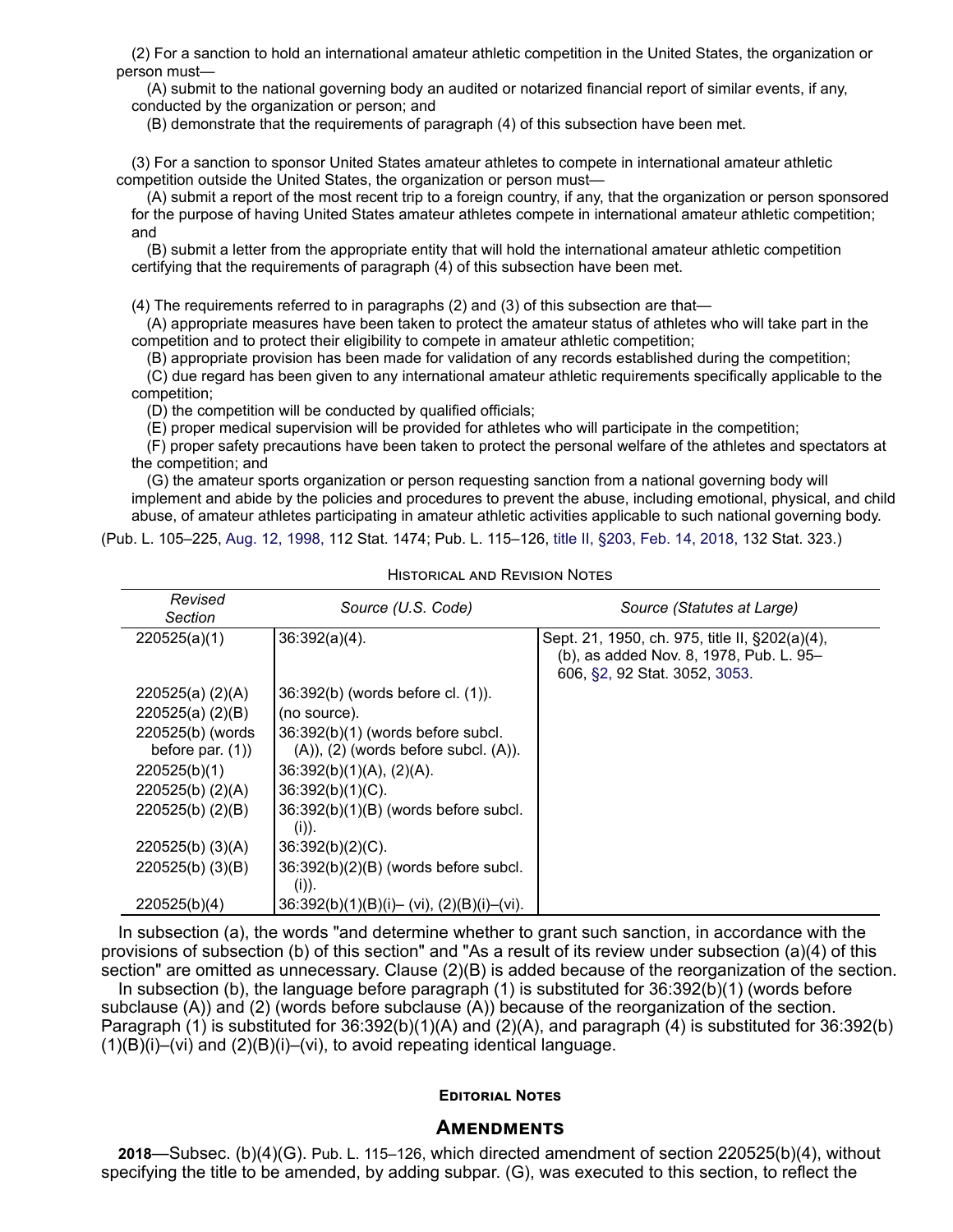# <span id="page-25-0"></span>**§220526. Restricted amateur athletic competitions**

(a) EXCLUSIVE JURISDICTION.—An amateur sports organization that conducts amateur athletic competition shall have exclusive jurisdiction over that competition if participation is restricted to a specific class of amateur athletes, such as high school students, college students, members of the Armed Forces, or similar groups or categories.

(b) SANCTIONS FOR INTERNATIONAL COMPETITION.—An amateur sports organization under subsection (a) of this section shall obtain a sanction from the appropriate national governing body if the organization wishes to—

(1) conduct international amateur athletic competition in the United States; or

(2) sponsor international amateur athletic competition to be held outside the United States.

[\(Pub. L. 105–225, Aug. 12, 1998, 112 Stat. 1475](https://uscode.house.gov/statviewer.htm?volume=112&page=1475).)

#### HISTORICAL AND REVISION NOTES

| Revised<br>Section | Source (U.S. Code)      | Source (Statutes at Large)                                                                               |
|--------------------|-------------------------|----------------------------------------------------------------------------------------------------------|
| 220526(a)          | 36:396 (1st sentence).  | Sept. 21, 1950, ch. 975, title II, §206, as<br>added Nov. 8, 1978, Pub. L. 95-606, §2,<br>92 Stat. 3058. |
| 220526(b)          | 36:396 (last sentence). |                                                                                                          |

# <span id="page-25-1"></span>**§220527. Complaints against national governing bodies**

(a) GENERAL.—(1) An amateur sports organization or person that belongs to or is eligible to belong to a national governing body may seek to compel the national governing body to comply with sections 220522, 220524, and 220525 of this title by filing a written complaint with the corporation. A copy of the complaint shall be served on the national governing body.

(2) The corporation shall establish procedures for the filing and disposition of complaints under this section.

(b) HEARINGS.—The corporation shall hold a hearing, within 90 days after the complaint is filed, to receive testimony to decide whether the national governing body is complying with sections 220522, 220524, and 220525 of this title.

(c) DISPOSITION OF COMPLAINT.—(1) If the corporation decides, as a result of the hearing, that the national governing body is complying with sections 220522, 220524, and 220525 of this title, it shall so notify the complainant and the national governing body.

(2) If the corporation decides, as a result of the hearing, that the national governing body is not complying with sections 220522, 220524, and 220525 of this title, it shall—

(A) place the national governing body on probation for a specified period of time, not to exceed 180 days, which

the corporation considers necessary to enable the national governing body to comply with those sections; or

(B) revoke the recognition of the national governing body.

(3) If the corporation places a national governing body on probation under paragraph (2) of this subsection, it may extend the probationary period if the national governing body has proven by clear and convincing evidence that, through no fault of its own, it needs additional time to comply with sections 220522, 220524, and 220525 of this title. If, at the end of the period allowed by the corporation, the national governing body has not complied with those sections, the corporation shall revoke the recognition of the national governing body.

[\(Pub. L. 105–225, Aug. 12, 1998, 112 Stat. 1476](https://uscode.house.gov/statviewer.htm?volume=112&page=1476); [Pub. L. 116–189, §7\(d\), Oct. 30, 2020, 134 Stat. 960](https://uscode.house.gov/statviewer.htm?volume=134&page=960).)

| Revised<br>Section | Source (U.S. Code)                  | Source (Statutes at Large)                                                                                  |
|--------------------|-------------------------------------|-------------------------------------------------------------------------------------------------------------|
| 220527(a)(1)       | 36:395(a)(1) (1st, last sentences). | Sept. 21, 1950, ch. 975, title II, §205(a), as<br>added Nov. 8, 1978, Pub. L. 95-606, §2,<br>92 Stat. 3055. |
| 220527(a)(2)       | $36:395(a)(1)$ (3d sentence).       |                                                                                                             |
| 220527(b)(1)       | 36:395(a)(1) (2d sentence).         |                                                                                                             |
| 220527(b)(2)       | $36:395(a)(2)$ .                    |                                                                                                             |
| 220527(c)          | $36:395(a)(3)(A)$ .                 |                                                                                                             |
| 220527(d)          | $36:395(a)(3)(B)$ –(D).             |                                                                                                             |

#### HISTORICAL AND REVISION NOTES

In subsection (b)(2), the words "or person" are added for clarity and consistency in the section. The words "all available remedies" are substituted for "its remedies" for consistency with subsection (b)(1) of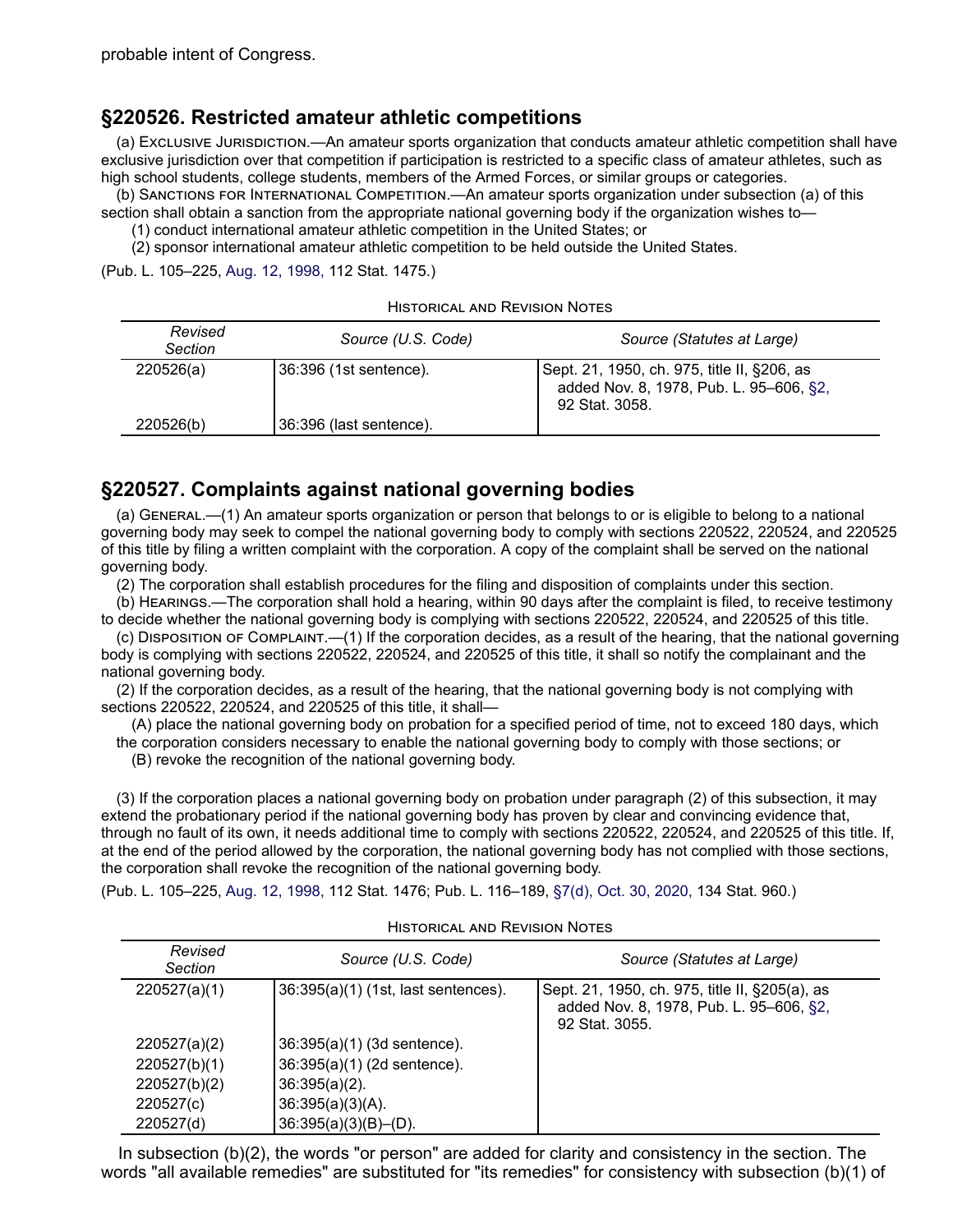this section. The words "within the applicable national governing body" are omitted as unnecessary.

### **EDITORIAL NOTES**

### **AMENDMENTS**

**2020**—Subsec. (b). Pub. L. 116–189, §7(d)(1), (3), redesignated subsec. (c) as (b) and struck out former subsec. (b) which related to exhaustion of remedies before filing a complaint.

Subsec. (c). Pub. L. 116–189, §7(d)(3), redesignated subsec. (d) as (c). Former subsec. (c) redesignated (b).

Pub. L. 116–189, §7(d)(2), substituted "The corporation" for "If the corporation decides that all available remedies have been exhausted as required by subsection (b)(1) of this section, it".

Subsec. (d). Pub. L. 116–189, §7(d)(3), redesignated subsec. (d) as (c).

# <span id="page-26-0"></span>**§220528. Applications to replace an incumbent national governing body**

(a) GENERAL.—An amateur sports organization may seek to replace an incumbent as the national governing body for a particular sport by filing a written application for certification with the corporation.

(b) ESTABLISHMENT OF PROCEDURES.—The corporation shall establish procedures for the filing and disposition of applications under this section. If 2 or more organizations file applications for the same sport, the applications shall be considered in a single proceeding.

(c) FILING PROCEDURES.—(1) An application under this section must be filed within one year after the final day of—

(A) any Olympic Games, for a sport in which competition is held in the Olympic Games or the Paralympic Games, or in each of the Olympic Games, the Paralympic Games, the Pan-American Games, and the Parapan American Games; or

(B) any Pan-American Games or Parapan American Games, for a sport in which competition is held in the Pan-American Games or the Parapan American Games, as applicable, but not in the Olympic Games or the Paralympic Games.

(2) The application shall be filed with the corporation by certified mail, and a copy of the application shall be served on the national governing body and with any other organization that has filed an application. The corporation shall inform the applicant that its application has been received.

(d) HEARINGS.—Within 180 days after receipt of an application filed under this section, the corporation shall conduct a formal hearing open to the public to determine the merits of the application. The corporation shall publish notice of the time and place of the hearing in a regular issue of its principal publication at least 30 days, but not more than 60 days, before the date of the hearing. The corporation also shall send written notice, including a copy of the application, at least 30 days prior to the date of the hearing to all amateur sports organizations known to the corporation in that sport. In the hearing, the applicant and the national governing body shall be given a reasonable opportunity to present evidence supporting their positions.

(e) STANDARDS FOR GRANTING APPLICATIONS.—In the hearing, the applicant must establish by a preponderance of the evidence that—

(1) it meets the criteria for certification as a national governing body under section 220522 of this title; and

(2)(A) the national governing body does not meet the criteria of section 220522, 220524, or 220525 of this title; or

(B) the applicant more adequately meets the criteria of section 220522 of this title, is capable of more adequately meeting the criteria of sections 220524 and 220525 of this title, and provides or is capable of providing a more effective national program of competition than the national governing body in the sport for which it seeks certification.

(f) DISPOSITION OF APPLICATIONS.—Within 30 days after the close of the hearing required by this section, the corporation shall—

(1) uphold the right of the national governing body to continue as the national governing body for its sport;

(2) revoke the certification of the national governing body and declare a vacancy in the national governing body for that sport;

(3) revoke the certification of the national governing body and certify the applicant as the national governing body; or

(4) place the national governing body on probation for a period not exceeding 180 days, pending the compliance of the national governing body, if the national governing body would have retained certification except for a minor deficiency in one of the requirements of section 220522, 220524, or 220525 of this title and notify such national governing body of such probation and of the actions needed to comply with such requirements.

(g) REVOCATION OF CERTIFICATION AFTER PROBATION.—If the national governing body does not comply with sections 220522, 220524, and 220525 of this title within the probationary period prescribed under subsection (f)(4) of this section, the corporation shall revoke the certification of the national governing body and either—

(1) certify the applicant as the national governing body; or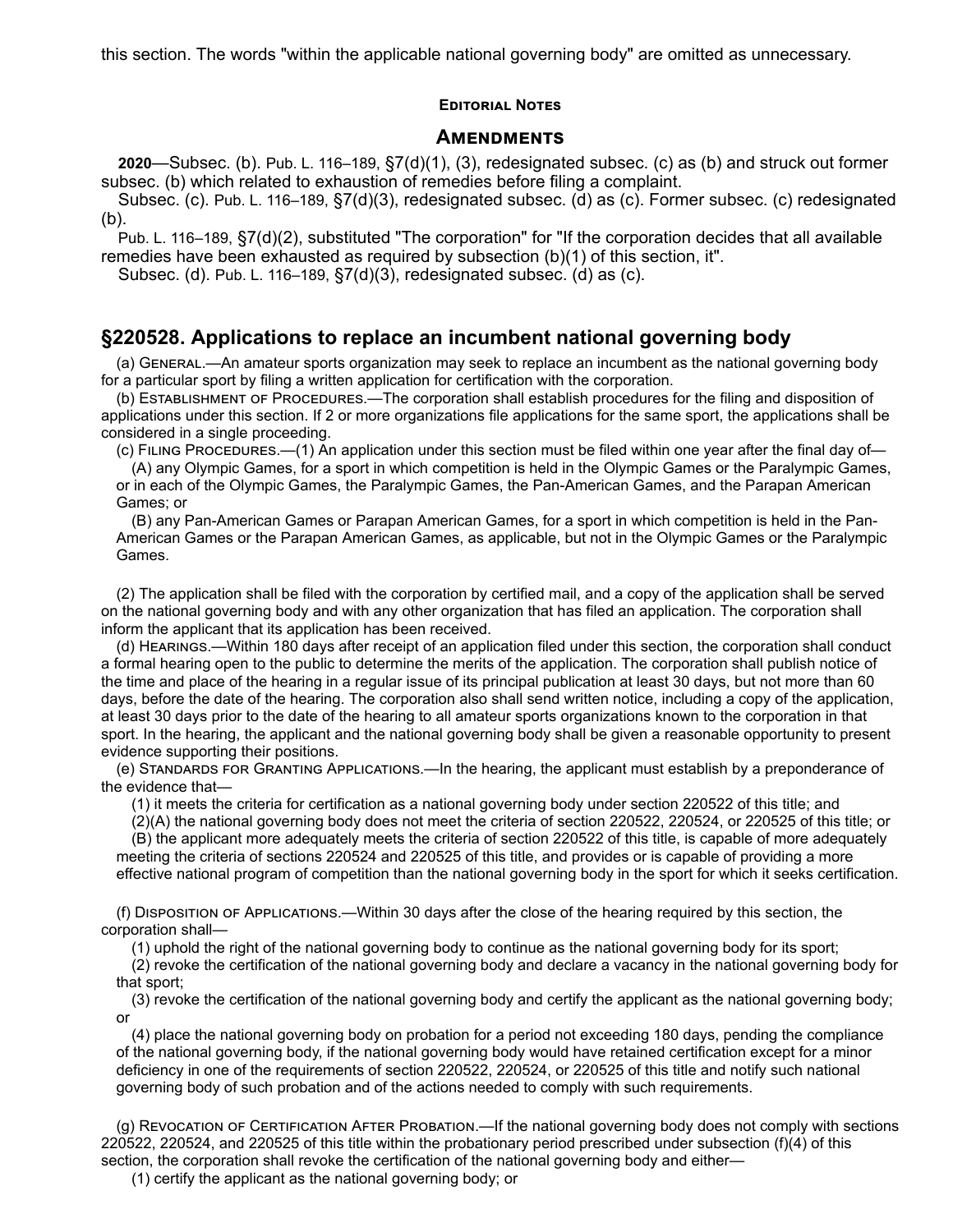(2) declare a vacancy in the national governing body for that sport.

[\(Pub. L. 105–225, Aug. 12, 1998, 112 Stat. 1476](https://uscode.house.gov/statviewer.htm?volume=112&page=1476); [Pub. L. 105–277, div. C, title I, §142\(p\), Oct. 21, 1998, 112 Stat.](https://uscode.house.gov/statviewer.htm?volume=112&page=2681-609)  [2681–609;](https://uscode.house.gov/statviewer.htm?volume=112&page=2681-609) [Pub. L. 116–189, §§4\(a\)\(10\), 7\(a\)\(2\)\(A\)\(v\), Oct. 30, 2020, 134 Stat. 945](https://uscode.house.gov/statviewer.htm?volume=134&page=945), [957](https://uscode.house.gov/statviewer.htm?volume=134&page=957).)

| Revised<br>Section | Source (U.S. Code)                                  | Source (Statutes at Large)                                                                                           |
|--------------------|-----------------------------------------------------|----------------------------------------------------------------------------------------------------------------------|
| 220528(a)          | 36:395(b)(1) (1st sentence).                        | Sept. 21, 1950, ch. 975, title II, §205(b)(1)-<br>(4), as added Nov. 8, 1978, Pub. L. 95-<br>606, §2, 92 Stat. 3056. |
| 220528(b)          | 36:395(b)(1) (last sentence), (2) (2d<br>sentence). |                                                                                                                      |
| 220528(c)(1)       | 36:395(b)(1) (2d sentence).                         |                                                                                                                      |
| 220528(c)(2)       | 36:395(b)(2) (1st, 3d, last<br>sentences).          |                                                                                                                      |
| 220528(d)          | 36:395(b)(3) (1st-3d sentences).                    |                                                                                                                      |
| 220528(e)          | 36:395(b)(3) (last sentence).                       |                                                                                                                      |
| 220528(f)          | 36:395(b)(4) (1st sentence).                        |                                                                                                                      |
| 220528(g)          | 36:395(b)(4) (last sentence).                       |                                                                                                                      |

HISTORICAL AND REVISION NOTES

In subsection (c)(2), the word "also" is omitted as unnecessary.

In subsection (d), the words "course of such" and "respective" are omitted as unnecessary. In subsection (e), before clause (1), the words "amateur sports organization" are omitted as unnecessary. In clause (2)(B), the words "the applicant" are substituted for "it" for clarity.

In subsection (f), before clause (1), the word "after" is substituted for "of" for consistency in the revised title. In clause (4), the words "decide to" are omitted as unnecessary. The words "for a period not exceeding" are substituted for "of not to exceed" for clarity.

In subsection (g), before clause (1), the words "with sections 220522, 220524, and 220525 of this title" are added, and the words "probationary period prescribed under subsection (f)(4) of this section" are substituted for "prescribed time period", for clarity.

### **EDITORIAL NOTES**

### **AMENDMENTS**

**2020**—Pub. L. 116–189, §7(a)(2)(A)(v), substituted "certification" for "recognition" wherever appearing, "certify" for "recognize" in two places, and "Certification" for "Recognition" in subsec. (g) heading.

Subsec. (c)(1)(A). Pub. L. 116–189, §4(a)(10)(A), which directed amendment of subpar. (A) of subsec. (c) by substituting "or in each of the Olympic Games, the Paralympic Games, the Pan-American Games, and the Parapan American Games" for "or in both the Olympic and Pan-American Games", was executed to subpar. (A) of subsec. (c)(1), to reflect the probable intent of Congress.

Subsec. (c)(1)(B). Pub. L. 116–189, §4(a)(10)(B), which directed the general amendment of subpar. (B) of subsec. (c), was executed to subpar. (B) of subsec. (c)(1), to reflect the probable intent of Congress. Prior to amendment, subpar. (B) read as follows: "any Pan-American Games, for a sport in which competition is held in the Pan-American Games but not in the Olympic Games."

**1998**—Subsec. (c)(1)(A). Pub. L. 105–277, §142(p)(1), substituted "Olympic Games or the Paralympic Games, or in both" for "Olympic Games or both".

Subsec. (c)(2). Pub. L. 105–277, §142(p)(2), (3), substituted "certified" for "registered" and substituted "body and with any other organization that has filed an application." for "body."

Subsec. (d). Pub. L. 105–277, §142(p)(4), (5), inserted "open to the public" after "formal hearing" and inserted after second sentence "The corporation also shall send written notice, including a copy of the application, at least 30 days prior to the date of the hearing to all amateur sports organizations known to the corporation in that sport."

Subsec. (f)(4). Pub. L. 105–277, §142(p)(6), substituted "title and notify such national governing body of such probation and of the actions needed to comply with such requirements." for "title."

# <span id="page-27-0"></span>**§220529. Arbitration of corporation determinations**

(a) RIGHT TO REVIEW.—A party aggrieved by a determination of the corporation under section 220527 or 220528 of this title may obtain review by the arbitration and mediation provider designated by the corporation under section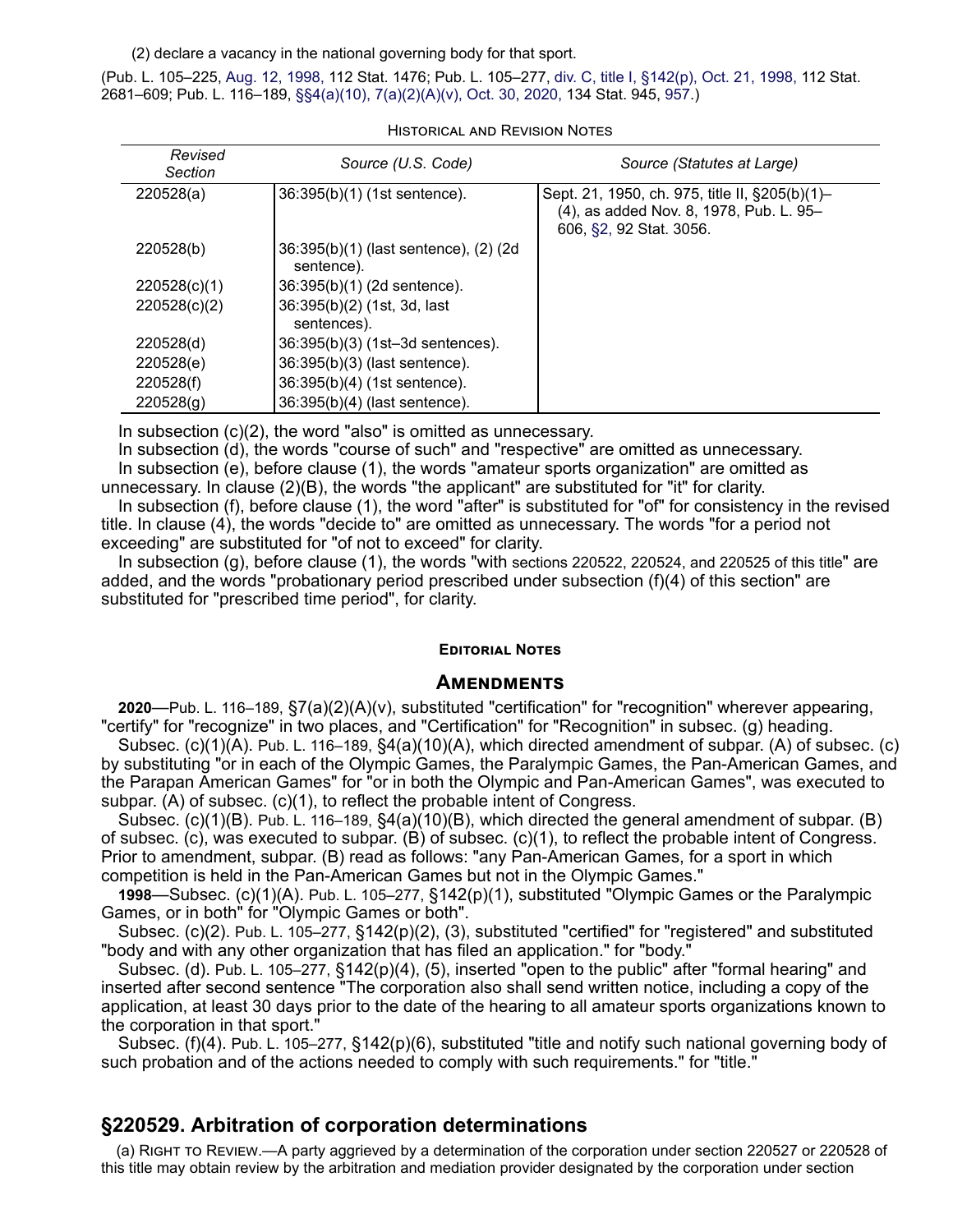220522(a)(4).

(b) PROCEDURE.—(1) A demand for arbitration must be submitted within 30 days after the determination of the corporation.

(2) On receipt of a demand for arbitration, the Association shall serve notice on the parties to the arbitration and on the corporation, and shall immediately proceed with arbitration according to the commercial rules of the Association in effect at the time the demand is filed, except that—

(A) the arbitration panel shall consist of at least 3 arbitrators, unless the parties to the proceeding agree to a lesser number;

(B) the arbitration hearing shall take place at a site selected by the Association, unless the parties to the proceeding agree to the use of another site; and

(C) the arbitration hearing shall be open to the public.

(3) A decision by the arbitrators shall be by majority vote unless the concurrence of all arbitrators is expressly required by the contesting parties.

(4) Each party may be represented by counsel or by any other authorized representative at the arbitration proceeding.

(5) The parties may offer any evidence they desire and shall produce any additional evidence the arbitrators believe is necessary to an understanding and determination of the dispute. The arbitrators shall be the sole judges of the relevancy and materiality of the evidence offered. Conformity to legal rules of evidence is not necessary.

(c) SETTLEMENT.—The arbitrators may settle a dispute arising under this chapter before making a final award, if agreed to by the parties and achieved in a manner not inconsistent with the constitution and bylaws of the corporation.

(d) BINDING NATURE OF DECISION.—Final decision of the arbitrators is binding on the parties if the award is not inconsistent with the constitution and bylaws of the corporation.

(e) REOPENING HEARINGS.—(1) At any time before a final decision is made, the hearings may be reopened by the arbitrators on their own motion or on the motion of a party.

(2) If the reopening is based on the motion of a party, and if the reopening would result in the arbitrators' decision being delayed beyond the specific period agreed to at the beginning of the arbitration proceedings, all parties to the decision must agree to reopen the hearings.

[\(Pub. L. 105–225, Aug. 12, 1998, 112 Stat. 1478](https://uscode.house.gov/statviewer.htm?volume=112&page=1478); [Pub. L. 116–189, §7\(e\), Oct. 30, 2020, 134 Stat. 960](https://uscode.house.gov/statviewer.htm?volume=134&page=960).)

| Revised<br>Section | Source (U.S. Code)                 | Source (Statutes at Large)                                                                                  |
|--------------------|------------------------------------|-------------------------------------------------------------------------------------------------------------|
| 220529(a)          | 36:395(c)(1) (1st sentence).       | Sept. 21, 1950, ch. 975, title II, §205(c), as<br>added Nov. 8, 1978, Pub. L. 95-606, §2,<br>92 Stat. 3057. |
| 220529(b)(1)       | 36:395(c)(1) (2d sentence).        |                                                                                                             |
| 220529(b)(2)       | 36:395(c)(1) (last sentence).      |                                                                                                             |
| 220529(b)(3)       | $36:395(c)(4)$ .                   |                                                                                                             |
| 220529(b)(4)       | 36:395(c)(3) (1st sentence).       |                                                                                                             |
| 220529(b)(5)       | 36:395(c)(3) (2d, last sentences). |                                                                                                             |
| 220529(c)          | $36:395(c)(2)$ .                   |                                                                                                             |
| 220529(d)          | $36:395(c)(5)$ .                   |                                                                                                             |
| 220529(e)          | $36:395(c)(6)$ .                   |                                                                                                             |
|                    |                                    |                                                                                                             |

#### HISTORICAL AND REVISION NOTES

In subsection (a), the reference to 36:391(c) is omitted because 36:391(c) is omitted as executed. See the revision note for section 220522 of the revised title. The words "may obtain review by" are substituted for "The right to review . . . shall be to" for clarity.

In subsection  $(b)(2)(A)$  and  $(B)$ , the word "mutually" is omitted as unnecessary.

In subsection (b)(4), the word "duly" is omitted as unnecessary.

In subsection (c), the words "in any arbitration", "the provisions of", "mutually", and "to the proceeding" are omitted as unnecessary.

In subsection (d), the word "involved" is omitted as unnecessary.

In subsection (e), the word "contesting" is omitted as unnecessary.

In subsection (e)(2), the words "the reopening is based on the motion of a party" are substituted for "any contesting party makes such a motion" for clarity.

### **EDITORIAL NOTES**

### **AMENDMENTS**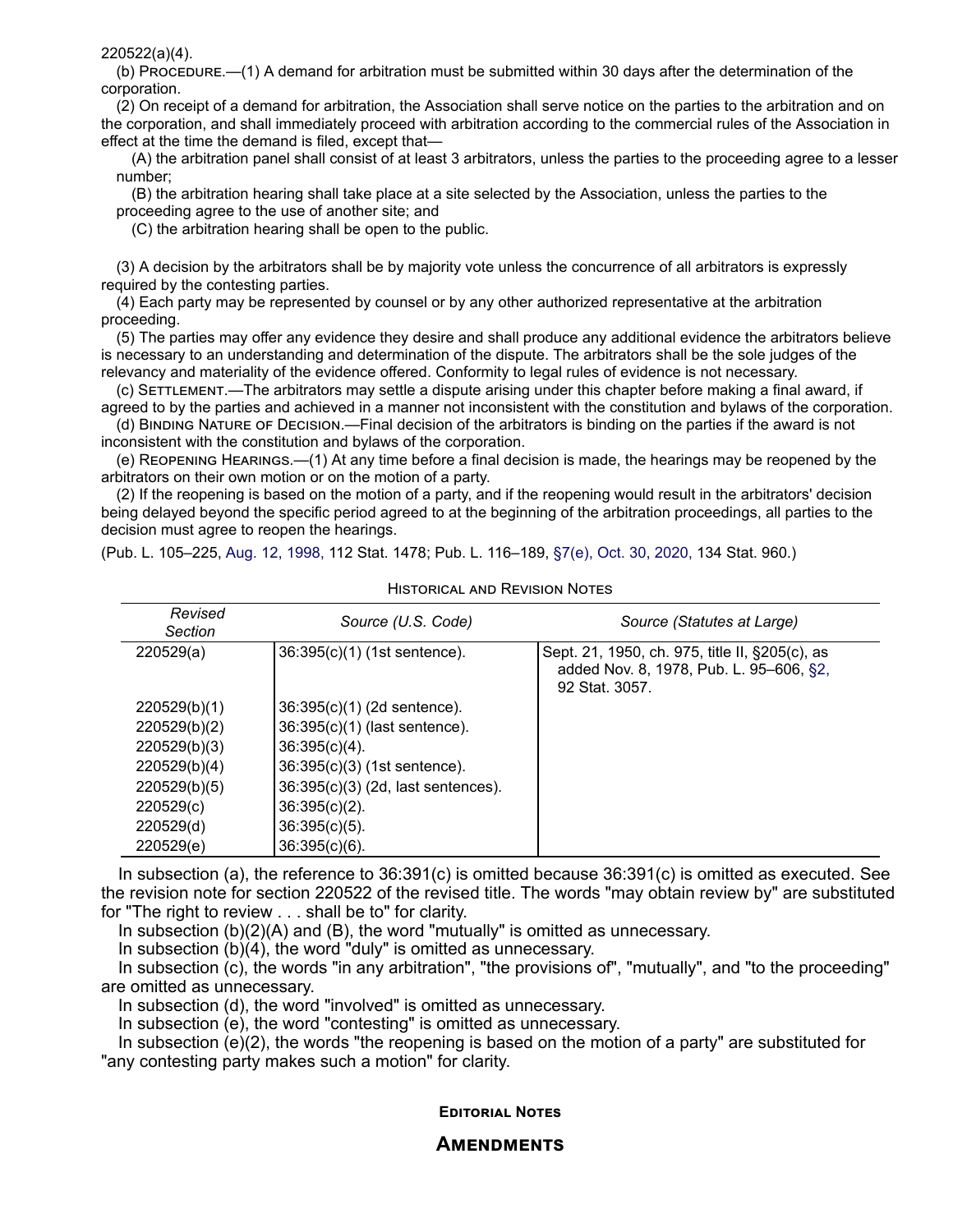**2020**—Subsec. (a). Pub. L. 116–189 substituted "the arbitration and mediation provider designated by the corporation under section 220522(a)(4)" for "any regional office of the American Arbitration Association".

### <span id="page-29-0"></span>**§220530. Other amateur sports organizations**

(a) IN GENERAL.—An applicable amateur sports organization shall—

(1) comply with the reporting requirements of section 226 of the Victims of Child Abuse Act of 1990 (34 U.S.C. 20341);

(2) establish reasonable procedures to limit one-on-one interactions, including communications, between an amateur athlete who is a minor and an adult (who is not the minor's legal guardian) at a facility under the jurisdiction of the applicable amateur sports organization without being in an observable and interruptible distance from another adult, except under emergency circumstances;

(3) offer and provide consistent training to all adult members who are in regular contact with amateur athletes who are minors, and subject to parental consent, to members who are minors, regarding prevention and reporting of child abuse to allow a complainant to report easily an incident of child abuse to appropriate persons; and

(4) prohibit retaliation, by the applicable amateur sports organization, against any individual who makes—

(A) a report under paragraph (1); or

(B) any other report relating to abuse of any amateur athlete, including emotional, physical, and sexual abuse.

(b) DEFINITION OF APPLICABLE AMATEUR SPORTS ORGANIZATION.—In this section, the term "applicable amateur sports organization" means an amateur sports organization—

(1) that is not otherwise subject to the requirements under subchapter III;

(2) that participates in an interstate or international amateur athletic competition; and

(3) whose membership includes any adult who is in regular contact with an amateur athlete who is a minor.

(Added [Pub. L. 115–126, title II, §204\(a\), Feb. 14, 2018, 132 Stat. 324](https://uscode.house.gov/statviewer.htm?volume=132&page=324); [amended Pub. L. 116–189, §7\(f\), Oct. 30,](https://uscode.house.gov/statviewer.htm?volume=134&page=960) [2020, 134 Stat. 960.\)](https://uscode.house.gov/statviewer.htm?volume=134&page=960)

#### **EDITORIAL NOTES**

### **AMENDMENTS**

**2020**—Subsec. (a)(2). Pub. L. 116–189, §7(f)(1), inserted ", including communications," after "interactions".

Subsec. (a)(4). Pub. L. 116–189, §7(f)(2), substituted "makes—" and subpars. (A) and (B) for "makes a report under paragraph (1)."

### <span id="page-29-1"></span>**SUBCHAPTER III [1](#page-29-3) —GRANT TO KEEP YOUNG ATHLETES SAFE**

### <span id="page-29-4"></span>**CODIFICATION**

Pub. L. 115–141, [div. S, title III, §302\(a\), Mar. 23, 2018,](https://uscode.house.gov/statviewer.htm?volume=132&page=1127) 132 Stat. 1127, which directed the addition of subchapter III, consisting of section 220531, at the end of chapter 2205, was executed by adding such subchapter III after subchapter II of chapter 2205, to reflect the probable intent of Congress and the [intervening addition of a subchapter III, consisting of sections 220541 to 220543, by](https://uscode.house.gov/statviewer.htm?volume=132&page=320) Pub. L. 115–126, title II, §202(a), Feb. 14, 2018, 132 Stat. 320.

### **EDITORIAL NOTES**

### **AMENDMENTS**

**2018**—Pub. L. 115–141, [div. S, title III, §302\(a\), Mar. 23, 2018,](https://uscode.house.gov/statviewer.htm?volume=132&page=1127) 132 Stat. 1127, added subchapter heading.

<span id="page-29-3"></span>*[1](#page-29-4) Another subchapter III is set out following this subchapter.* 

### <span id="page-29-2"></span>**§220531. Grant to protect young athletes from abuse**

(a) AUTHORITY.—The Attorney General may award a grant to an eligible nonprofit nongovernmental entity in order to support oversight of the United States Olympic and Paralympic Committee and each national governing body with regard to safeguarding amateur athletes against abuse, including emotional, physical, and sexual abuse in sports.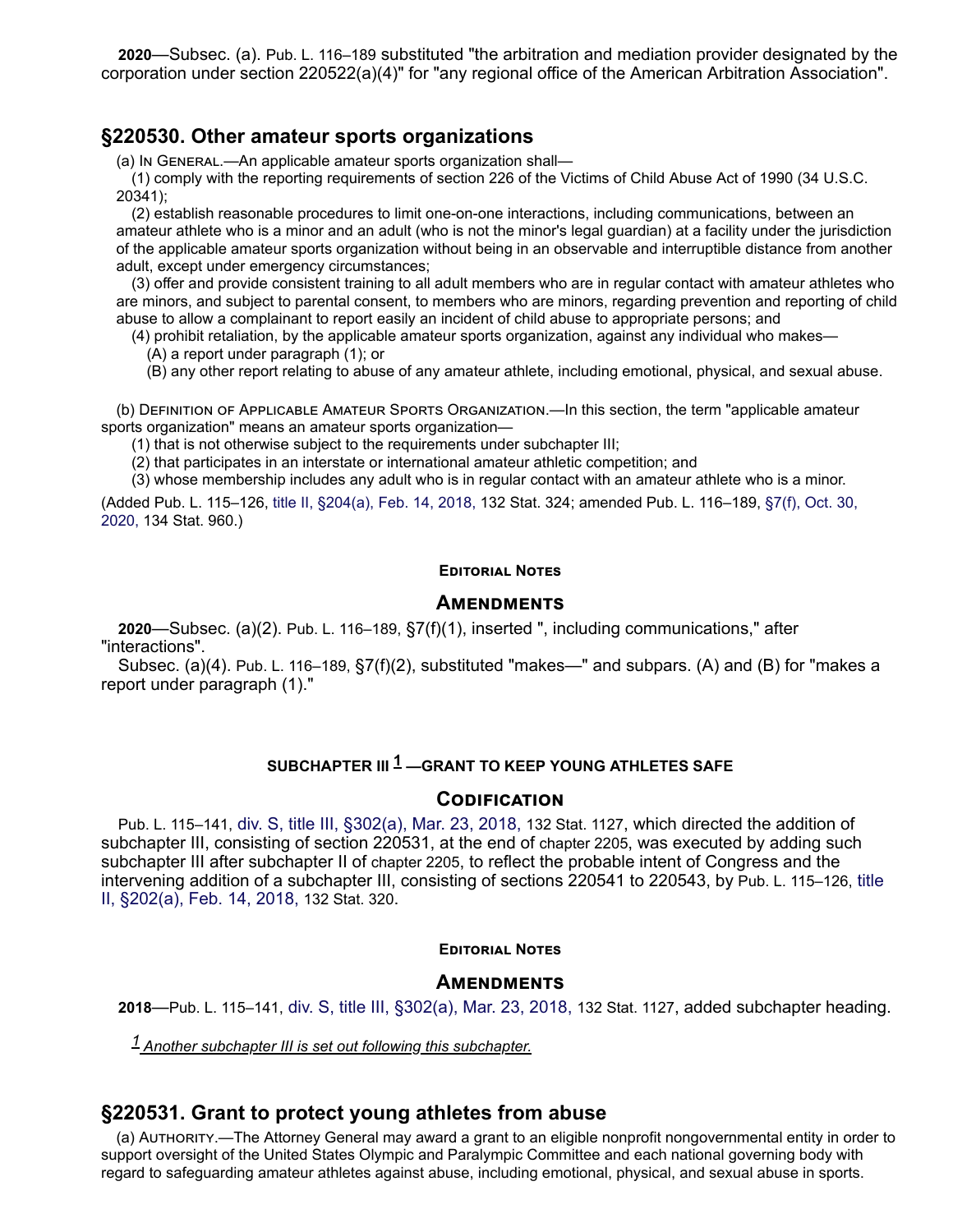(b) APPLICATIONS.—To be eligible to receive a grant under this section, a nonprofit nongovernmental entity shall submit an application to the Attorney General at such time, in such manner, and containing such information as the Attorney General may require, including information that demonstrates that the entity has—

(1) nationally recognized expertise in preventing and investigating emotional, physical, and sexual abuse in the athletic programs of the United States Olympic and Paralympic Committee and each national governing body; and

(2) the capacity to oversee regular and random audits to ensure that the policies and procedures used by the United States Olympic and Paralympic Committee and each national governing body to prevent and identify the abuse of an amateur athlete are followed correctly.

(c) USE OF GRANT AMOUNT.—An entity that receives a grant under this section may use such funds—

(1) to develop and test new training materials for emotional, physical, and sexual abuse prevention and identification education in youth athletic programs;

(2) for staff salaries, travel expenses, equipment, printing, and other reasonable expenses necessary to develop, maintain, and disseminate to the United States Olympic and Paralympic Committee, each national governing body, and other amateur sports organizations information about safeguarding amateur athletes against abuse, including emotional, physical, and sexual abuse in sports; and

(3) to oversee the administration of the procedures described in subsection (b)(2).

(d) AUTHORIZATION OF APPROPRIATIONS.—

(1) IN GENERAL.—There is authorized to be appropriated to carry out this section \$2,500,000 for each of the fiscal years 2018 through 2022.

(Added [Pub. L. 115–141, div. S, title III, §302\(a\), Mar. 23, 2018, 132 Stat. 1127](https://uscode.house.gov/statviewer.htm?volume=132&page=1127); [Pub. L. 116–189, §§4\(a\)\(11\), 7\(a\)\(2\)\(A\)](https://uscode.house.gov/statviewer.htm?volume=134&page=946) [\(vi\), Oct. 30, 2020, 134 Stat. 946,](https://uscode.house.gov/statviewer.htm?volume=134&page=946) [957.](https://uscode.house.gov/statviewer.htm?volume=134&page=957)) (2) AVAILABILITY OF GRANT FUNDS.—Funds appropriated under this section shall remain available until expended.

#### **EDITORIAL NOTES**

#### **AMENDMENTS**

**2020**—Pub. L. 116–189, §7(a)(2)(A)(vi)(I), substituted "and each national governing body" for ", each national governing body, and each paralympic sports organization" wherever appearing.

Pub. L. 116–189, §4(a)(11), substituted "United States Olympic and Paralympic Committee" for "United States Olympic Committee" wherever appearing.

Subsec. (c)(2). Pub. L. 116–189, §7(a)(2)(A)(vi)(II), struck out "each paralympic sports organization," after "each national governing body,".

### <span id="page-30-0"></span>**SUBCHAPTER III [1](#page-30-1) —UNITED STATES CENTER FOR SAFESPORT**

#### <span id="page-30-2"></span>**AMENDMENT OF SUBCHAPTER**

*[Pub. L. 116–189, §5\(a\)\(1\), \(c\), Oct. 30, 2020, 134 Stat. 946,](https://uscode.house.gov/statviewer.htm?volume=134&page=946) [947,](https://uscode.house.gov/statviewer.htm?volume=134&page=947) provided that, effective on the date that is 1 year after Oct. 30, 2020, this subchapter is redesignated as subchapter IV.* 

#### **EDITORIAL NOTES**

#### **AMENDMENTS**

**2020**—Pub. L. 116–189, [§8\(a\)\(2\)\(A\), Oct. 30, 2020,](https://uscode.house.gov/statviewer.htm?volume=134&page=966) 134 Stat. 966, which directed the amendment of subchapter IV of this chapter by substituting "SAFESPORT" for "SAFE SPORT" in heading effective Oct. 30, 2020, was executed to this subchapter, which was designated as subchapter III on that date, to reflect the probable intent of Congress. This subchapter was redesignated as subchapter IV effective 1 year after Oct. 30, 2020, by Pub. L. 116–189, [§5\(a\)\(1\), \(c\), Oct. 30, 2020,](https://uscode.house.gov/statviewer.htm?volume=134&page=946) 134 Stat. 946, [947.](https://uscode.house.gov/statviewer.htm?volume=134&page=947) See Effective Date note set out under section 220551 of this title.

Pub. L. 116–189, [§5\(a\)\(1\), Oct. 30, 2020,](https://uscode.house.gov/statviewer.htm?volume=134&page=946) 134 Stat. 946, redesignated this subchapter, formerly subchapter III, as subchapter IV.

**2018**—Pub. L. 115–126, [title II, §202\(a\), Feb. 14, 2018,](https://uscode.house.gov/statviewer.htm?volume=132&page=320) 132 Stat. 320, added subchapter heading.

<span id="page-30-1"></span>*[1](#page-30-2) Another subchapter III is set out preceding this subchapter.*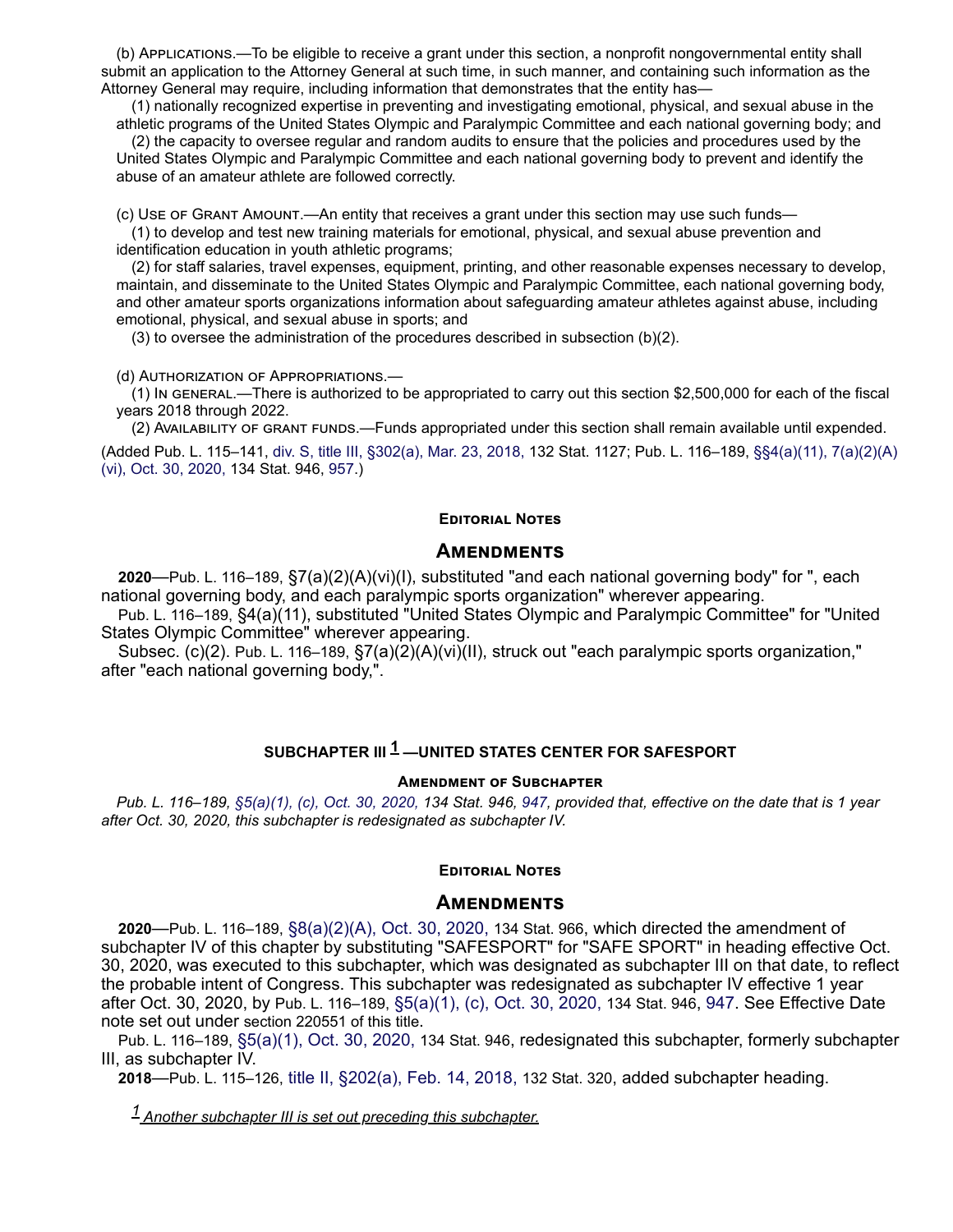# <span id="page-31-0"></span>**§220541. Designation of United States Center for SafeSport**

(a) DUTIES OF CENTER.—

(1) IN GENERAL.—The United States Center for SafeSport shall—

(A) serve as the independent national safe sport organization and be recognized worldwide as the independent national safe sport organization for the United States;

(B) exercise jurisdiction over the corporation and each national governing body with regard to safeguarding amateur athletes against abuse, including emotional, physical, and sexual abuse, in sports;

(C) maintain an office for education and outreach that shall develop training, oversight practices, policies, and procedures to prevent the abuse, including emotional, physical, and sexual abuse, of amateur athletes participating in amateur athletic activities through national governing bodies;

(D) maintain an office for response and resolution that shall establish mechanisms that allow for the reporting, investigation, and resolution, pursuant to subsection (c), of alleged sexual abuse in violation of the Center's policies and procedures;

(E) ensure that the mechanisms under subparagraph (D) provide fair notice and an opportunity to be heard and protect the privacy and safety of complainants;

(F) maintain an office for compliance and audit that shall—

(i) ensure that the national governing bodies and the corporation implement and follow the policies and procedures developed by the Center to prevent and promptly report instances of abuse of amateur athletes, including emotional, physical, and sexual abuse; and

(ii) establish mechanisms that allow for the reporting and investigation of alleged violations of such policies and procedures;

(G) publish and maintain a publicly accessible internet website that contains a comprehensive list of adults who are barred by the Center; and

(H) ensure that any action taken by the Center against an individual under the jurisdiction of the Center, including an investigation, the imposition of sanctions, and any other disciplinary action, is carried out in a manner that provides procedural due process to the individual, including, at a minimum—

(i) the provision of written notice of the allegations against the individual;

(ii) a right to be represented by counsel or other advisor;

(iii) an opportunity to be heard during the investigation;

(iv) in a case in which a violation is found, a reasoned written decision by the Center; and

(v) the ability to challenge, in a hearing or through arbitration, interim measures or sanctions imposed by the Center.

(2) RULES OF CONSTRUCTION.—Nothing in this subsection shall be construed—

(A) to preclude the Center from imposing interim measures or sanctions on an individual before an opportunity for a hearing or arbitration;

(B) to require the Center to meet a burden of proof higher than the preponderance of the evidence;

(C) to give rise to a claim under State law or to create a private right of action; or

(D) to render the Center a state actor.

(b) POLICIES AND PROCEDURES.—The policies and procedures developed under subsection (a)(1)(C) shall apply as though they were incorporated in and made a part of section 220524 of this title.

(c) BINDING ARBITRATION.—

(1) IN GENERAL.—The Center may, in its discretion, utilize a neutral arbitration body and develop policies and procedures to resolve allegations of sexual abuse within its jurisdiction to determine the opportunity of any amateur athlete, coach, trainer, manager, administrator, or official, who is the subject of such an allegation, to participate in amateur athletic competition.

(2) PRESERVATION OF RIGHTS.—Nothing in this section shall be construed as altering, superseding, or otherwise affecting the right of an individual within the Center's jurisdiction to pursue civil remedies through the courts for personal injuries arising from abuse in violation of the Center's policies and procedures, nor shall the Center condition the participation of any such individual in a proceeding described in paragraph (1) upon an agreement not to pursue such civil remedies.

#### (d) LIMITATION ON LIABILITY.—

(1) IN GENERAL.—Except as provided in paragraph (2), an applicable entity shall not be liable for damages in any civil action for defamation, libel, slander, or damage to reputation arising out of any action or communication, if the action arises from the execution of the responsibilities or functions described in this section, section 220542, or section 220543.

(2) EXCEPTION.—Paragraph (1) shall not apply in any action in which an applicable entity acted with actual malice, or provided information or took action not pursuant to this section, section 220542, or section 220543.

(3) REMOVAL TO FEDERAL COURT.—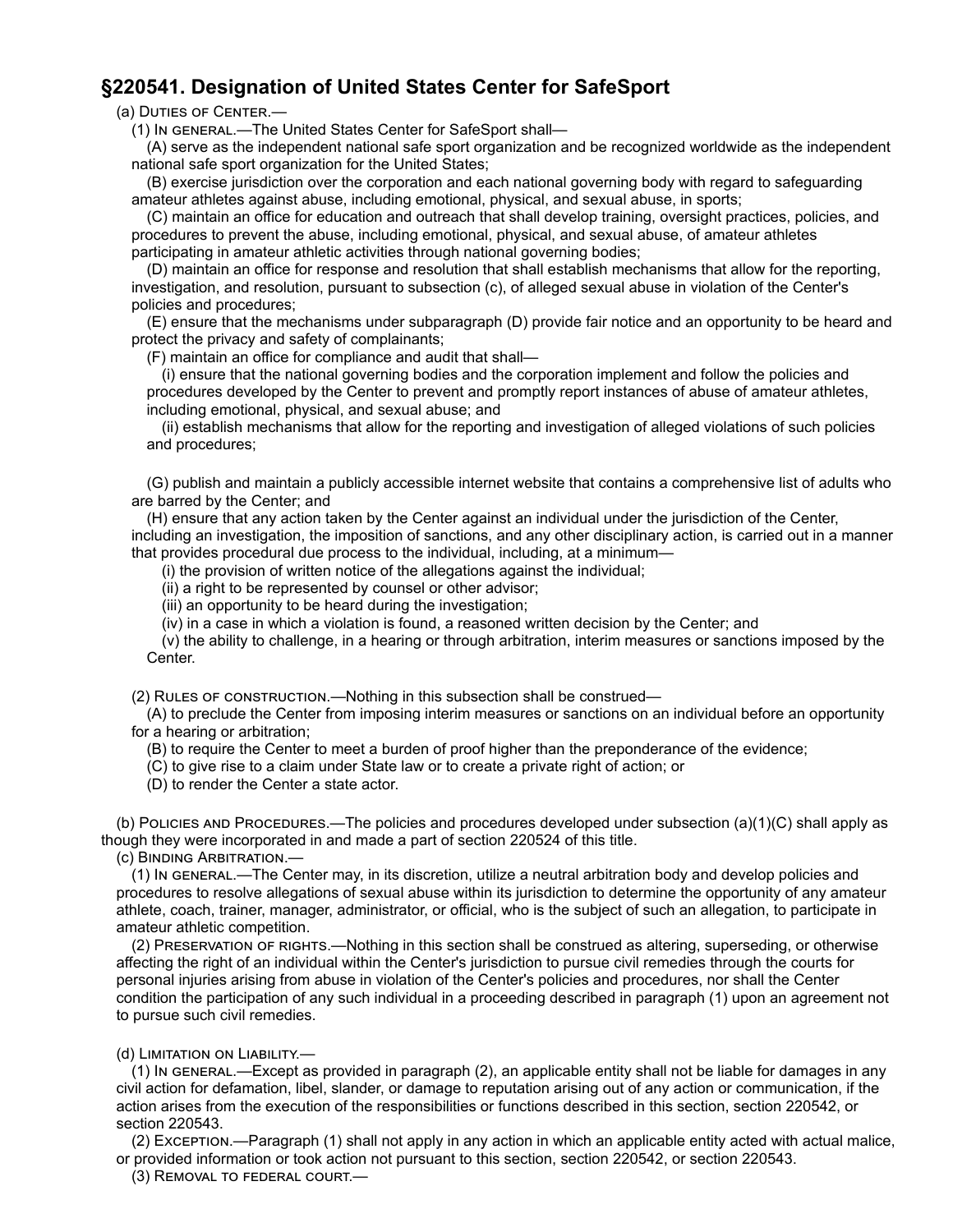(A) IN GENERAL.—Any civil action brought in a State court against the Center relating to the responsibilities of the Center under this section, section 220542, or section 220543, shall be removed, on request by the Center, to the district court of the United States in the district in which the action was brought, and such district court shall have original jurisdiction over the action without regard to the amount in controversy or the citizenship of the parties involved.

(B) RULE OF CONSTRUCTION.—Nothing in this chapter shall be construed to create a private right of action.

(4) DEFINITION OF APPLICABLE ENTITY.—In this subsection, the term "applicable entity" means— (A) the Center;

(B) a national governing body;

(C) the corporation;

(D) an amateur sports organization or other person sanctioned by a national governing body under section 220525;

(E) an amateur sports organization reporting under section 220530;

(F) any officer, employee, agent, or member of an entity described in subparagraph (A), (B), (C), (D), or (E); and

(G) any individual participating in a proceeding pursuant to this section.

(e) TRAINING MATERIALS.—The office for education and outreach referred to in subsection (a)(1)(C) shall— (1) develop training materials for specific audiences, including coaches, trainers, doctors, young children,

adolescents, adults, and individuals with disabilities; and

(2) not less frequently than every 3 years, update such training materials.

(f) INDEPENDENCE.—

(1) PROHIBITION WITH RESPECT TO FORMER EMPLOYEES AND BOARD MEMBERS.—A former employee or board member of the corporation or a national governing body shall not work or volunteer at the Center during the 2-year period beginning on the date on which the former employee or board member ceases employment with the corporation or national governing body.

(2) ATHLETES SERVING ON BOARD OF DIRECTORS OF NATIONAL GOVERNING BODY.—

(A) IN GENERAL.—An athlete serving on the board of directors of a national governing body who is not otherwise employed by the national governing body, may volunteer at, or serve in an advisory capacity to, the Center.

(B) INELIGIBILITY FOR EMPLOYMENT.—An athlete who has served on the board of directors of a national governing body shall not be eligible for employment at the Center during the 2-year period beginning on the date on which the athlete ceases to serve on such board of directors.

(3) CONFLICTS OF INTEREST.—An executive or attorney for the Center shall be considered to have an inappropriate conflict of interest if the executive or attorney also represents the corporation or a national governing body.

(4) INVESTIGATIONS.—

(A) IN GENERAL.—The corporation and the national governing bodies shall not interfere in, or attempt to influence the outcome of, an investigation.

(B) REPORT.—In the case of an attempt to interfere in, or influence the outcome of, an investigation, not later than 72 hours after such attempt, the Center shall submit to the Committee on Commerce, Science, and Transportation of the Senate and the Committee on Energy and Commerce and the Committee on the Judiciary of the House of Representatives a report describing the attempt.

(C) WORK PRODUCT.—

(i) IN GENERAL.—Any decision, report, memorandum, work product, notes, or case file of the Center—

(I) shall be confidential; and

(II) shall not be subject to discovery, subpoena, or any other means of legal compulsion in any civil action in which the Center is not a party to the action.

(ii) RULE OF CONSTRUCTION.—Nothing in this subparagraph shall be construed to prohibit the Center from providing work product described in clause (i) to a law enforcement agency for the purpose of assisting in a criminal investigation.

(g) FUNDING.—

(1) MANDATORY PAYMENTS.—

(A) FISCAL YEAR 2021.—On January 4, 2021, the corporation shall make a mandatory payment of \$20,000,000 to the Center for operating costs of the Center for fiscal year 2021.

(B) SUBSEQUENT FISCAL YEARS.—For fiscal year 2022 and each fiscal year thereafter, the corporation shall make a mandatory payment of \$20,000,000 to the Center not later than the close of business on the first regular business day in January.

(2) FUNDS FROM NATIONAL GOVERNING BODIES.—The corporation may use funds received from 1 or more national governing bodies to make a mandatory payment required by paragraph (1).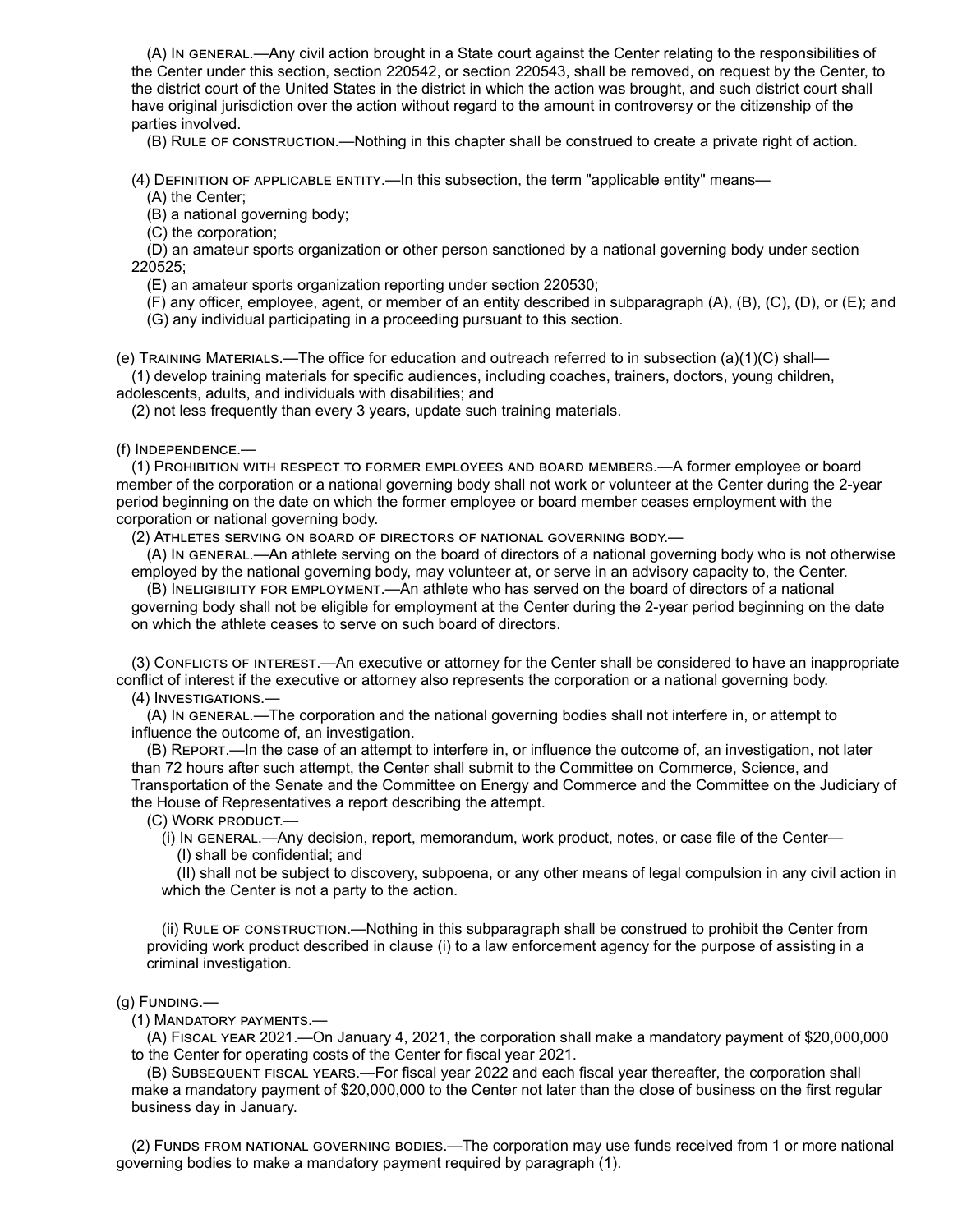#### (3) FAILURE TO COMPLY.—

(A) IN GENERAL.—The Center may file a lawsuit to compel payment under paragraph (1).

(B) PENALTY.—For each day of late or incomplete payment of a mandatory payment under paragraph (1) after January 1 of the applicable year, the Center shall be allowed to recover from the corporation an additional \$20,000.

#### (4) ACCOUNTABILITY.—

(A) IN GENERAL.—Amounts transferred to the Center by the corporation or a national governing body shall be used, in accordance with section 220503(15), primarily for the purpose of carrying out the duties and requirements under sections 220541 through 220543 with respect to the investigation and resolution of allegations of sexual misconduct, or other misconduct, made by amateur athletes.

(B) USE OF FUNDS.—

(i) IN GENERAL.—Of the amounts made available to the Center by the corporation or a national governing body in a fiscal year for the purpose described in section 220503(15)—

(I) not less than 50 percent shall be used for processing the investigation and resolution of allegations described in subparagraph (A); and

(II) not more than 10 percent may be used for executive compensation of officers and directors of the Center.

#### (ii) RESERVE FUNDS.—

(I) IN GENERAL.—If, after the Center uses the amounts as allocated under clause (i), the Center does not use the entirety of the remaining amounts for the purpose described in subparagraph (A), the Center may retain not more than 25 percent of such amounts as reserve funds.

(II) RETURN OF FUNDS.—The Center shall return to the corporation and national governing bodies any amounts, proportional to the contributions of the corporation and national governing bodies, that remain after the retention described in subclause (I).

(iii) LOBBYING AND FUNDRAISING.—Amounts made available to the Center under this paragraph may not be used for lobbying or fundraising expenses.

#### (h) COMPLIANCE AUDITS.—

(1) IN GENERAL.—Not less frequently than annually, the Center shall carry out an audit of the corporation and each national governing body—

(A) to assess compliance with policies and procedures developed under this subchapter; and

(B) to ensure that consistent training relating to the prevention of child abuse is provided to all staff of the corporation and national governing bodies who are in regular contact with amateur athletes and members who are minors subject to parental consent.

(2) CORRECTIVE MEASURES.—

(A) IN GENERAL.—The Center may impose on the corporation or a national governing body a corrective measure to achieve compliance with the policies and procedures developed under this subchapter or the training requirement described in paragraph (1)(B).

(B) INCLUSIONS.—A corrective measure imposed under subparagraph (A) may include the implementation of an athlete safety program or specific policies, additional compliance audits or training, and the imposition of a probationary period.

(C) ENFORCEMENT.—

(i) IN GENERAL.—On request by the Center, the corporation shall—

(I) enforce any corrective measure required under subparagraph (A); and

(II) report the status of enforcement with respect to a national governing body within a reasonable timeframe.

(ii) METHODS.—The corporation may enforce a corrective measure through any means available to the corporation, including by withholding funds from a national governing body, limiting the participation of the national governing body in corporation events, and decertifying a national governing body.

(iii) EFFECT OF NONCOMPLIANCE.—If the corporation fails to enforce a corrective measure within 72 hours of a request under clause (i), the Center may submit to the Committee on Commerce, Science, and Transportation of the Senate and the Committee on Energy and Commerce and the Committee on the Judiciary of the House of Representatives a report describing the noncompliance.

#### (3) ANNUAL REPORT.—

(A) IN GENERAL.—Not less frequently than annually, the Center shall submit to Congress a report on the findings of the audit under paragraph (1) for the preceding year and the status of any corrective measures imposed as a result of the audit.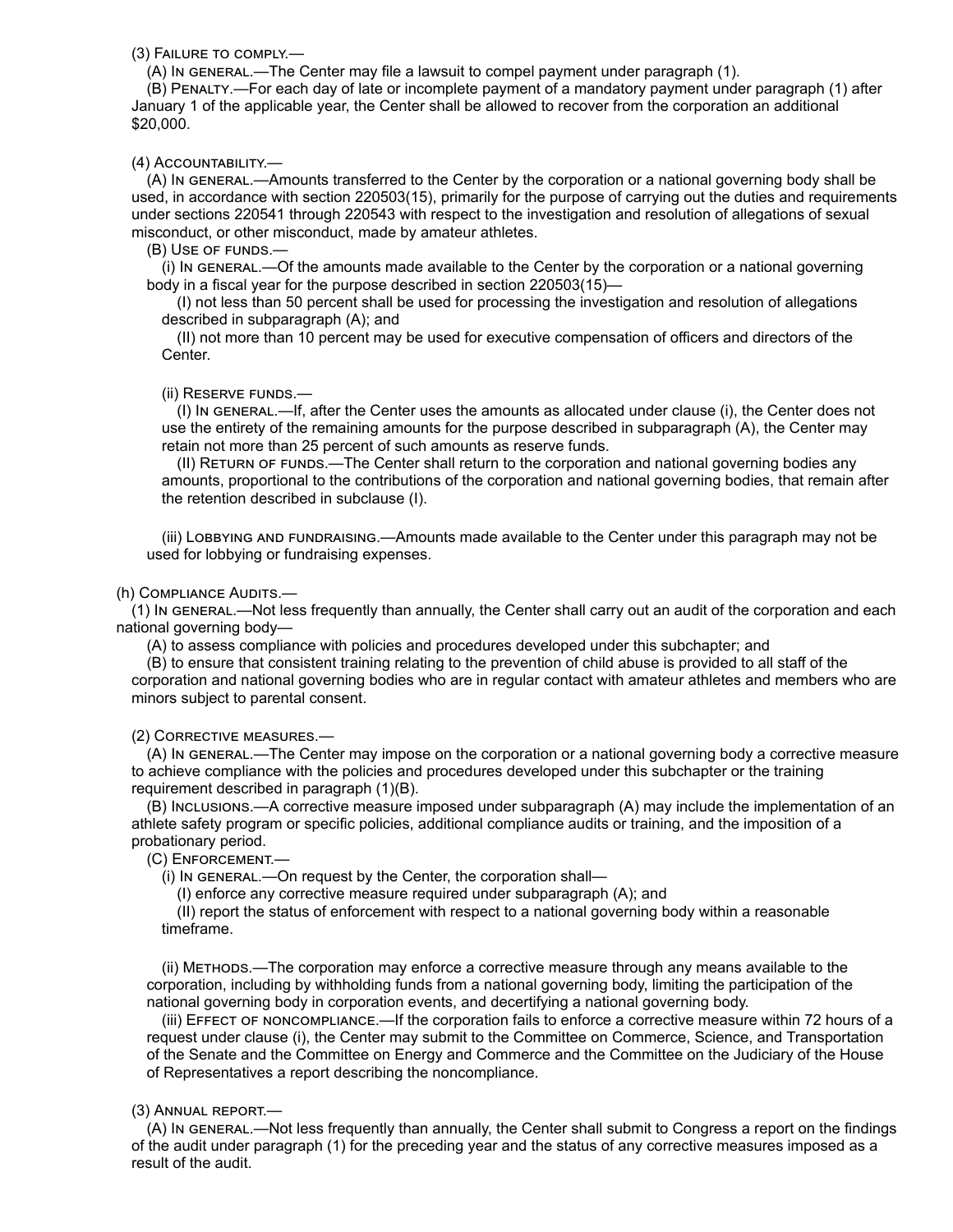(B) PUBLIC AVAILABILITY.—

(i) IN GENERAL.—Each report under subparagraph (A) shall be made available to the public.

(ii) PERSONALLY IDENTIFIABLE INFORMATION.—A report made available to the public shall not include the personally identifiable information of any individual.

(i) REPORTS TO CORPORATION.—Not later than 30 days after the end of each calendar quarter that begins after the date of the enactment of the Empowering Olympic, Paralympic, and Amateur Athletes Act of 2020, the Center shall submit to the corporation a statement of the following:

(1) The number and nature of misconduct complaints referred to the Center, by sport.

(2) The number and type of pending misconduct complaints under investigation by the Center.

(3) The number of misconduct complaints for which an investigation was terminated or otherwise closed by the Center.

(4) The number of such misconduct complaints reported to law enforcement agencies by the Center for further investigation.

(5) The number of discretionary cases accepted or declined by the Center, by sport.

(6) The average time required for resolution of such cases and misconduct complaints.

(7) Information relating to the educational activities and trainings conducted by the office of education and outreach of the Center during the preceding quarter, including the number of educational activities and trainings developed and provided.

(j) CERTIFICATIONS OF INDEPENDENCE.—

(1) IN GENERAL.—Not later than 180 days after the end of a fiscal year, the Comptroller General of the United States shall make available to the public a certification relating to the Center's independence from the corporation. (2) ELEMENTS.—A certification required by paragraph (1) shall include the following:

(A) A finding of whether a violation of a prohibition on employment of former employees or board members of the corporation under subsection (f) has occurred during the year preceding the certification.

(B) A finding of whether an executive or attorney for the Center has had an inappropriate conflict of interest during that year.

(C) A finding of whether the corporation has interfered in, or attempted to influence the outcome of, an investigation by the Center.

(D) Any recommendations of the Comptroller General for resolving any potential risks to the Center's independence from the corporation.

(3) AUTHORITY OF COMPTROLLER GENERAL.—

(A) IN GENERAL.—The Comptroller General may take such reasonable steps as, in the view of the Comptroller General, are necessary to be fully informed about the operations of the corporation and the Center.

(B) SPECIFIC AUTHORITIES.—The Comptroller General shall have—

(i) access to, and the right to make copies of, any and all nonprivileged books, records, accounts, correspondence, files, or other documents or electronic records, including emails, of officers, agents, and employees of the Center or the corporation; and

(ii) the right to interview any officer, employee, agent, or consultant of the Center or the corporation.

(C) TREATMENT OF PRIVILEGED INFORMATION.—If, under this subsection, the Comptroller General seeks access to information contained within privileged documents or materials in the possession of the Center or the corporation, the Center or the corporation, as the case may be, shall, to the maximum extent practicable, provide the Comptroller General with the information without compromising the applicable privilege.

(Added [Pub. L. 115–126, title II, §202\(a\), Feb. 14, 2018, 132 Stat. 320](https://uscode.house.gov/statviewer.htm?volume=132&page=320); amended [Pub. L. 116–189, §§7\(a\)\(2\)\(A\)\(vii\),](https://uscode.house.gov/statviewer.htm?volume=134&page=957) [8\(a\)\(1\), Oct. 30, 2020, 134 Stat. 957,](https://uscode.house.gov/statviewer.htm?volume=134&page=957) [960](https://uscode.house.gov/statviewer.htm?volume=134&page=960).)

### **EDITORIAL NOTES**

### **REFERENCES IN TEXT**

The date of the enactment of the Empowering Olympic, Paralympic, and Amateur Athletes Act of 2020, referred to in subsec. (i), is the date of enactment of Pub. L. 116–189, which was approved Oct. 30, 2020.

### **AMENDMENTS**

**2020**—Pub. L. 116–189, §8(a)(1)(A), substituted "SafeSport" for "Safe Sport" in section catchline. Text quoted in directory language of amendment was editorially conformed to the style of the catchline. Subsec. (a). Pub. L. 116–189, §8(a)(1)(B), amended subsec. (a) generally. Prior to amendment, subsec.

(a) related to the duties of the United States Center for Safe Sport. Subsec. (b). Pub. L. 116–189,  $\S( a)(1)(C)$ , substituted "subsection  $(a)(1)(C)$ " for "subsection  $(a)(3)$ ". Subsec. (d)(3). Pub. L. 116–189,  $\S8(a)(1)(D)(iii)$ , added par. (3). Former par. (3) redesignated (4).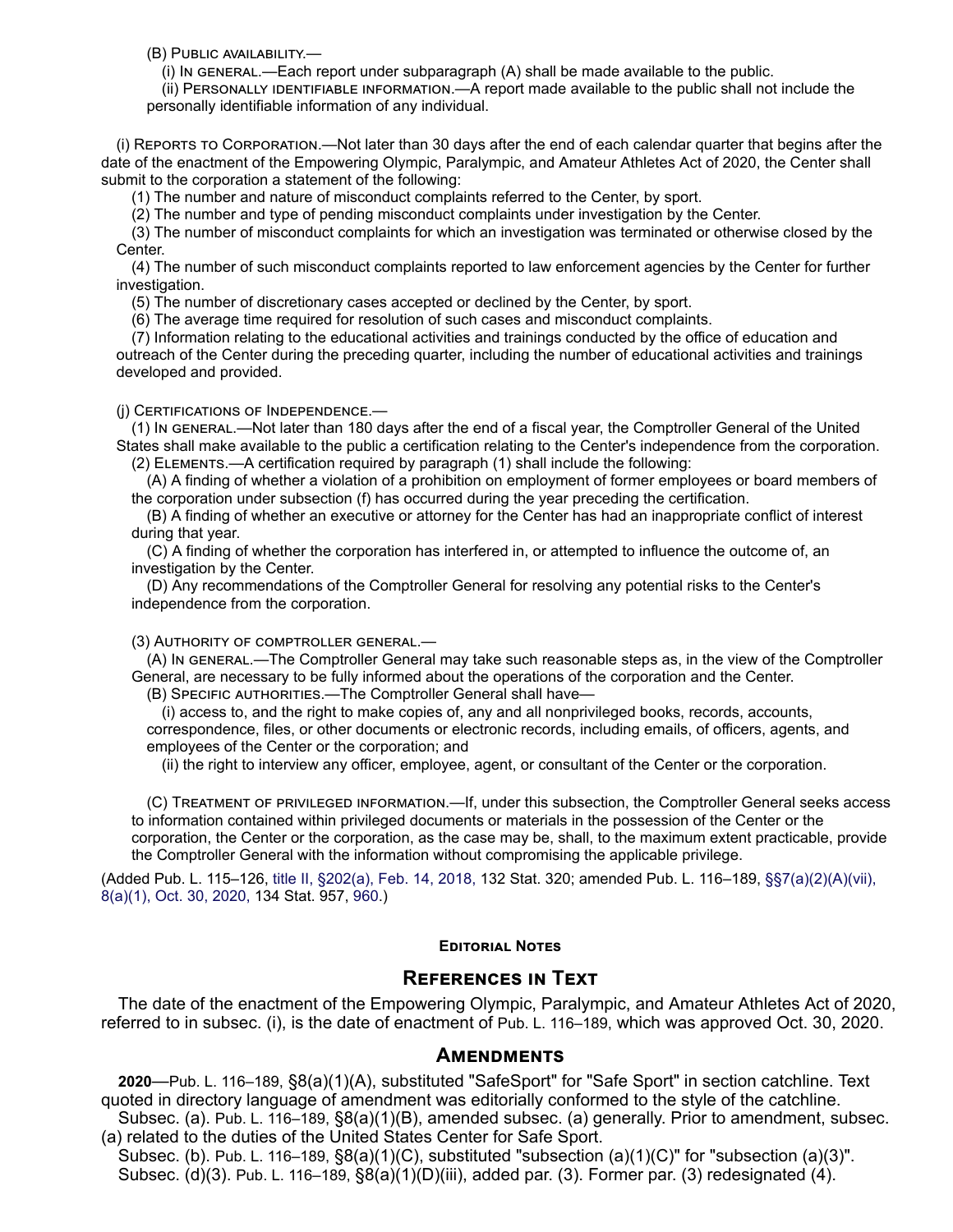Subsec. (d)(3)(C). Pub. L. 116–189, §8(a)(1)(D)(i), added subpar. (C).

Pub. L. 116–189, §7(a)(2)(A)(vii), struck out subpar. (C) which read as follows: "a paralympic sports organization;".

Subsec. (d)(4). Pub. L. 116–189, §8(a)(1)(D)(ii), redesignated par. (3) as (4). Subsecs. (e) to (j). Pub. L. 116–189, §8(a)(1)(E), added subsecs. (e) to (j).

## <span id="page-35-0"></span>**§220542. Additional duties**

(a) IN GENERAL.—The Center shall—

(1) develop training, oversight practices, policies, and procedures for implementation by a national governing body

to prevent the abuse, including emotional, physical, and sexual abuse, of any amateur athlete;  $\frac{1}{1}$ 

(2) include in the policies and procedures developed under section 220541(a)(3)— $\frac{2}{3}$ 

(A) a requirement that all adult members of a national governing body or a facility under the jurisdiction of a national governing body, and all adults authorized by such members to interact with an amateur athlete, report immediately any allegation of child abuse of an amateur athlete who is a minor to—

(i) law enforcement consistent with section 226 of the Victims of Child Abuse Act of 1990 (34 U.S.C. 20341); and

(ii) the Center, whenever such members or adults learn of facts leading them to suspect reasonably that an amateur athlete who is a minor has suffered an incident of child abuse;

(B) a requirement that the Center shall immediately report to law enforcement consistent with section 226 of the Victims of Child Abuse Act of 1990 (34 U.S.C. 20341) any allegation of child abuse of an amateur athlete who is a minor, including any report of such abuse submitted to the Center by a minor or by any person who is not otherwise required to report such abuse;

(C) 1 or more policies that prohibit any individual who is an employee, contractor, or agent of the Center from assisting a member or former member in obtaining a new job (except for the routine transmission of administrative and personnel files) if the individual knows that such member or former member violated the policies or procedures of the Center related to sexual misconduct or was convicted of a crime involving sexual misconduct with a minor in violation of applicable law;

(D) a requirement that the Center, including any officer, agent, attorney, or staff member of the Center, shall not take any action to notify an alleged perpetrator of abuse of an amateur athlete of any ongoing investigation or accusation unless—

(i) the Center has reason to believe an imminent hazard will result from failing to so notify the alleged perpetrator; or

(ii) law enforcement—

(I) authorizes the Center to take such action; or

(II) declines or fails to act on, or fails to respond to the Center with respect to, the allegation within 72 hours after the time at which the Center reports to law enforcement under subparagraph (B);

(E) a mechanism, approved by a trained expert on child abuse, that allows a complainant to report easily an incident of child abuse to the Center, a national governing body, law enforcement authorities, or other appropriate authorities;

(F) reasonable procedures to limit one-on-one interactions, including communications, between an amateur athlete who is a minor and an adult (who is not the minor's legal guardian) at a facility under the jurisdiction of a national governing body without being in an observable and interruptible distance from another adult, except under emergency circumstances;

(G) procedures to prohibit retaliation by the corporation or any national governing body against any individual who makes—

(i) a report under subparagraph (A) or (E); or

(ii) any other report relating to abuse of any amateur athlete, including emotional, physical, and sexual abuse;

(H) oversight procedures, including regular and random audits conducted by subject matter experts unaffiliated with, and independent of, a national governing body to ensure that policies and procedures developed under that section are followed correctly and that consistent training is offered and given to all adult members who are in regular contact with amateur athletes who are minors, and subject to parental consent, to members who are minors, regarding prevention of child abuse;

(I) a mechanism by which a national governing body can—

(i) share confidentially a report of suspected child abuse of an amateur athlete who is a minor by a member of a national governing body or an adult authorized by a national governing body or an amateur sports organization to interact with an amateur athlete who is a minor, with the Center, which in turn, may share with relevant national governing bodies and other entities; and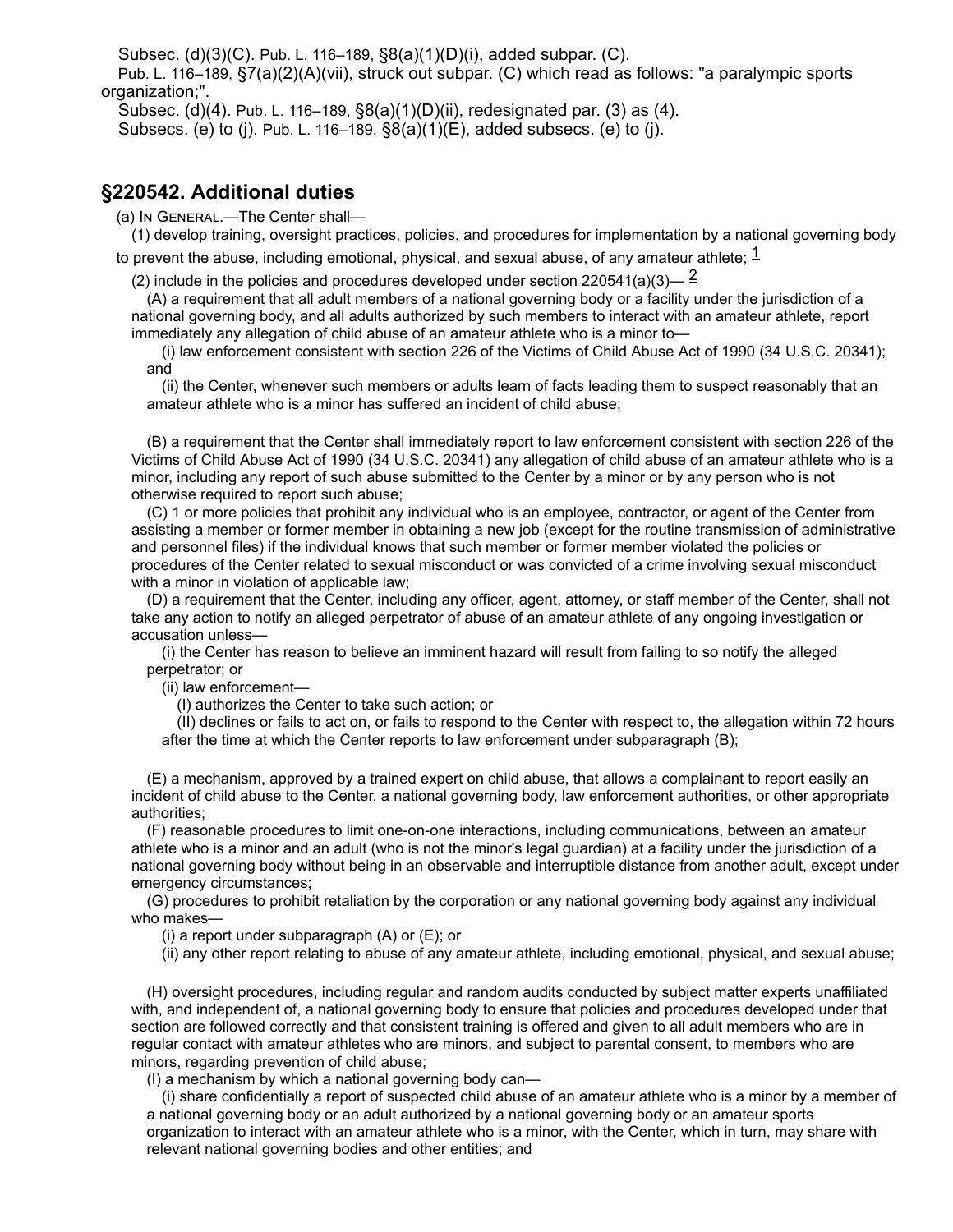(ii) withhold providing to an adult who is the subject of an allegation of child abuse authority to interact with an amateur athlete who is a minor until the resolution of such allegation;

(J) a prohibition on the use in a decision of the Center under section 220541(a)(1)(D) of any evidence relating to other sexual behavior or the sexual predisposition of the alleged victim, or the admission of any such evidence in arbitration, unless the probative value of the use or admission of such evidence, as determined by the Center or the arbitrator, as applicable, substantially outweighs the danger of—

- (i) any harm to the alleged victim; and
- (ii) unfair prejudice to any party; and

(K) training for investigators on appropriate methods and techniques for ensuring sensitivity toward alleged victims during interviews and other investigative activities.

(b) RULE OF CONSTRUCTION.—Nothing in this section shall be construed to limit the ability of a national governing body to impose an interim measure to prevent an individual who is the subject of an allegation of sexual abuse from interacting with an amateur athlete prior to the Center exercising its jurisdiction over a matter.

(Added [Pub. L. 115–126, title II, §202\(a\), Feb. 14, 2018, 132 Stat. 322](https://uscode.house.gov/statviewer.htm?volume=132&page=322); [amended Pub. L. 116–189, §§7\(a\)\(2\)\(A\)\(viii\),](https://uscode.house.gov/statviewer.htm?volume=134&page=957) [8\(b\), Oct. 30, 2020, 134 Stat. 957,](https://uscode.house.gov/statviewer.htm?volume=134&page=957) [966.](https://uscode.house.gov/statviewer.htm?volume=134&page=966))

#### **EDITORIAL NOTES**

### **REFERENCES IN TEXT**

Par. (3) of section 220541(a), referred to in subsec. (a)(2), was struck out in the general amendment of subsection (a) of section 220541 of this title by Pub. L. 116–189, [§8\(a\)\(1\)\(B\), Oct. 30, 2020,](https://uscode.house.gov/statviewer.htm?volume=134&page=960) 134 Stat. 960. See section  $220541(a)(1)(C)$  of this title.

### **AMENDMENTS**

**2020**—Pub. L. 116–189, §8(b)(1), struck out period at end of section catchline.

Subsec. (a)(1). Pub. L. 116–189, §8(b)(2)(A), substituted semicolon at end for "; and".

Pub. L. 116–189, §7(a)(2)(A)(viii)(I), struck out "or paralympic sports organization" after "national governing body".

Subsec. (a)(2)(A). Pub. L. 116–189, §8(b)(2)(B)(i), added cls. (i) and (ii) and struck out former cls. (i) and (ii) which read as follows:

"(i) the Center, whenever such members or adults learn of facts leading them to suspect reasonably that an amateur athlete who is a minor has suffered an incident of child abuse; and

"(ii) law enforcement consistent with section 226 of the Victims of Child Abuse Act of 1990 (34 U.S.C. 20341);".

Pub. L. 116–189, §7(a)(2)(A)(viii)(I), (II)(aa), struck out ", a paralympic sports organization," after "members of a national governing body" and "or paralympic sports organization" after "jurisdiction of a national governing body" in introductory provisions.

Subsec. (a)(2)(B). Pub. L. 116–189, §8(b)(2)(B)(iii), added subpar. (B). Former subpar. (B) redesignated (E).

Subsec. (a)(2)(C), (D). Pub. L. 116–189,  $\S8(b)(2)(B)(iii)$ , added subpars. (C) and (D). Former subpars. (C) and (D) redesignated (F) and (G), respectively.

Pub. L. 116–189, §7(a)(2)(A)(viii)(I), struck out "or paralympic sports organization" after "national governing body".

Subsec. (a)(2)(E). Pub. L. 116–189, §8(b)(2)(B)(ii), redesignated subpar. (B) as (E). Former subpar. (E) redesignated (H).

Pub. L. 116–189, §7(a)(2)(A)(viii)(II)(bb), struck out "or a paralympic sports organization of each national governing body and paralympic sports organization" after "a national governing body".

Subsec. (a)(2)(F). Pub. L. 116–189, §8(b)(2)(B)(ii), (iv), redesignated subpar. (C) as (F) and inserted ", including communications," after "interactions". Former subpar. (F) redesignated (I).

Pub. L. 116–189, §7(a)(2)(A)(viii)(I), struck out "or paralympic sports organization" after "a national governing body" in introductory provisions.

Subsec. (a)(2)(F)(i). Pub. L. 116–189, §7(a)(2)(A)(viii)(I), (II)(cc), substituted "a national governing body or an adult" for "a national governing body or paralympic sports organization, or an adult" and struck out ", paralympic sports organization," after "by a national governing body" and ", paralympic sports organizations," after "national governing bodies".

Subsec. (a)(2)(G). Pub. L. 116–189, §8(b)(2)(B)(ii), (v), redesignated subpar. (D) as (G) and amended it generally. Prior to amendment, subpar. read as follows: "procedures to prohibit retaliation, by any national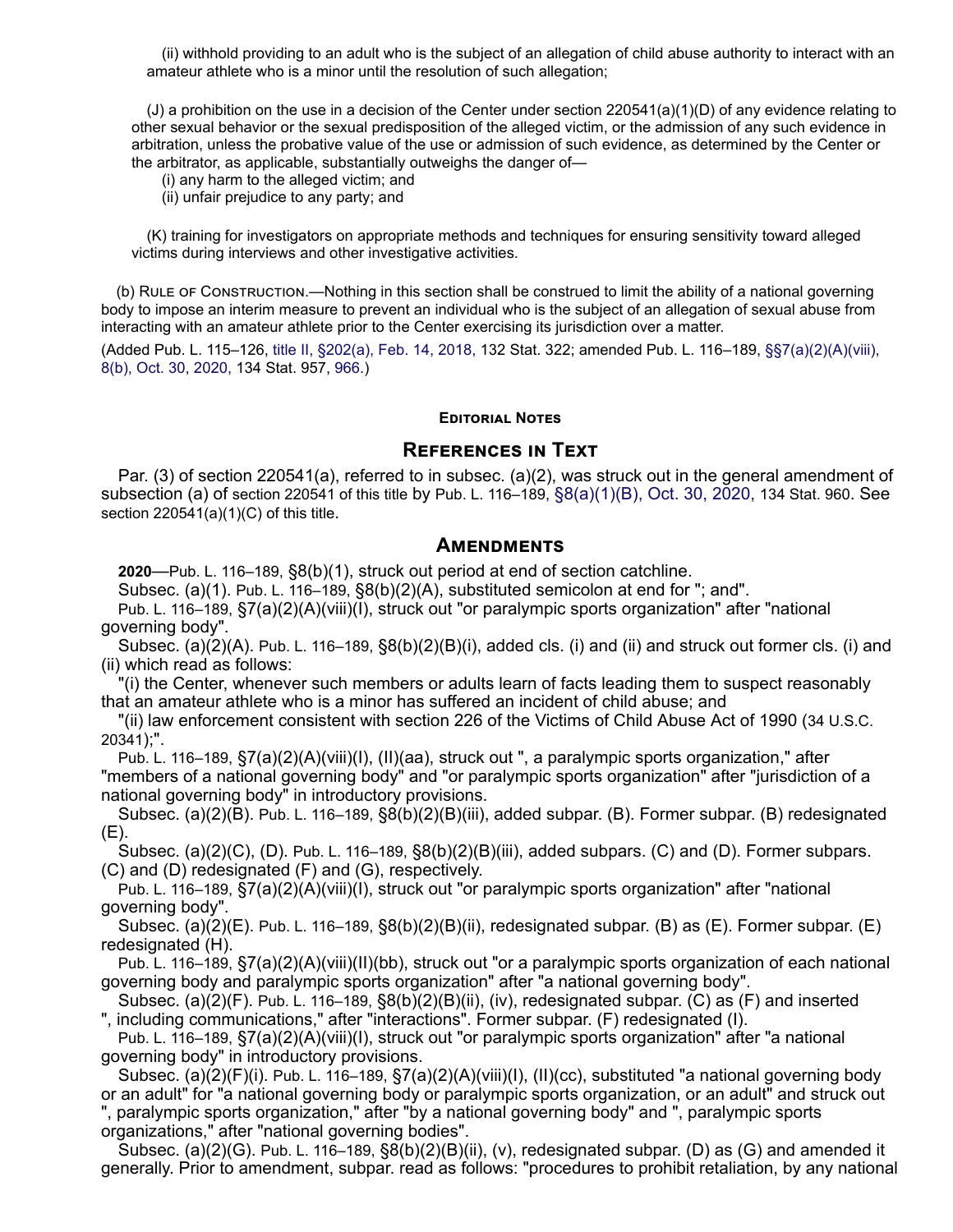governing body or paralympic sports organization, against any individual who makes a report under subparagraph (A) or subparagraph (B);".

Subsec. (a)(2)(H), (I). Pub. L. 116–189,  $\S8(b)(2)(B)(ii)$ , redesignated subpars. (E) and (F) as (H) and (I), respectively.

Subsec. (a)(2)(J), (K). Pub. L. 116–189, §8(b)(2)(B)(vi)–(viii), added subpars. (J) and (K).

Subsec. (b). Pub. L. 116–189, §7(a)(2)(A)(viii)(I), struck out "or paralympic sports organization" after "a national governing body".

*1 So in original.* 

*2 See References in Text note below.* 

### **SUBCHAPTER V—DISSOLUTION OF BOARD OF DIRECTORS OF CORPORATION AND TERMINATION OF RECOGNITION OF NATIONAL GOVERNING BODIES**

### **AMENDMENTS**

**2020**—Pub. L. 116–189, [§5\(a\)\(2\), Oct. 30, 2020,](https://uscode.house.gov/statviewer.htm?volume=134&page=946) 134 Stat. 946, added subchapter heading.

# **§220551. Definitions**

In this subchapter, the term "joint resolution" means a joint resolution—

(1) which does not have a preamble; and

(2) for which—

(A)(i) the title is only as follows: "A joint resolution to dissolve the board of directors of the United States Olympic and Paralympic Committee"; and

(ii) the matter after the resolving clause—

(I) is as follows: "That Congress finds that dissolving the board of directors of the United States Olympic and Paralympic Committee would not unduly interfere with the operations of chapter 2205 of title 36, United States Code"; and

(II) prescribes adequate procedures for forming a board of directors of the corporation as expeditiously as possible and in a manner that safeguards the membership and voting power of the representatives of amateur athletes at all times, consistent with the membership and voting power of amateur athletes under section 220504(b)(2); or

(B)(i) the title is only as follows: "A joint resolution relating to terminating the recognition of a national governing body"; and

(ii) the matter after the resolving clause is only as follows: "That Congress determines that

\_\_\_\_\_\_\_\_\_\_\_\_\_\_\_\_\_\_, which is recognized as a national governing body under section 220521 of title 36, United States Code, has failed to fulfill its duties, as described in section 220524 of title 36, United States Code", the blank space being filled in with the name of the applicable national governing body.

(Added [Pub. L. 116–189, §5\(a\)\(2\), Oct. 30, 2020, 134 Stat. 946.](https://uscode.house.gov/statviewer.htm?volume=134&page=946))

### **STATUTORY NOTES AND RELATED SUBSIDIARIES**

### **EFFECTIVE DATE**

Pub. L. 116–189, [§5\(c\), Oct. 30, 2020,](https://uscode.house.gov/statviewer.htm?volume=134&page=947) 134 Stat. 947, provided that: "The amendments made by this section [enacting this subchapter and redesignating subchapter III relating to United States Center for SafeSport as subchapter IV] shall take effect on the date that is 1 year after the date of the enactment of this Act [Oct. 30, 2020]."

# **§220552. Dissolution of board of directors of corporation and termination of recognition of national governing bodies**

(a) DISSOLUTION OF BOARD OF DIRECTORS OF CORPORATION.—Effective on the date of enactment of a joint resolution described in section 220551(2)(A) with respect to the board of directors of the corporation, such board of directors shall be dissolved.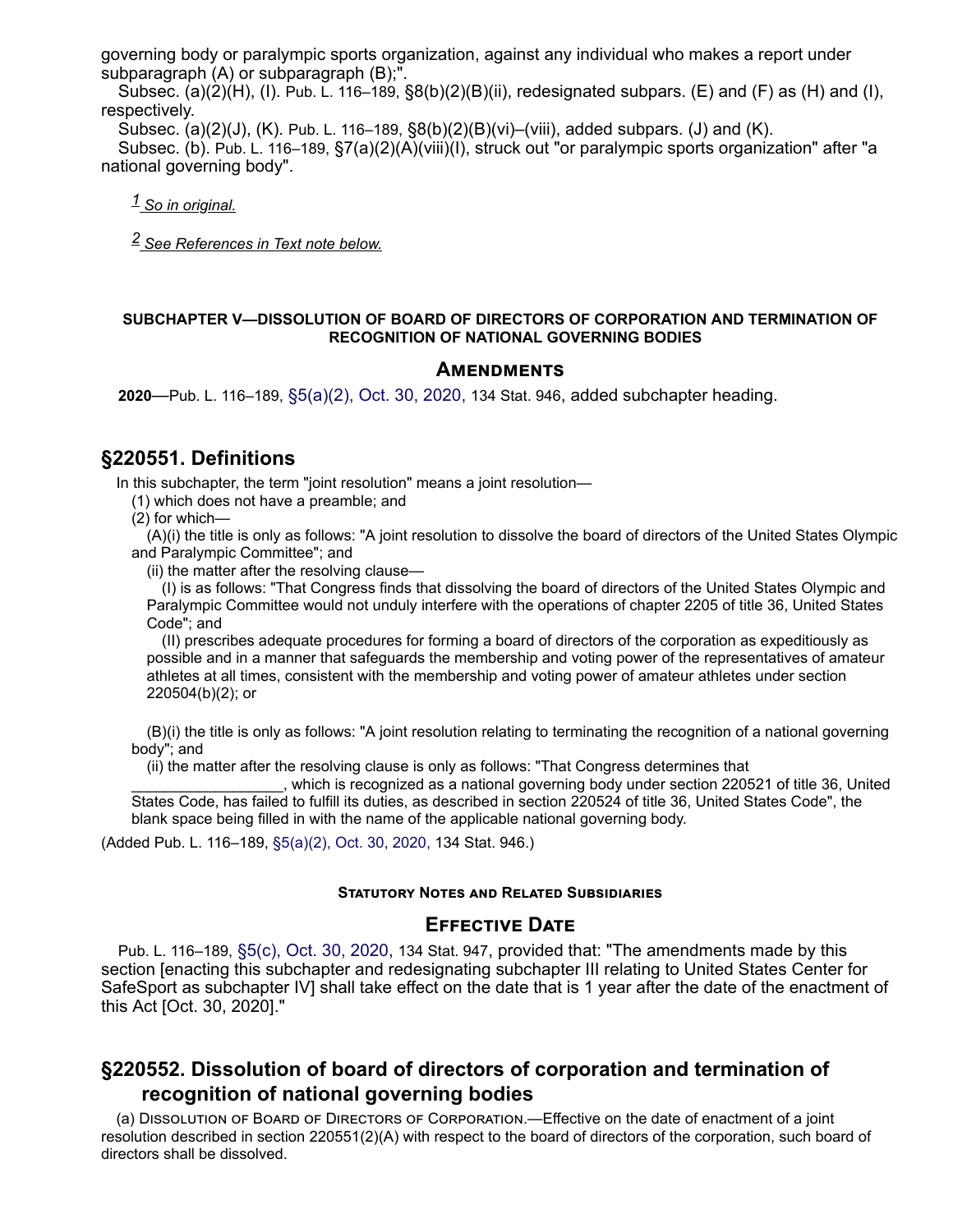(b) TERMINATION OF RECOGNITION OF NATIONAL GOVERNING BODY.—Effective on the date of enactment of a joint resolution described in section 220551(2)(B) with respect to a national governing body, the recognition of the applicable amateur sports organization as a national governing body shall cease to have force or effect.

(Added [Pub. L. 116–189, §5\(a\)\(2\), Oct. 30, 2020, 134 Stat. 947](https://uscode.house.gov/statviewer.htm?volume=134&page=947).)

### **STATUTORY NOTES AND RELATED SUBSIDIARIES**

# **EFFECTIVE DATE**

Section effective on the date that is 1 year after Oct. 30, 2020, see section 5(c) of Pub. L. 116–189, set out as a note under section 220551 of this title.

# <span id="page-38-0"></span>**§220543. Records, audits, and reports**

(a) RECORDS.—The Center shall keep correct and complete records of account.

- (b) AUDITS AND TRANSPARENCY.—
	- (1) ANNUAL AUDIT.—

—

(A) IN GENERAL.—Not less frequently than annually, the financial statements of the Center for the preceding fiscal year shall be audited by an independent auditor in accordance with generally accepted accounting principles

(i) to ensure the adequacy of the internal controls of the Center; and

(ii) to prevent waste, fraud, or misuse of funds transferred to the Center by the corporation or the national governing bodies.

(B) LOCATION.—An audit under subparagraph (A) shall be conducted at the location at which the financial statements of the Center normally are kept.

(C) REPORT.—Not later than 180 days after the date on which an audit under subparagraph (A) is completed, the independent auditor shall issue an audit report.

(D) CORRECTIVE ACTION PLAN.—

(i) IN GENERAL.—On completion of the audit report under subparagraph (C) for a fiscal year, the Center shall prepare, in a separate document, a corrective action plan that responds to any corrective action recommended by the independent auditor.

(ii) MATTERS TO BE INCLUDED.—A corrective action plan under clause (i) shall include the following for each such corrective action:

(I) The name of the person responsible for the corrective action.

(II) A description of the planned corrective action.

(III) The anticipated completion date of the corrective action.

(IV) In the case of a recommended corrective action based on a finding in the audit report with which the Center disagrees, or for which the Center determines that corrective action is not required, an explanation and a specific reason for noncompliance with the recommendation.

(2) ACCESS TO RECORDS AND PERSONNEL.—With respect to an audit under paragraph (1), the Center shall provide the independent auditor access to all records, documents, and personnel and financial statements of the Center necessary to carry out the audit.

(3) PUBLIC AVAILABILITY.—

(A) IN GENERAL.—The Center shall make available to the public on an easily accessible internet website of the Center—

(i) each audit report under paragraph (1)(C);

(ii) the Internal Revenue Service Form 990 of the Center for each year, filed under section 501(c) of the Internal Revenue Code of 1986; and

(iii) the minutes of the quarterly meetings of the board of directors of the Center.

(B) PERSONALLY IDENTIFIABLE INFORMATION.—An audit report or the minutes made available under subparagraph (A) shall not include the personally identifiable information of any individual.

(4) RULE OF CONSTRUCTION.—For purposes of this subsection, the Center shall be considered a private entity.

(c) REPORT.—The Center shall submit an annual report to Congress, including—

(1) a strategic plan with respect to the manner in which the Center shall fulfill its duties under sections 220541 and 220542;

(2) a detailed description of the efforts made by the Center to comply with such strategic plan during the preceding year;